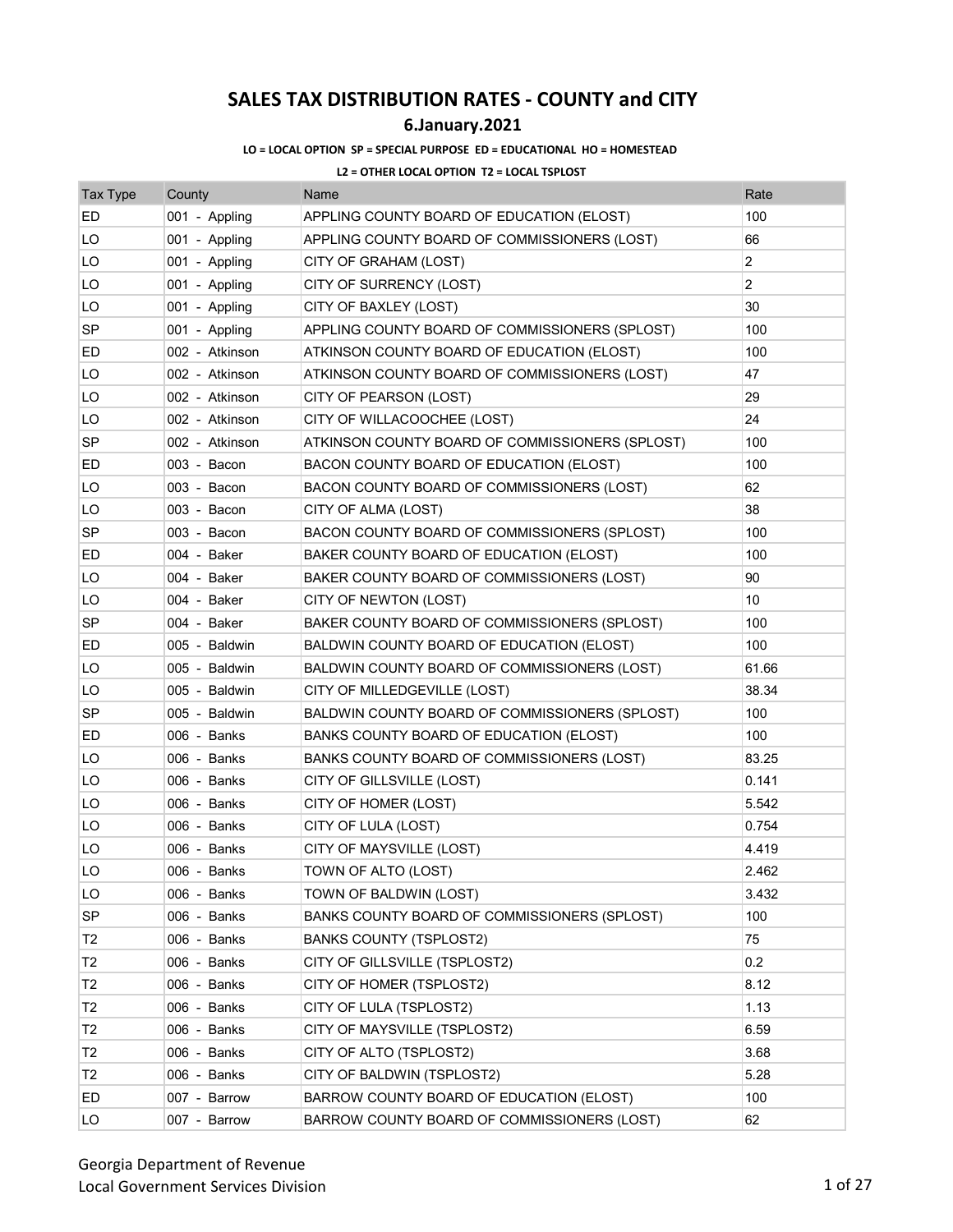## **6.January.2021**

### **LO = LOCAL OPTION SP = SPECIAL PURPOSE ED = EDUCATIONAL HO = HOMESTEAD**

| <b>Tax Type</b> | County         | Name                                            | Rate           |
|-----------------|----------------|-------------------------------------------------|----------------|
| LO              | 007 - Barrow   | CITY OF CARL (LOST)                             | 0.38           |
| LO              | 007 - Barrow   | CITY OF STATHAM (LOST)                          | 3.55           |
| LO              | 007 - Barrow   | CITY OF WINDER (LOST)                           | 20.8           |
| LO              | 007 - Barrow   | CITY OF AUBURN (LOST)                           | 10.78          |
| LO              | 007 - Barrow   | TOWN OF BETHLEHEM (LOST)                        | 0.89           |
| LO              | 007 - Barrow   | CITY OF BRASELTON (LOST)                        | 1.6            |
| <b>SP</b>       | 007 - Barrow   | BARROW COUNTY BOARD OF COMMISSIONERS (SPLOST)   | 100            |
| ED.             | 008 - Bartow   | BARTOW COUNTY BOARD OF EDUCATION (ELOST)        | 76.3925        |
| ED              | 008 - Bartow   | CARTERSVILLE BOARD OF EDUCATION (ELOST)         | 23.6075        |
| LO              | 008 - Bartow   | BARTOW COUNTY BOARD OF COMMISSIONERS (LOST)     | 68.05          |
| LO              | 008 - Bartow   | CITY OF CARTERSVILLE (LOST)                     | 19.3           |
| LO              | 008 - Bartow   | CITY OF EMERSON (LOST)                          | 1.97           |
| LO              | 008 - Bartow   | CITY OF EUHARLEE (LOST)                         | 4.13           |
| LO              | 008 - Bartow   | CITY OF KINGSTON (LOST)                         | 0.955          |
| LO              | 008 - Bartow   | CITY OF WHITE (LOST)                            | 0.955          |
| LO              | 008 - Bartow   | CITY OF ADAIRSVILLE (LOST)                      | 4.64           |
| SP              | 008 - Bartow   | BARTOW COUNTY BOARD OF COMMISSIONERS (SPLOST)   | 100            |
| ED              | 009 - Ben Hill | BEN HILL COUNTY BOARD OF EDUCATION (ELOST)      | 100            |
| LO              | 009 - Ben Hill | BEN HILL COUNTY BOARD OF COMMISSIONERS (LOST)   | 50             |
| LO              | 009 - Ben Hill | CITY OF FITZGERALD (LOST)                       | 50             |
| SP              | 009 - Ben Hill | BEN HILL COUNTY BOARD OF COMMISSIONERS (SPLOST) | 100            |
| ED              | 010 - Berrien  | BERRIEN COUNTY BOARD OF EDUCATION (ELOST)       | 100            |
| LO              | 010 - Berrien  | BERRIEN COUNTY BOARD OF COMMISSIONERS (LOST)    | 69             |
| LO              | 010 - Berrien  | CITY OF ENIGMA (LOST)                           | 3.41           |
| LO              | 010 - Berrien  | CITY OF NASHVILLE (LOST)                        | 20.15          |
| LO              | 010 - Berrien  | CITY OF RAY CITY (LOST)                         | 4.03           |
| LO              | 010 - Berrien  | TOWN OF ALAPAHA (LOST)                          | 3.41           |
| SP              | 010 - Berrien  | BERRIEN COUNTY BOARD OF COMMISSIONERS (SPLOST)  | 100            |
| ED              | 011 - Bibb     | BIBB COUNTY BOARD OF EDUCATION (ELOST)          | 100            |
| LO              | 011 - Bibb     | BIBB COUNTY BOARD OF COMMISSIONERS (LOST)       | 100            |
| LO              | 011 - Bibb     | CITY OF MACON (LOST)                            | 0              |
| <b>SP</b>       | 011 - Bibb     | BIBB COUNTY BOARD OF COMMISSIONERS (SPLOST)     | 100            |
| ED              | 012 - Bleckley | BLECKLEY COUNTY BOARD OF EDUCATION (ELOST)      | 100            |
| LO              | 012 - Bleckley | BLECKLEY COUNTY BOARD OF COMMISSIONERS (LOST)   | 60             |
| LO              | 012 - Bleckley | CITY OF COCHRAN (LOST)                          | 40             |
| SP              | 012 - Bleckley | BLECKLEY COUNTY BOARD OF COMMISSIONERS (SPLOST) | 100            |
| ED              | 013 - Brantley | BRANTLEY COUNTY BOARD OF EDUCATION (ELOST)      | 100            |
| LO              | 013 - Brantley | BRANTLEY COUNTY BOARD OF COMMISSIONERS (LOST)   | 78             |
| LO              | 013 - Brantley | CITY OF HOBOKEN (LOST)                          | $\overline{7}$ |
| LO              | 013 - Brantley | CITY OF NAHUNTA (LOST)                          | 15             |
| SP              | 013 - Brantley | BRANTLEY COUNTY BOARD OF COMMISSIONERS (SPLOST) | 100            |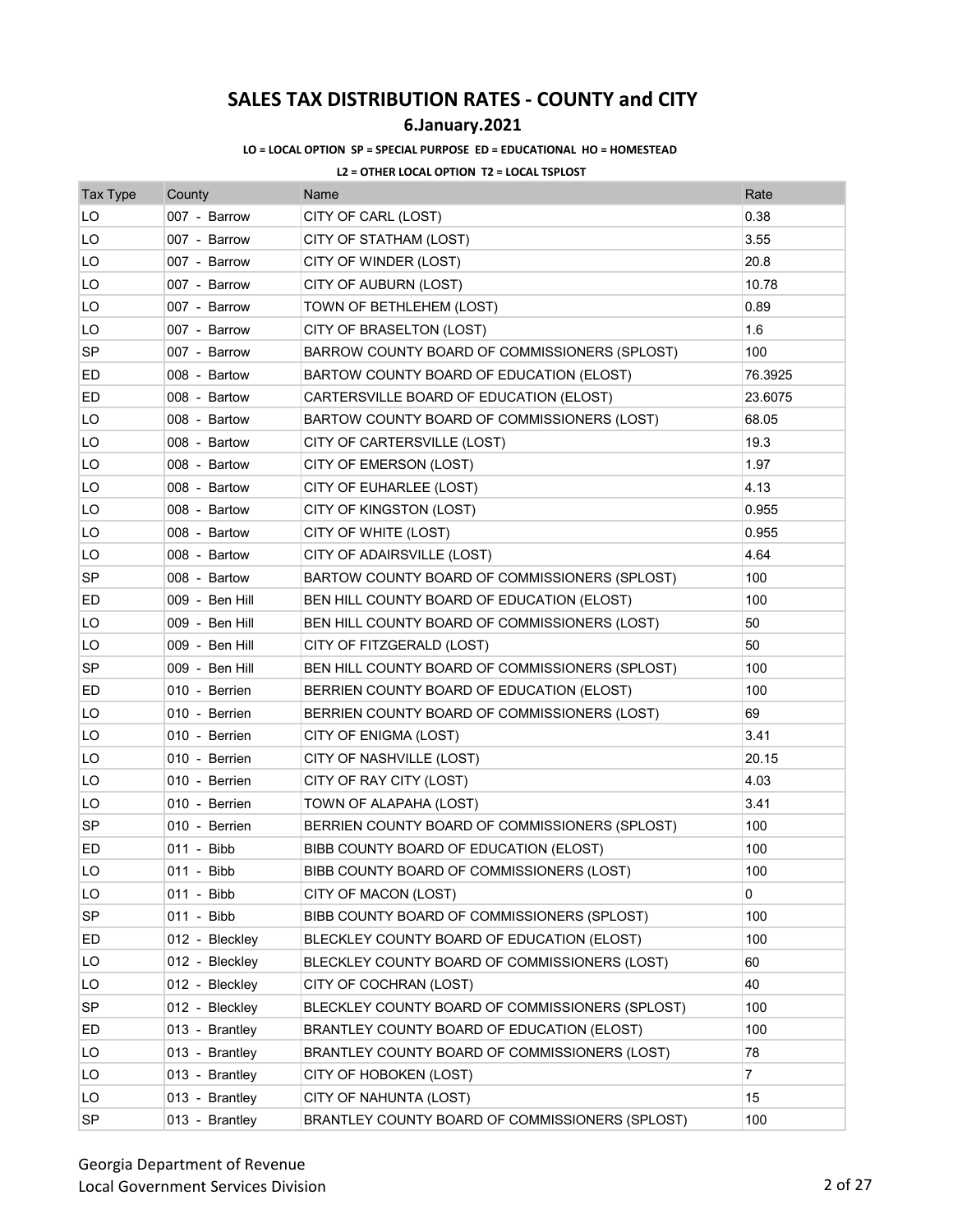## **6.January.2021**

### **LO = LOCAL OPTION SP = SPECIAL PURPOSE ED = EDUCATIONAL HO = HOMESTEAD**

| <b>Tax Type</b> | County        | Name                                             | Rate  |
|-----------------|---------------|--------------------------------------------------|-------|
| ED              | 014 - Brooks  | BROOKS COUNTY BOARD OF EDUCATION (ELOST)         | 100   |
| LO              | 014 - Brooks  | BROOKS COUNTY BOARD OF COMMISSIONERS (LOST)      | 75.46 |
| LO              | 014 - Brooks  | CITY OF MORVEN (LOST)                            | 1.65  |
| LO              | 014 - Brooks  | CITY OF PAVO (LOST)                              | 0.79  |
| LO              | 014 - Brooks  | CITY OF QUITMAN (LOST)                           | 21.25 |
| LO              | 014 - Brooks  | CITY OF BARWICK (LOST)                           | 0.85  |
| <b>SP</b>       | 014 - Brooks  | BROOKS COUNTY BOARD OF COMMISSIONERS (SPLOST)    | 100   |
| ED              | 015 - Bryan   | BRYAN COUNTY BOARD OF EDUCATION (ELOST)          | 100   |
| LO              | 015 - Bryan   | BRYAN COUNTY BOARD OF COMMISSIONERS (LOST)       | 57    |
| LO              | 015 - Bryan   | CITY OF PEMBROKE (LOST)                          | 10    |
| LO              | 015 - Bryan   | CITY OF RICHMOND HILL (LOST)                     | 33    |
| SP              | 015 - Bryan   | BRYAN COUNTY BOARD OF COMMISSIONERS (SPLOST)     | 100   |
| T <sub>2</sub>  | 015 - Bryan   | BRYAN COUNTY (TSPLOST2)                          | 100   |
| ED              | 016 - Bulloch | BULLOCH COUNTY BOARD OF EDUCATION (ELOST)        | 100   |
| LO              | 016 - Bulloch | BULLOCH COUNTY BOARD OF EDUCATION (LOST)         | 100   |
| SP              | 016 - Bulloch | BULLOCH COUNTY BOARD OF COMMISSIONERS (SPLOST)   | 100   |
| T <sub>2</sub>  | 016 - Bulloch | <b>BULLOCH COUNTY (TSPLOST2)</b>                 | 100   |
| LO              | 017 - Burke   | BURKE COUNTY BOARD OF COMMISSIONERS (LOST)       | 69.88 |
| LO              | 017 - Burke   | CITY OF GIRARD (LOST)                            | 0.74  |
| LO              | 017 - Burke   | CITY OF KEYSVILLE (LOST)                         | 1.08  |
| LO              | 017 - Burke   | CITY OF MIDVILLE (LOST)                          | 2.35  |
| LO              | 017 - Burke   | CITY OF SARDIS (LOST)                            | 4.23  |
| LO              | 017 - Burke   | CITY OF WAYNESBORO (LOST)                        | 21.6  |
| LO              | 017 - Burke   | CITY OF BLYTHE (LOST)                            | 0.12  |
| SP              | 017 - Burke   | BURKE COUNTY BOARD OF COMMISSIONERS (SPLOST)     | 100   |
| ED              | 018 - Butts   | BUTTS COUNTY BOARD OF EDUCATION (ELOST)          | 100   |
| LO              | 018 - Butts   | BUTTS COUNTY BOARD OF COMMISSIONERS (LOST)       | 64.1  |
| LO              | 018 - Butts   | CITY OF FLOVILLA (LOST)                          | 5.4   |
| LO              | 018 - Butts   | CITY OF JACKSON (LOST)                           | 26    |
| LO              | 018 - Butts   | CITY OF JENKINSBURG (LOST)                       | 4.5   |
| SP              | 018 - Butts   | BUTTS COUNTY BOARD OF COMMISSIONERS (SPLOST)     | 100   |
| ED              | 019 - Calhoun | CALHOUN COUNTY BOARD OF EDUCATION (ELOST)        | 100   |
| LO              | 019 - Calhoun | CALHOUN COUNTY BOARD OF COMMISSIONERS (LOST)     | 57.33 |
| LO              | 019 - Calhoun | CITY OF EDISON (LOST)                            | 18.87 |
| LO              | 019 - Calhoun | CITY OF LEARY (LOST)                             | 7.6   |
| LO              | 019 - Calhoun | CITY OF MORGAN (LOST)                            | 2.95  |
| LO              | 019 - Calhoun | CITY OF ARLINGTON (LOST)                         | 13.25 |
| <b>SP</b>       | 019 - Calhoun | CALHOUN COUNTY BOARD OF COMMISSIONERS (SPLOST)   | 100   |
| T <sub>2</sub>  | 019 - Calhoun | CALHOUN COUNTY BOARD OF COMMISSIONERS (TSPLOST2) | 100   |
| T <sub>2</sub>  | 019 - Calhoun | CITY OF EDISON (TSPLOST2)                        | 0     |
| T <sub>2</sub>  | 019 - Calhoun | CITY OF LEARY (TSPLOST2)                         | 0     |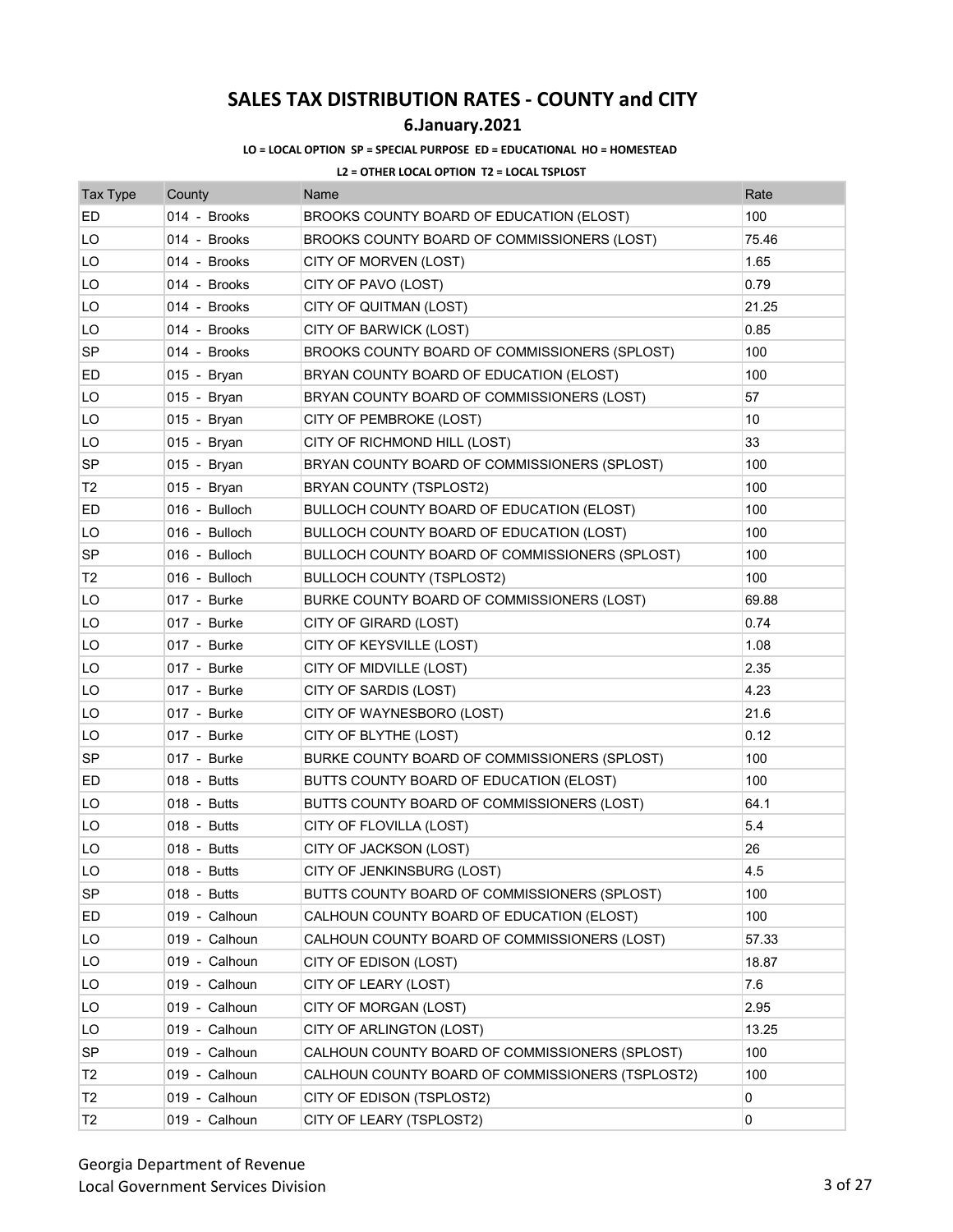## **6.January.2021**

### **LO = LOCAL OPTION SP = SPECIAL PURPOSE ED = EDUCATIONAL HO = HOMESTEAD**

| <b>Tax Type</b> | County         | Name                                            | Rate           |
|-----------------|----------------|-------------------------------------------------|----------------|
| Т2              | 019 - Calhoun  | CITY OF MORGAN (TSPLOST2)                       | 0              |
| Т2              | 019 - Calhoun  | CITY OF ARLINGTON (TSPLOST2)                    | 0              |
| ED              | 020 - Camden   | CAMDEN COUNTY BOARD OF EDUCATION (ELOST)        | 100            |
| LO              | 020 - Camden   | CAMDEN COUNTY BOARD OF COMMISSIONERS (LOST)     | 46             |
| LO              | 020 - Camden   | CITY OF KINGSLAND (LOST)                        | 24.58          |
| LO              | 020 - Camden   | CITY OF ST. MARYS (LOST)                        | 26.42          |
| LO              | 020 - Camden   | CITY OF WOODBINE (LOST)                         | 3              |
| SP              | 020 - Camden   | CAMDEN COUNTY BOARD OF COMMISSIONERS (SPLOST)   | 100            |
| ED              | 021 - Candler  | CANDLER COUNTY BOARD OF EDUCATION (ELOST)       | 100            |
| LO              | 021 - Candler  | CANDLER COUNTY BOARD OF COMMISSIONERS (LOST)    | 49             |
| LO              | 021 - Candler  | CITY OF METTER (LOST)                           | 49             |
| LO              | 021 - Candler  | TOWN OF PULASKI (LOST)                          | $\overline{2}$ |
| <b>SP</b>       | 021 - Candler  | CANDLER COUNTY BOARD OF COMMISSIONERS (SPLOST)  | 100            |
| ED              | 022 - Carroll  | CARROLL COUNTY BOARD OF EDUCATION (ELOST)       | 75.3           |
| ED              | 022 - Carroll  | CITY OF CARROLLTON BOARD OF EDUCATION (ELOST)   | 20.75          |
| ED              | 022 - Carroll  | CITY OF BREMEN BOARD OF EDUCATION (ELOST)       | 3.95           |
| LO              | 022 - Carroll  | CARROLL COUNTY BOARD OF COMMISSIONERS (LOST)    | 58.32          |
| LO              | 022 - Carroll  | CITY OF CARROLLTON (LOST)                       | 24.36          |
| LO              | 022 - Carroll  | CITY OF MOUNT ZION (LOST)                       | 1.53           |
| LO              | 022 - Carroll  | CITY OF ROOPVILLE (LOST)                        | 0.2            |
| LO              | 022 - Carroll  | CITY OF TEMPLE (LOST)                           | 3.82           |
| LO              | 022 - Carroll  | CITY OF VILLA RICA (LOST)                       | 7.85           |
| LO              | 022 - Carroll  | CITY OF WHITESBURG (LOST)                       | 1.1            |
| LO              | 022 - Carroll  | CITY OF BOWDON (LOST)                           | 2.5            |
| LO              | 022 - Carroll  | CITY OF BREMEN (LOST)                           | 0.32           |
| <b>SP</b>       | 022 - Carroll  | CARROLL COUNTY BOARD OF COMMISSIONERS (SPLOST)  | 100            |
| ED              | 023 - Catoosa  | CATOOSA COUNTY BOARD OF EDUCATION (ELOST)       | 100            |
| LO              | 023 - Catoosa  | CATOOSA COUNTY BOARD OF COMMISSIONERS (LOST)    | 70.06          |
| LO              | 023 - Catoosa  | CITY OF FORT OGLETHORPE (LOST)                  | 20.47          |
| LO              | 023 - Catoosa  | CITY OF RINGGOLD (LOST)                         | 9.47           |
| <b>SP</b>       | 023 - Catoosa  | CATOOSA COUNTY BOARD OF COMMISSIONERS (SPLOST)  | 100            |
| ED              | 024 - Charlton | CHARLTON COUNTY BOARD OF EDUCATION (ELOST)      | 100            |
| LO              | 024 - Charlton | CHARLTON COUNTY BOARD OF COMMISSIONERS (LOST)   | 61.5584        |
| LO              | 024 - Charlton | CITY OF FOLKSTON (LOST)                         | 28.895         |
| LO              | 024 - Charlton | CITY OF HOMELAND (LOST)                         | 9.5466         |
| SP              | 024 - Charlton | CHARLTON COUNTY BOARD OF COMMISSIONERS (SPLOST) | 100            |
| ED              | 025 - Chatham  | CHATHAM COUNTY BOARD OF EDUCATION (ELOST)       | 100            |
| LO              | 025 - Chatham  | CHATHAM COUNTY BOARD OF COMMISSIONERS (LOST)    | 23             |
| LO              | 025 - Chatham  | CITY OF GARDEN CITY (LOST)                      | 4.3            |
| LO              | 025 - Chatham  | CITY OF POOLER (LOST)                           | 8.84           |
| LO              | 025 - Chatham  | CITY OF PORT WENTWORTH (LOST)                   | 2.47           |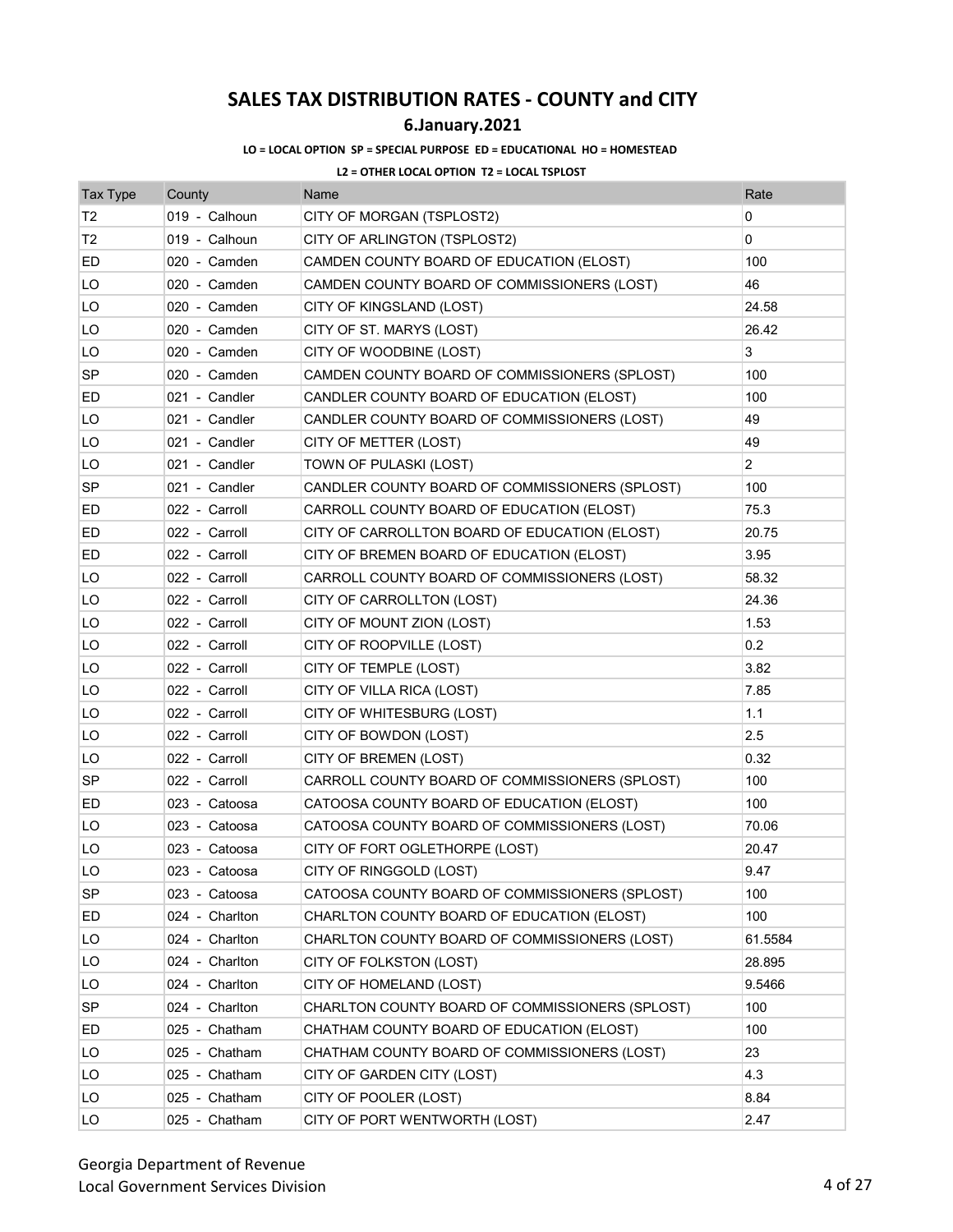### **6.January.2021**

### **LO = LOCAL OPTION SP = SPECIAL PURPOSE ED = EDUCATIONAL HO = HOMESTEAD**

| <b>Tax Type</b> | County          | Name                                                                 | Rate           |
|-----------------|-----------------|----------------------------------------------------------------------|----------------|
| LO              | 025 - Chatham   | CITY OF SAVANNAH (LOST)                                              | 57             |
| LO              | 025 - Chatham   | CITY OF TYBEE ISLAND (LOST)                                          | 1.73           |
| LO              | 025 - Chatham   | CITY OF THUNDERBOLT (LOST)                                           | 1.23           |
| LO              | 025 - Chatham   | TOWN OF VERNONBURG (LOST)                                            | 0.07           |
| LO              | 025 - Chatham   | CITY OF BLOOMINGDALE (LOST)                                          | 1.36           |
| <b>SP</b>       | 025 - Chatham   | CHATHAM COUNTY BOARD OF COMMISSIONERS (SPLOST)                       | 100            |
| ED              |                 | 026 - Chattahoochee CHATTAHOOCHEE COUNTY BOARD OF EDUCATION (ELOST)  | 100            |
| LO              |                 | 026 - Chattahoochee CHATTAHOOCHEE-CUSSETA CONSOLIDATED GOVT (LOST)   | 100            |
| LO              |                 | 026 - Chattahoochee CITY OF CUSSETA (LOST)                           | 0              |
| SP              |                 | 026 - Chattahoochee CHATTAHOOCHEE-CUSSETA CONSOLIDATED GOVT (SPLOST) | 100            |
| ED              | 027 - Chattooga | CHATTOOGA COUNTY BOARD OF EDUCATION (ELOST)                          | 67             |
| ED              | 027 - Chattooga | TOWN OF TRION BOARD OF EDUCATION (ELOST)                             | 33             |
| LO              | 027 - Chattooga | CHATTOOGA COUNTY BOARD OF EDUCATION (LOST)                           | 67             |
| LO              | 027 - Chattooga | CITY OF MENLO (LOST)                                                 | 0              |
| LO              | 027 - Chattooga | TOWN OF TRION (LOST)                                                 | 33             |
| SP              | 027 - Chattooga | CHATTOOGA COUNTY BOARD OF COMMISSIONERS (SPLOST)                     | 100            |
| ED              | 028 - Cherokee  | CHEROKEE COUNTY BOARD OF EDUCATION (ELOST)                           | 100            |
| SP              | 028 - Cherokee  | CHEROKEE COUNTY BOARD OF COMMISSIONERS (SPLOST)                      | 100            |
| ED              | 029 - Clarke    | CLARKE COUNTY BOARD OF EDUCATION (ELOST)                             | 100            |
| LO              | 029 - Clarke    | CLARKE COUNTY-ATHENS CONSOLIDATED GOVT (LOST)                        | 98.93          |
| LO              | 029 - Clarke    | CITY OF WINTERVILLE (LOST)                                           | 0.95           |
| LO              | 029 - Clarke    | CITY OF BOGART (LOST)                                                | 0.12           |
| <b>SP</b>       | 029 - Clarke    | CLARKE COUNTY-ATHENS CONSOLIDATED GOVT (SPLOST)                      | 100            |
| T2              | 029 - Clarke    | CLARKE COUNTY (TSPLOST2)                                             | 100            |
| ED              | 030 - Clay      | CLAY COUNTY BOARD OF EDUCATION (ELOST)                               | 100            |
| LO              | 030 - Clay      | CLAY COUNTY BOARD OF COMMISSIONERS (LOST)                            | 56             |
| LO              | 030 - Clay      | CITY OF FORT GAINES (LOST)                                           | 40             |
| LO              | 030 - Clay      | CITY OF BLUFFTON (LOST)                                              | $\overline{4}$ |
| <b>SP</b>       | 030 - Clay      | CLAY COUNTY BOARD OF COMMISSIONERS (SPLOST)                          | 100            |
| ED              | 031 - Clayton   | CLAYTON COUNTY BOARD OF EDUCATION (ELOST)                            | 100            |
| LO              | 031 - Clayton   | CLAYTON COUNTY BOARD OF COMMISSIONERS (LOST)                         | 66.59          |
| LO              | 031 - Clayton   | CITY OF COLLEGE PARK (LOST)                                          | 1.06           |
| LO              | 031 - Clayton   | CITY OF FOREST PARK (LOST)                                           | 11.28          |
| LO              | 031 - Clayton   | CITY OF JONESBORO (LOST)                                             | 2.96           |
| LO              | 031 - Clayton   | CITY OF LAKE CITY (LOST)                                             | 2.25           |
| LO              | 031 - Clayton   | CITY OF LOVEJOY (LOST)                                               | 3.34           |
| LO              | 031 - Clayton   | CITY OF MORROW (LOST)                                                | 3.77           |
| LO.             | 031 - Clayton   | CITY OF RIVERDALE (LOST)                                             | 8.75           |
| <b>SP</b>       | 031 - Clayton   | CLAYTON COUNTY BOARD OF COMMISSIONERS (SPLOST)                       | 100            |
| ED              | 032 - Clinch    | CLINCH COUNTY BOARD OF EDUCATION (ELOST)                             | 100            |
| LO              | 032 - Clinch    | CLINCH COUNTY BOARD OF COMMISSIONERS (LOST)                          | 47.63          |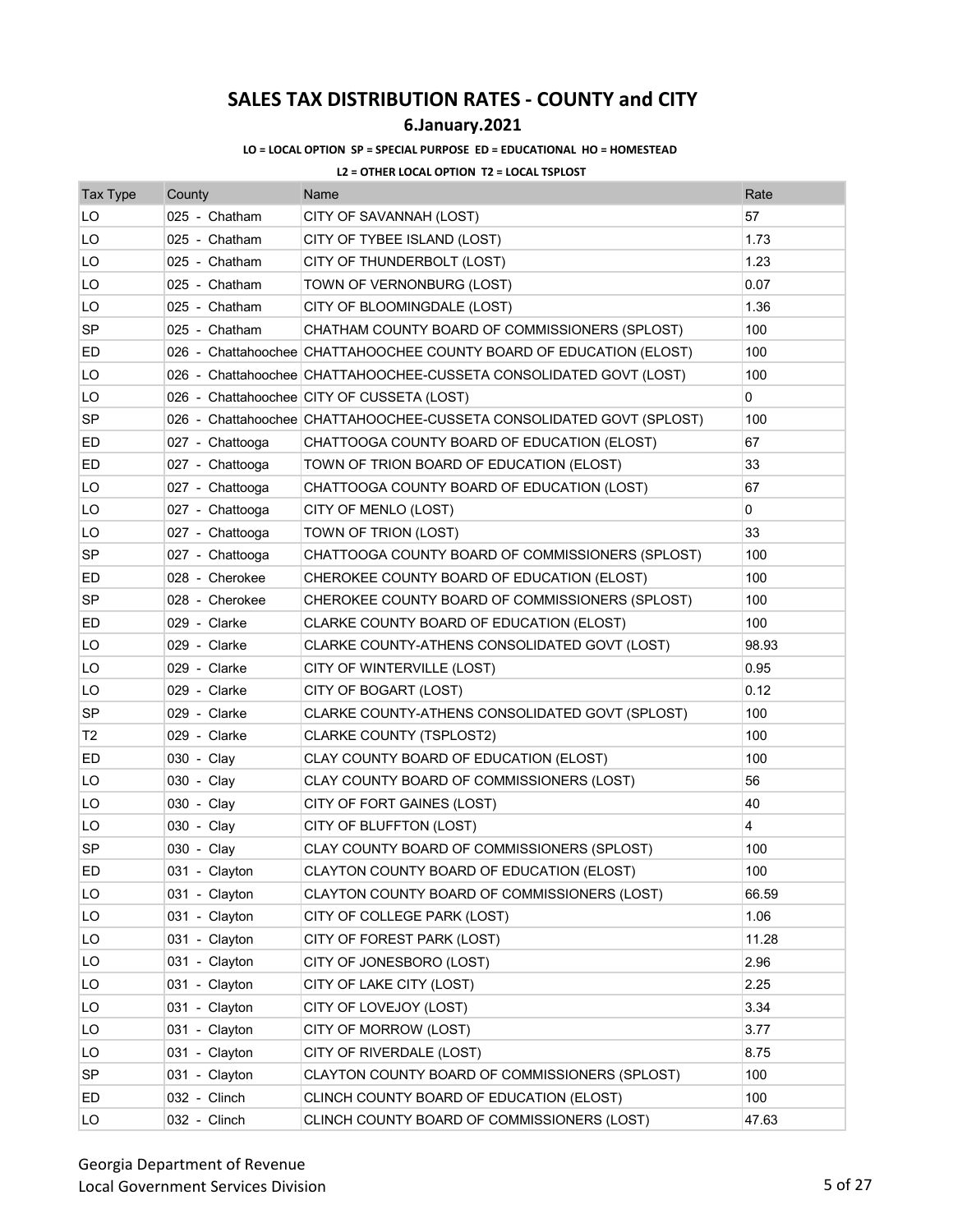## **6.January.2021**

### **LO = LOCAL OPTION SP = SPECIAL PURPOSE ED = EDUCATIONAL HO = HOMESTEAD**

| <b>Tax Type</b> | County         | Name                                              | Rate  |
|-----------------|----------------|---------------------------------------------------|-------|
| LO              | 032 - Clinch   | CITY OF DUPONT (LOST)                             | 1.94  |
| LO              | 032 - Clinch   | CITY OF FARGO (LOST)                              | 5.18  |
| LO              | 032 - Clinch   | CITY OF HOMERVILLE (LOST)                         | 41.83 |
| LO              | 032 - Clinch   | CITY OF ARGYLE (LOST)                             | 3.42  |
| <b>SP</b>       | 032 - Clinch   | CLINCH COUNTY BOARD OF COMMISSIONERS (SPLOST)     | 100   |
| ED              | 033 - Cobb     | COBB COUNTY BOARD OF EDUCATION (ELOST)            | 92.7  |
| ED              | 033 - Cobb     | CITY OF MARIETTA BOARD OF EDUCATION (ELOST)       | 7.3   |
| SP              | 033 - Cobb     | COBB COUNTY BOARD OF COMMISSIONERS (SPLOST)       | 100   |
| ED              | 034 - Coffee   | COFFEE COUNTY BOARD OF EDUCATION (ELOST)          | 100   |
| LO              | 034 - Coffee   | COFFEE COUNTY BOARD OF COMMISSIONERS (LOST)       | 60.17 |
| LO              | 034 - Coffee   | CITY OF DOUGLAS (LOST)                            | 31    |
| LO              | 034 - Coffee   | CITY OF NICHOLLS (LOST)                           | 4.33  |
| LO              | 034 - Coffee   | CITY OF AMBROSE (LOST)                            | 0.83  |
| LO              | 034 - Coffee   | CITY OF BROXTON (LOST)                            | 3.67  |
| SP              | 034 - Coffee   | COFFEE COUNTY BOARD OF COMMISSIONERS (SPLOST)     | 100   |
| ED              | 035 - Colquitt | COLQUITT COUNTY BOARD OF EDUCATION (ELOST)        | 100   |
| LO              | 035 - Colquitt | COLQUITT COUNTY BOARD OF EDUCATION (LOST)         | 100   |
| SP              | 035 - Colquitt | COLQUITT COUNTY BOARD OF COMMISSIONERS (SPLOST)   | 100   |
| T <sub>2</sub>  | 035 - Colquitt | COLQUITT COUNTY BOARD OF COMMISSIONERS (TSPLOST2) | 100   |
| ED              | 036 - Columbia | COLUMBIA COUNTY BOARD OF EDUCATION (ELOST)        | 100   |
| LO              | 036 - Columbia | COLUMBIA COUNTY BOARD OF COMMISSIONERS (LOST)     | 86.5  |
| LO              | 036 - Columbia | CITY OF GROVETOWN (LOST)                          | 11    |
| LO              | 036 - Columbia | CITY OF HARLEM (LOST)                             | 2.5   |
| <b>SP</b>       | 036 - Columbia | COLUMBIA COUNTY BOARD OF COMMISSIONERS (SPLOST)   | 100   |
| ED              | 037 - Cook     | COOK COUNTY BOARD OF EDUCATION (ELOST)            | 100   |
| LO              | 037 - Cook     | COOK COUNTY BOARD OF COMMISSIONERS (LOST)         | 91    |
| LO              | 037 - Cook     | CITY OF CECIL (LOST)                              | 0.4   |
| LO              | 037 - Cook     | CITY OF LENOX (LOST)                              | 1.3   |
| LO              | 037 - Cook     | CITY OF SPARKS (LOST)                             | 2.3   |
| LO              | 037 - Cook     | CITY OF ADEL (LOST)                               | 5     |
| <b>SP</b>       | 037 - Cook     | COOK COUNTY BOARD OF COMMISSIONERS (SPLOST)       | 100   |
| ED              | 038 - Coweta   | COWETA COUNTY BOARD OF EDUCATION (ELOST)          | 100   |
| LO              | 038 - Coweta   | COWETA COUNTY BOARD OF COMMISSIONERS (LOST)       | 61.41 |
| LO              | 038 - Coweta   | CITY OF GRANTVILLE (LOST)                         | 2.87  |
| LO              | 038 - Coweta   | CITY OF HARALSON (LOST)                           | 0.16  |
| LO              | 038 - Coweta   | CITY OF MORELAND (LOST)                           | 0.37  |
| LO              | 038 - Coweta   | CITY OF NEWNAN (LOST)                             | 31.19 |
| LO              | 038 - Coweta   | CITY OF PALMETTO (LOST)                           | 0.29  |
| LO              | 038 - Coweta   | CITY OF SENOIA (LOST)                             | 3.13  |
| LO              | 038 - Coweta   | CITY OF SHARPSBURG (LOST)                         | 0.32  |
| LO              | 038 - Coweta   | CITY OF TURIN (LOST)                              | 0.26  |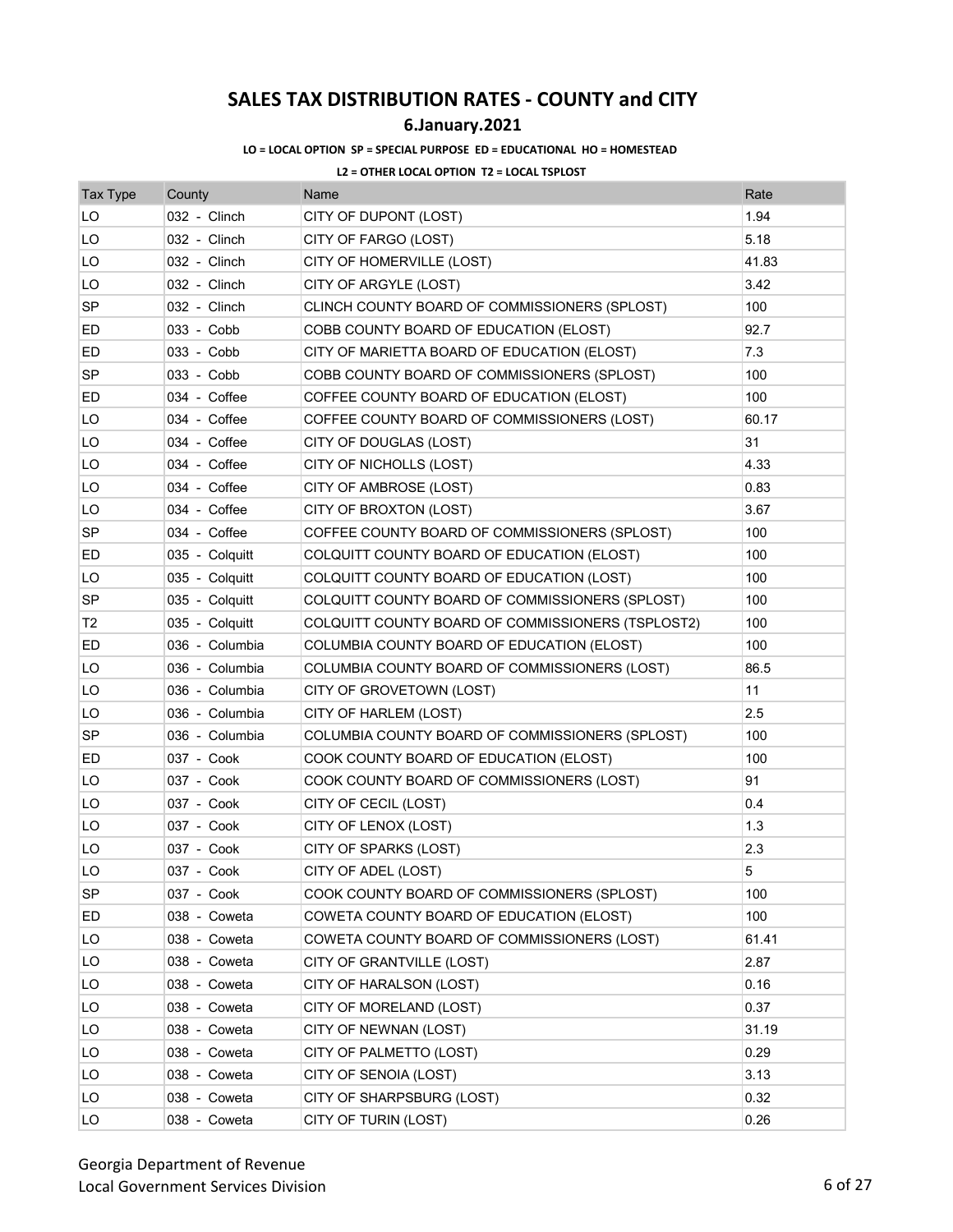## **6.January.2021**

### **LO = LOCAL OPTION SP = SPECIAL PURPOSE ED = EDUCATIONAL HO = HOMESTEAD**

| <b>Tax Type</b> | County         | Name                                             | Rate              |
|-----------------|----------------|--------------------------------------------------|-------------------|
| <b>SP</b>       | 038 - Coweta   | COWETA COUNTY BOARD OF COMMISSIONERS (SPLOST)    | 100               |
| ED              | 039 - Crawford | CRAWFORD COUNTY BOARD OF EDUCATION (ELOST)       | 100               |
| LO              | 039 - Crawford | CRAWFORD COUNTY BOARD OF COMMISSIONERS (LOST)    | 80                |
| LO              | 039 - Crawford | CITY OF ROBERTA (LOST)                           | 20                |
| <b>SP</b>       | 039 - Crawford | CRAWFORD COUNTY BOARD OF COMMISSIONERS (SPLOST)  | 100               |
| ED              | 040 - Crisp    | CRISP COUNTY BOARD OF EDUCATION (ELOST)          | 100               |
| LO              | 040 - Crisp    | CRISP COUNTY BOARD OF COMMISSIONERS (LOST)       | 49                |
| LO              | 040 - Crisp    | CITY OF CORDELE (LOST)                           | 49                |
| LO              | 040 - Crisp    | CITY OF ARABI (LOST)                             | $\overline{2}$    |
| <b>SP</b>       | 040 - Crisp    | CRISP COUNTY BOARD OF COMMISSIONERS (SPLOST)     | 100               |
| ED              | 041 - Dade     | DADE COUNTY BOARD OF EDUCATION (ELOST)           | 100               |
| LO              | 041 - Dade     | DADE COUNTY BOARD OF COMMISSIONERS (LOST)        | 80                |
| LO              | 041 - Dade     | CITY OF TRENTON (LOST)                           | 20                |
| SP              | 041 - Dade     | DADE COUNTY BOARD OF COMMISSIONERS (SPLOST)      | 100               |
| ED              | 042 - Dawson   | DAWSON COUNTY BOARD OF EDUCATION (ELOST)         | 100               |
| LO              | 042 - Dawson   | DAWSON COUNTY BOARD OF COMMISSIONERS (LOST)      | 88                |
| LO              | 042 - Dawson   | CITY OF DAWSONVILLE (LOST)                       | $12 \overline{ }$ |
| SP              | 042 - Dawson   | DAWSON COUNTY BOARD OF COMMISSIONERS (SPLOST)    | 100               |
| ED              | 043 - Decatur  | DECATUR COUNTY BOARD OF EDUCATION (ELOST)        | 100               |
| LO              | 043 - Decatur  | DECATUR COUNTY BOARD OF COMMISSIONERS (LOST)     | 53.45             |
| LO              | 043 - Decatur  | CITY OF CLIMAX (LOST)                            | 1.63              |
| LO              | 043 - Decatur  | CITY OF ATTAPULGUS (LOST)                        | 2.46              |
| LO              | 043 - Decatur  | CITY OF BAINBRIDGE (LOST)                        | 41.38             |
| LO              | 043 - Decatur  | CITY OF BRINSON (LOST)                           | 1.08              |
| SP              | 043 - Decatur  | DECATUR COUNTY BOARD OF COMMISSIONERS (SPLOST)   | 100               |
| T <sub>2</sub>  | 043 - Decatur  | DECATUR COUNTY BOARD OF COMMISSIONERS (TSPLOST2) | 100               |
| ED              | 044 - DeKalb   | DEKALB COUNTY BOARD OF EDUCATION (ELOST)         | 91.79             |
| ED              | 044 - DeKalb   | CITY OF DECATUR BOARD OF EDUCATION (ELOST)       | 4.44              |
| ED              | 044 - DeKalb   | CITY OF ATLANTA BOARD OF EDUCATION (ELOST)       | 3.77              |
| HО              | 044 - DeKalb   | DEKALB COUNTY BOARD OF COMMISSIONERS (HOST)      | 100               |
| SP              | 044 - DeKalb   | DEKALB COUNTY BOARD OF COMMISSIONERS (SPLOST)    | 60.94             |
| <b>SP</b>       | 044 - DeKalb   | CITY OF CHAMBLEE (SPLOST)                        | 4                 |
| SP              | 044 - DeKalb   | CITY OF CLARKSTON (SPLOST)                       | 1.801             |
| <b>SP</b>       | 044 - DeKalb   | CITY OF DECATUR (SPLOST)                         | 3.224             |
| SP              | 044 - DeKalb   | CITY OF DORAVILLE (SPLOST)                       | 1.484             |
| <b>SP</b>       | 044 - DeKalb   | CITY OF DUNWOODY (SPLOST)                        | 6.908             |
| <b>SP</b>       | 044 - DeKalb   | CITY OF LITHONIA (SPLOST)                        | 0.294             |
| <b>SP</b>       | 044 - DeKalb   | CITY OF PINE LAKE (SPLOST)                       | 0.108             |
| <b>SP</b>       | 044 - DeKalb   | CITY OF STONE MOUNTAIN (SPLOST)                  | 0.894             |
| <b>SP</b>       | 044 - DeKalb   | CITY OF STONECREST(SPLOST)                       | 7.5               |
| SP              | 044 - DeKalb   | CITY OF TUCKER (SPLOST)                          | 4.991             |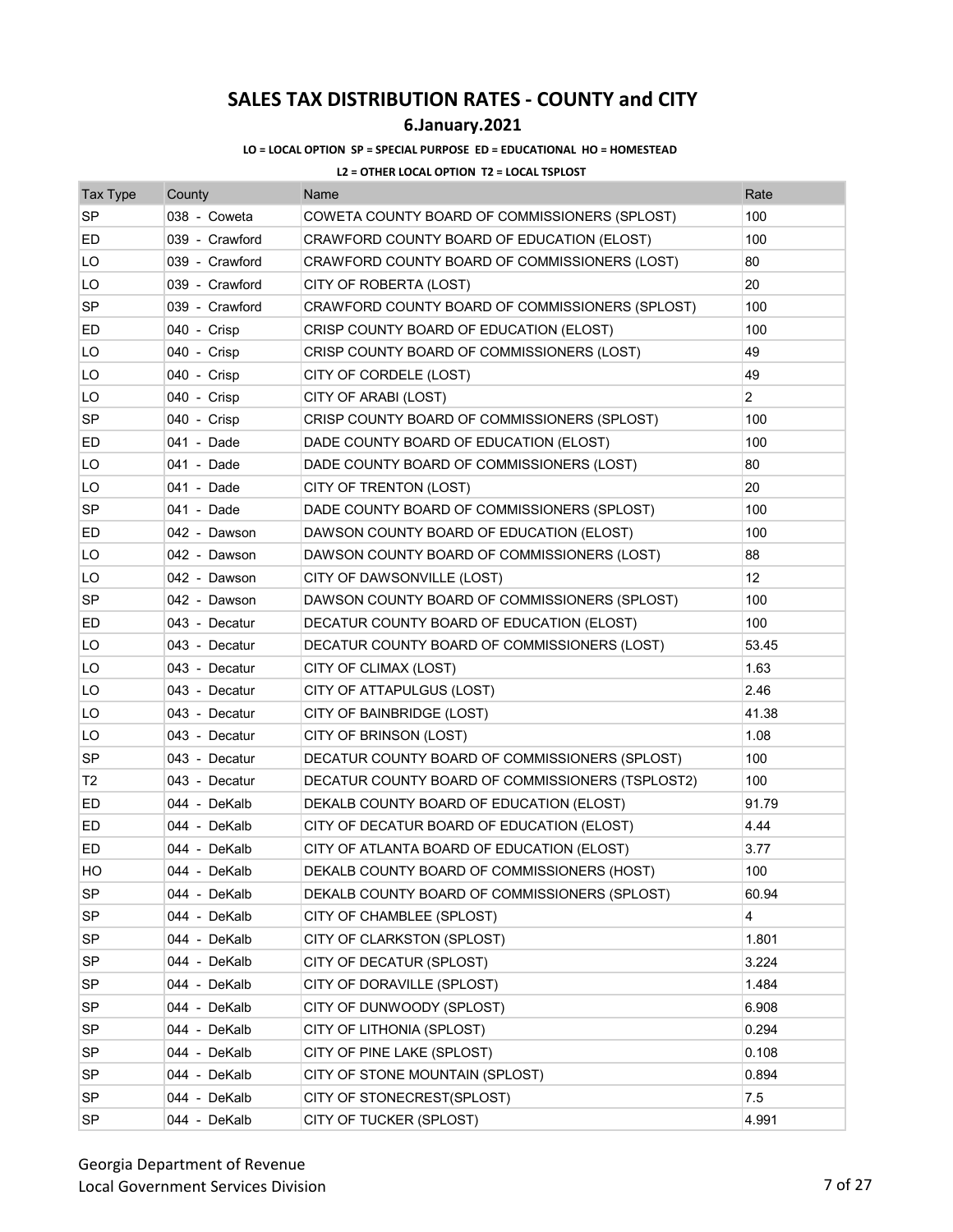## **6.January.2021**

### **LO = LOCAL OPTION SP = SPECIAL PURPOSE ED = EDUCATIONAL HO = HOMESTEAD**

| <b>Tax Type</b> | County          | Name                                               | Rate  |
|-----------------|-----------------|----------------------------------------------------|-------|
| <b>SP</b>       | 044 - DeKalb    | CITY OF AVONDALE ESTATES (SPLOST)                  | 0.445 |
| <b>SP</b>       | 044 - DeKalb    | CITY OF BROOKHAVEN (SPLOST)                        | 7.411 |
| ED              | 045 - Dodge     | DODGE COUNTY BOARD OF EDUCATION (ELOST)            | 100   |
| LO              | 045 - Dodge     | DODGE COUNTY BOARD OF COMMISSIONERS (LOST)         | 52.49 |
| LO              | 045 - Dodge     | TOWN OF CHAUNCEY (LOST)                            | 2.57  |
| LO              | 045 - Dodge     | CITY OF CHESTER (LOST)                             | 7.6   |
| LO              | 045 - Dodge     | CITY OF EASTMAN (LOST)                             | 31.14 |
| LO              | 045 - Dodge     | CITY OF MILAN (LOST)                               | 3.38  |
| LO              | 045 - Dodge     | CITY OF RHINE (LOST)                               | 2.82  |
| SP              | 045 - Dodge     | DODGE COUNTY BOARD OF COMMISSIONERS (SPLOST)       | 100   |
| ED              | 046 - Dooly     | DOOLY COUNTY BOARD OF EDUCATION (ELOST)            | 100   |
| LO              | 046 - Dooly     | DOOLY COUNTY BOARD OF COMMISSIONERS (LOST)         | 55    |
| LO              | 046 - Dooly     | TOWN OF DOOLING (LOST)                             | 1.13  |
| LO              | 046 - Dooly     | CITY OF LILLY (LOST)                               | 1.6   |
| LO              | 046 - Dooly     | CITY OF PINEHURST (LOST)                           | 3.17  |
| LO              | 046 - Dooly     | CITY OF UNADILLA (LOST)                            | 16.2  |
| LO              | 046 - Dooly     | CITY OF VIENNA (LOST)                              | 19.2  |
| LO              | 046 - Dooly     | TOWN OF BYROMVILLE (LOST)                          | 3.7   |
| <b>SP</b>       | 046 - Dooly     | DOOLY COUNTY BOARD OF COMMISSIONERS (SPLOST)       | 100   |
| ED              | 047 - Dougherty | DOUGHERTY COUNTY BOARD OF EDUCATION (ELOST)        | 100   |
| LO              | 047 - Dougherty | DOUGHERTY COUNTY BOARD OF COMMISSIONERS (LOST)     | 40    |
| LO              | 047 - Dougherty | CITY OF ALBANY (LOST)                              | 60    |
| SP              | 047 - Dougherty | DOUGHERTY COUNTY BOARD OF COMMISSIONERS (SPLOST)   | 100   |
| Т2              | 047 - Dougherty | DOUGHERTY COUNTY BOARD OF COMMISSIONERS (TSPLOST2) | 33    |
| T2              | 047 - Dougherty | CITY OF ALBANY (TSPLOST2)                          | 67    |
| ED              | 048 - Douglas   | DOUGLAS COUNTY BOARD OF EDUCATION (ELOST)          | 100   |
| LO              | 048 - Douglas   | DOUGLAS COUNTY BOARD OF COMMISSIONERS (LOST)       | 66.3  |
| LO              | 048 - Douglas   | CITY OF DOUGLASVILLE (LOST)                        | 28.47 |
| LO              | 048 - Douglas   | CITY OF VILLA RICA (LOST)                          | 5.19  |
| LO              | 048 - Douglas   | CITY OF AUSTELL (LOST)                             | 0.04  |
| SP              | 048 - Douglas   | DOUGLAS COUNTY BOARD OF COMMISSIONERS (SPLOST)     | 100   |
| ED              | 049 - Early     | EARLY COUNTY BOARD OF EDUCATION (ELOST)            | 100   |
| LO              | 049 - Early     | EARLY COUNTY BOARD OF COMMISSIONERS (LOST)         | 53.65 |
| LO              | 049 - Early     | CITY OF DAMASCUS (LOST)                            | 2     |
| LO              | 049 - Early     | TOWN OF JAKIN (LOST)                               | 1.25  |
| LO              | 049 - Early     | CITY OF ARLINGTON (LOST)                           | 3.1   |
| LO              | 049 - Early     | CITY OF BLAKELY (LOST)                             | 40    |
| SP              | 049 - Early     | EARLY COUNTY BOARD OF COMMISSIONERS (SPLOST)       | 100   |
| T <sub>2</sub>  | 049 - Early     | EARLY COUNTY (TSPLOST2)                            | 100   |
| ED              | 050 - Echols    | ECHOLS COUNTY BOARD OF EDUCATION (ELOST)           | 100   |
| LO              | 050 - Echols    | ECHOLS COUNTY BOARD OF COMMISSIONERS (LOST)        | 100   |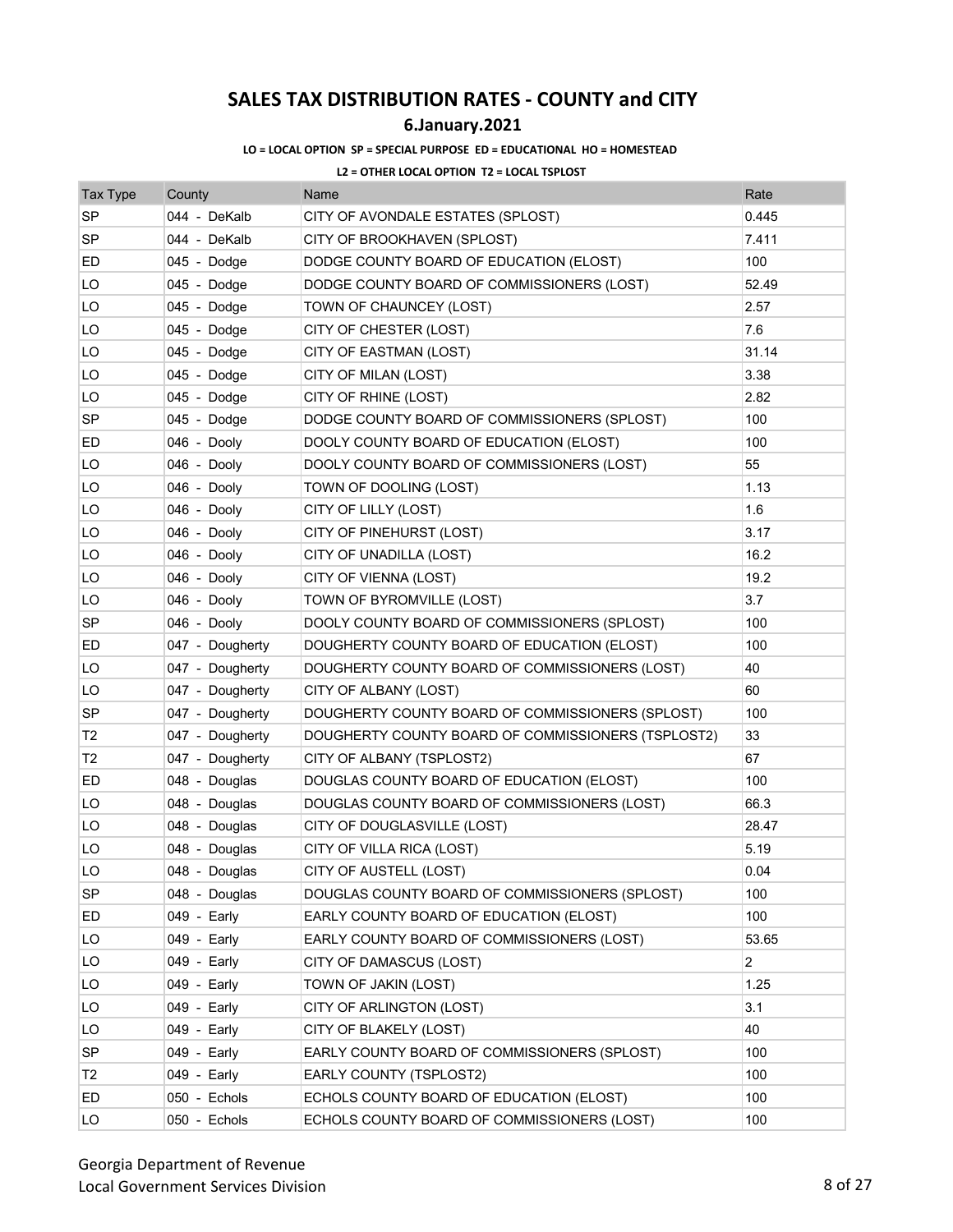## **6.January.2021**

### **LO = LOCAL OPTION SP = SPECIAL PURPOSE ED = EDUCATIONAL HO = HOMESTEAD**

| <b>Tax Type</b> | County          | Name                                             | Rate         |
|-----------------|-----------------|--------------------------------------------------|--------------|
| <b>SP</b>       | 050 - Echols    | ECHOLS COUNTY BOARD OF COMMISSIONERS (SPLOST)    | 100          |
| ED              | 051 - Effingham | EFFINGHAM COUNTY BOARD OF EDUCATION (ELOST)      | 100          |
| LO              | 051 - Effingham | EFFINGHAM COUNTY BOARD OF COMMISSIONERS (LOST)   | 74.41        |
| LO              | 051 - Effingham | CITY OF GUYTON (LOST)                            | 3.02         |
| LO              | 051 - Effingham | CITY OF RINCON (LOST)                            | 16.71        |
| LO              | 051 - Effingham | CITY OF SPRINGFIELD (LOST)                       | 5.86         |
| SP              | 051 - Effingham | EFFINGHAM COUNTY BOARD OF COMMISSIONERS (SPLOST) | 100          |
| ED              | 052 - Elbert    | ELBERT COUNTY BOARD OF EDUCATION (ELOST)         | 100          |
| LO              | 052 - Elbert    | ELBERT COUNTY BOARD OF COMMISSIONERS (LOST)      | 66           |
| LO              | 052 - Elbert    | CITY OF ELBERTON (LOST)                          | 29           |
| LO              | 052 - Elbert    | CITY OF BOWMAN (LOST)                            | 5            |
| SP              | 052 - Elbert    | ELBERT COUNTY BOARD OF COMMISSIONERS (SPLOST)    | 100          |
| T2              | 052 - Elbert    | ELBERT COUNTY BOARD OF COMMISSIONERS (TSPLOST2)  | 73           |
| T2              | 052 - Elbert    | CITY OF ELBERTON (TSPLOST2)                      | 23           |
| T <sub>2</sub>  | 052 - Elbert    | CITY OF BOWMAN (TSPLOST2)                        | 4            |
| ED              | 053 - Emanuel   | EMANUEL COUNTY BOARD OF EDUCATION (ELOST)        | 100          |
| LO              | 053 - Emanuel   | EMANUEL COUNTY BOARD OF COMMISSIONERS (LOST)     | 48.208       |
| LO              | 053 - Emanuel   | CITY OF GARFIELD (LOST)                          | 0.89         |
| LO              | 053 - Emanuel   | CITY OF NUNEZ (LOST)                             | 0.65         |
| LO              | 053 - Emanuel   | CITY OF OAK PARK (LOST)                          | 2.14         |
| LO              | 053 - Emanuel   | CITY OF STILLMORE (LOST)                         | 2.35         |
| LO              | 053 - Emanuel   | CITY OF SUMMERTOWN (LOST)                        | 0.71         |
| LO              | 053 - Emanuel   | CITY OF SWAINSBORO (LOST)                        | 34.402       |
| LO              | 053 - Emanuel   | CITY OF TWIN CITY (LOST)                         | 7.71         |
| LO              | 053 - Emanuel   | CITY OF ADRIAN (LOST)                            | 2.94         |
| <b>SP</b>       | 053 - Emanuel   | EMANUEL COUNTY BOARD OF COMMISSIONERS (SPLOST)   | 100          |
| ED              | 054 - Evans     | EVANS COUNTY BOARD OF EDUCATION (ELOST)          | 100          |
| LO              | 054 - Evans     | EVANS COUNTY BOARD OF COMMISSIONERS (LOST)       | 60           |
| LO              | 054 - Evans     | CITY OF CLAXTON (LOST)                           | 29           |
| LO              | 054 - Evans     | CITY OF DAISY (LOST)                             | 1            |
| LO              | 054 - Evans     | CITY OF HAGAN (LOST)                             | 9            |
| LO              | 054 - Evans     | CITY OF BELLVILLE (LOST)                         | $\mathbf{1}$ |
| <b>SP</b>       | 054 - Evans     | EVANS COUNTY BOARD OF COMMISSIONERS (SPLOST)     | 100          |
| ED              | 055 - Fannin    | FANNIN COUNTY BOARD OF EDUCATION (ELOST)         | 100          |
| LO              | 055 - Fannin    | FANNIN COUNTY BOARD OF COMMISSIONERS (LOST)      | 75.75        |
| LO              | 055 - Fannin    | CITY OF MCCAYSVILLE (LOST)                       | 10.25        |
| LO              | 055 - Fannin    | CITY OF BLUE RIDGE (LOST)                        | 14           |
| SP              | 055 - Fannin    | FANNIN COUNTY BOARD OF COMMISSIONERS (SPLOST)    | 100          |
| ED              | 056 - Fayette   | FAYETTE COUNTY BOARD OF EDUCATION (ELOST)        | 100          |
| LO              | 056 - Fayette   | FAYETTE COUNTY BOARD OF COMMISSIONERS (LOST)     | 48.5         |
| LO              | 056 - Fayette   | CITY OF FAYETTEVILLE (LOST)                      | 14.49        |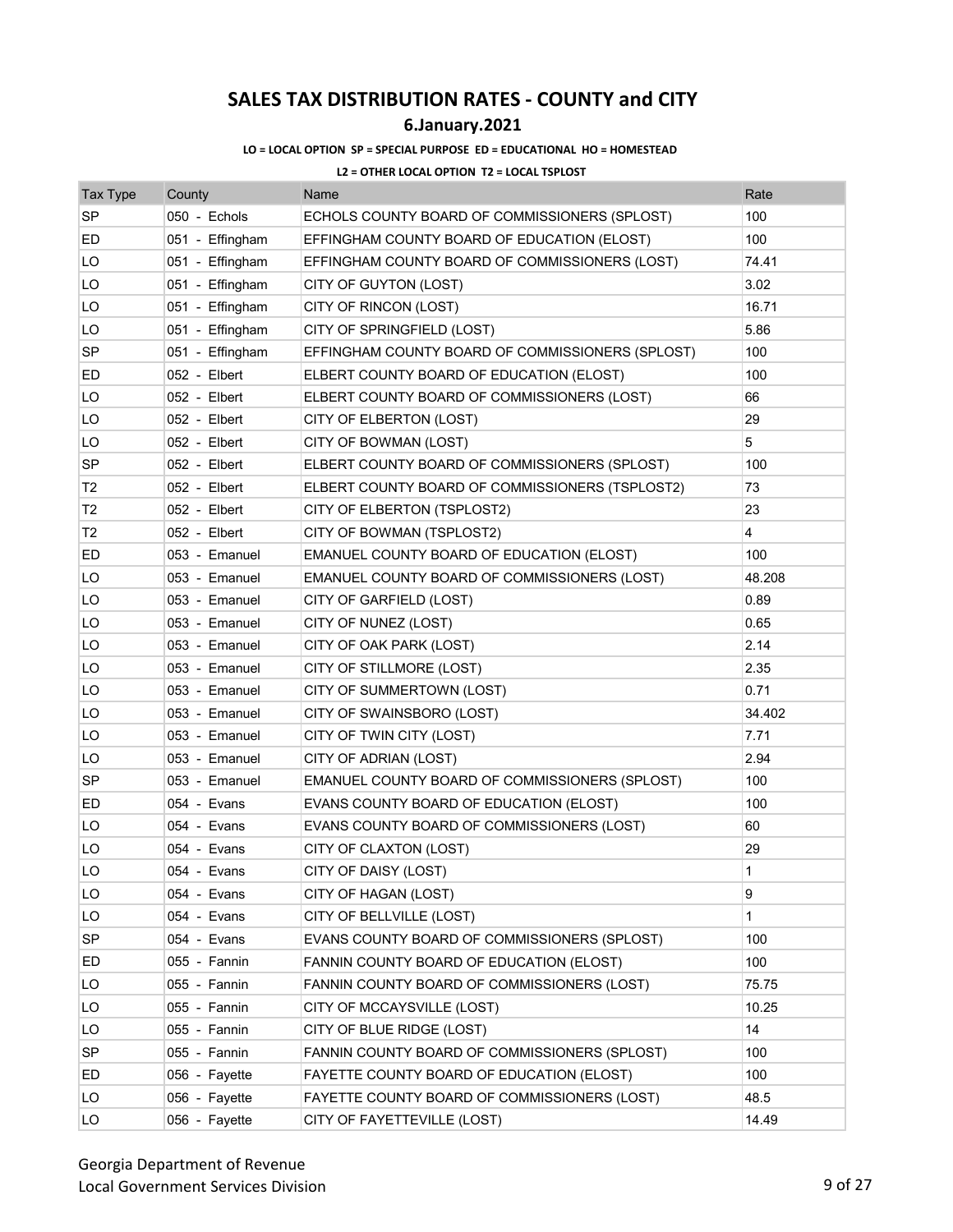## **6.January.2021**

### **LO = LOCAL OPTION SP = SPECIAL PURPOSE ED = EDUCATIONAL HO = HOMESTEAD**

| Tax Type       | County         | Name                                            | Rate    |
|----------------|----------------|-------------------------------------------------|---------|
| LO             | 056 - Fayette  | CITY OF PEACHTREE CITY (LOST)                   | 30.26   |
| LO             | 056 - Fayette  | TOWN OF TYRONE (LOST)                           | 6.3     |
| LO             | 056 - Fayette  | TOWN OF BROOKS (LOST)                           | 0.45    |
| <b>SP</b>      | 056 - Fayette  | FAYETTE COUNTY BOARD OF COMMISSIONERS (SPLOST)  | 100     |
| ED             | 057 - Floyd    | FLOYD COUNTY BOARD OF EDUCATION (ELOST)         | 60.1    |
| ED             | 057 - Floyd    | CITY OF ROME BOARD OF EDUCATION (ELOST)         | 39.9    |
| LO             | 057 - Floyd    | FLOYD COUNTY BOARD OF COMMISSIONERS (LOST)      | 56.5    |
| LO             | 057 - Floyd    | CITY OF CAVE SPRING (LOST)                      | 1.8     |
| LO             | 057 - Floyd    | CITY OF ROME (LOST)                             | 41.7    |
| <b>SP</b>      | 057 - Floyd    | FLOYD COUNTY BOARD OF COMMISSIONERS (SPLOST)    | 100     |
| ED             | 058 - Forsyth  | FORSYTH COUNTY BOARD OF EDUCATION (ELOST)       | 100     |
| LO             | 058 - Forsyth  | FORSYTH COUNTY BOARD OF COMMISSIONERS (LOST)    | 87      |
| LO             | 058 - Forsyth  | CITY OF CUMMING (LOST)                          | 13      |
| <b>SP</b>      | 058 - Forsyth  | FORSYTH COUNTY BOARD OF COMMISSIONERS (SPLOST)  | 100     |
| ED             | 059 - Franklin | FRANKLIN COUNTY BOARD OF EDUCATION (ELOST)      | 100     |
| LO             | 059 - Franklin | FRANKLIN COUNTY BOARD OF COMMISSIONERS (LOST)   | 62.6    |
| LO             | 059 - Franklin | CITY OF CARNESVILLE (LOST)                      | 3       |
| LO             | 059 - Franklin | CITY OF FRANKLIN SPRINGS (LOST)                 | 5.3     |
| LO             | 059 - Franklin | CITY OF LAVONIA (LOST)                          | 13.3    |
| LO             | 059 - Franklin | CITY OF ROYSTON (LOST)                          | 11.6    |
| LO             | 059 - Franklin | CITY OF CANON (LOST)                            | 4.2     |
| <b>SP</b>      | 059 - Franklin | FRANKLIN COUNTY BOARD OF COMMISSIONERS (SPLOST) | 100     |
| ED             | 060 - Fulton   | FULTON COUNTY BOARD OF EDUCATION (ELOST)        | 65.18   |
| ED.            | 060 - Fulton   | CITY OF ATLANTA BOARD OF EDUCATION (ELOST)      | 34.82   |
| LO             | 060 - Fulton   | FULTON COUNTY BOARD OF COMMISSIONERS (LOST)     | 4.9794  |
| LO             | 060 - Fulton   | CITY OF CHATTAHOOCHEE HILLS (LOST)              | 0.2672  |
| LO             | 060 - Fulton   | CITY OF COLLEGE PARK (LOST)                     | 1.3079  |
| LO             | 060 - Fulton   | CITY OF EAST POINT (LOST)                       | 3.959   |
| LO             | 060 - Fulton   | CITY OF FAIRBURN (LOST)                         | 1.4829  |
| LO             | 060 - Fulton   | CITY OF HAPEVILLE (LOST)                        | 0.6856  |
| LO             | 060 - Fulton   | CITY OF JOHNS CREEK (LOST)                      | 7.7815  |
| LO             | 060 - Fulton   | CITY OF MILTON (LOST)                           | 3.3124  |
| LO             | 060 - Fulton   | CITY OF MOUNTAIN PARK (LOST)                    | 0.055   |
| LO             | 060 - Fulton   | CITY OF PALMETTO (LOST)                         | 0.4247  |
| LO             | 060 - Fulton   | CITY OF ROSWELL (LOST)                          | 8.9598  |
| LO             | 060 - Fulton   | CITY OF SANDY SPRINGS (LOST)                    | 9.5183  |
| LO             | 060 - Fulton   | CITY OF SOUTH FULTON (LOST)                     | 9.0206  |
| LO             | 060 - Fulton   | CITY OF UNION CITY (LOST)                       | 1.9732  |
| LO             | 060 - Fulton   | CITY OF ALPHARETTA (LOST)                       | 5.8367  |
| LO             | 060 - Fulton   | CITY OF ATLANTA (LOST)                          | 40.4358 |
| T <sub>2</sub> | 060 - Fulton   | FULTON COUNTY (TSPLOST FULTON)                  | 16.6    |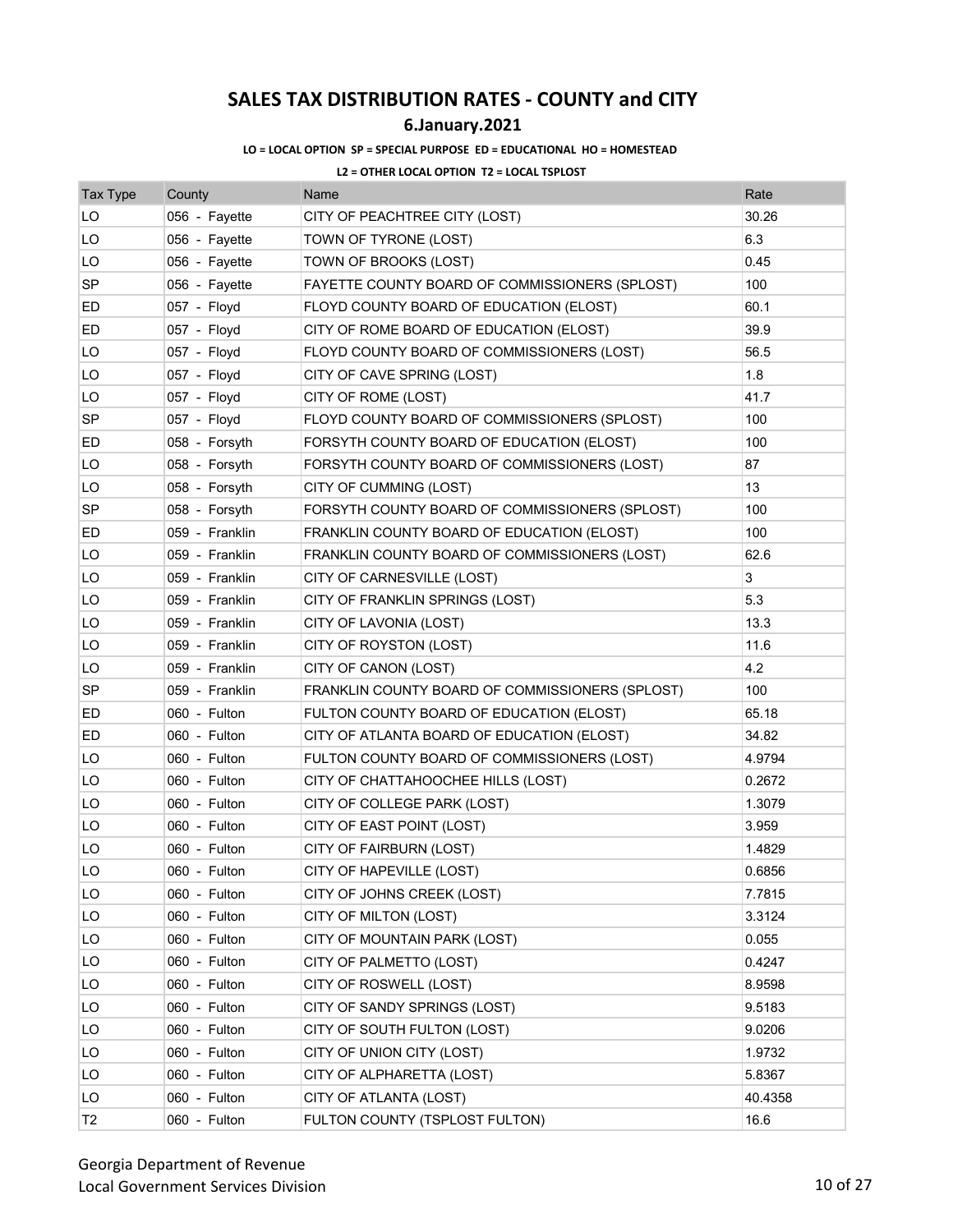## **6.January.2021**

### **LO = LOCAL OPTION SP = SPECIAL PURPOSE ED = EDUCATIONAL HO = HOMESTEAD**

| <b>Tax Type</b> | County         | Name                                            | Rate           |
|-----------------|----------------|-------------------------------------------------|----------------|
| Т2              | 060 - Fulton   | CITY OF CHATTAHOOCHEE HILLS (TSPLOST FULTON)    | 0.47           |
| T <sub>2</sub>  | 060 - Fulton   | CITY OF COLLEGE PARK (TSPLOST FULTON)           | 2.29           |
| T <sub>2</sub>  | 060 - Fulton   | CITY OF EAST POINT (TSPLOST FULTON)             | 6.13           |
| T2              | 060 - Fulton   | CITY OF FAIRBURN (TSPLOST FULTON)               | 2.42           |
| T <sub>2</sub>  | 060 - Fulton   | CITY OF HAPEVILLE (TSPLOST FULTON)              | 1.15           |
| Т2              | 060 - Fulton   | CITY OF JOHNS CREEK (TSPLOST FULTON)            | 14.41          |
| Т2              | 060 - Fulton   | CITY OF MILTON (TSPLOST FULTON)                 | 6.49           |
| T <sub>2</sub>  | 060 - Fulton   | CITY OF MOUNTAIN PARK (TSPLOST FULTON)          | 0.1            |
| T <sub>2</sub>  | 060 - Fulton   | CITY OF PALMETTO (TSPLOST FULTON)               | 0.76           |
| T2              | 060 - Fulton   | CITY OF ROSWELL (TSPLOST FULTON)                | 16.34          |
| T <sub>2</sub>  | 060 - Fulton   | CITY OF SANDY SPRINGS (TSPLOST FULTON)          | 18.22          |
| T <sub>2</sub>  | 060 - Fulton   | CITY OF UNION CITY (TSPLOST FULTON)             | 3.6            |
| T2              | 060 - Fulton   | CITY OF ALPHARETTA (TSPLOST FULTON)             | 11.02          |
| ED              | 061 - Gilmer   | GILMER COUNTY BOARD OF EDUCATION (ELOST)        | 100            |
| LO              | 061 - Gilmer   | GILMER COUNTY BOARD OF COMMISSIONERS (LOST)     | 75             |
| LO              | 061 - Gilmer   | CITY OF EAST ELLIJAY (LOST)                     | 9              |
| LO              | 061 - Gilmer   | CITY OF ELLIJAY (LOST)                          | 16             |
| SP              | 061 - Gilmer   | GILMER COUNTY BOARD OF COMMISSIONERS (SPLOST)   | 100            |
| ED              | 062 - Glascock | GLASCOCK COUNTY BOARD OF EDUCATION (ELOST)      | 100            |
| LO              | 062 - Glascock | GLASCOCK COUNTY BOARD OF COMMISSIONERS (LOST)   | 58             |
| LO              | 062 - Glascock | CITY OF EDGEHILL (LOST)                         | $\overline{2}$ |
| LO              | 062 - Glascock | CITY OF GIBSON (LOST)                           | 30             |
| LO              | 062 - Glascock | TOWN OF MITCHELL (LOST)                         | 10             |
| SP              | 062 - Glascock | GLASCOCK COUNTY BOARD OF COMMISSIONERS (SPLOST) | 100            |
| ED              | 063 - Glynn    | GLYNN COUNTY BOARD OF EDUCATION (ELOST)         | 100            |
| LO              | 063 - Glynn    | GLYNN COUNTY BOARD OF COMMISSIONERS (LOST)      | 73             |
| LO              | 063 - Glynn    | CITY OF BRUNSWICK (LOST)                        | 27             |
| <b>SP</b>       | 063 - Glynn    | GLYNN COUNTY BOARD OF COMMISSIONERS (SPLOST)    | 100            |
| ED              | 064 - Gordon   | GORDON COUNTY BOARD OF EDUCATION (ELOST)        | 62.2           |
| ED              | 064 - Gordon   | CITY OF CALHOUN BOARD OF EDUCATION (ELOST)      | 37.8           |
| LO              | 064 - Gordon   | GORDON COUNTY BOARD OF COMMISSIONERS (LOST)     | 63.35          |
| LO              | 064 - Gordon   | CITY OF FAIRMOUNT (LOST)                        | 1.3            |
| LO              | 064 - Gordon   | CITY OF RESACA (LOST)                           | 1              |
| LO              | 064 - Gordon   | CITY OF CALHOUN (LOST)                          | 34.35          |
| <b>SP</b>       | 064 - Gordon   | GORDON COUNTY BOARD OF COMMISSIONERS (SPLOST)   | 100            |
| ED              | 065 - Grady    | GRADY COUNTY BOARD OF EDUCATION (ELOST)         | 100            |
| LO              | 065 - Grady    | GRADY COUNTY BOARD OF COMMISSIONERS (LOST)      | 59.7           |
| LO              | 065 - Grady    | CITY OF WHIGHAM (LOST)                          | 1.9            |
| LO              | 065 - Grady    | CITY OF CAIRO (LOST)                            | 38.4           |
| <b>SP</b>       | 065 - Grady    | GRADY COUNTY BOARD OF COMMISSIONERS (SPLOST)    | 100            |
| T <sub>2</sub>  | 065 - Grady    | GRADY COUNTY BOARD OF COMMISSIONERS (TSPLOST2)  | 59.7           |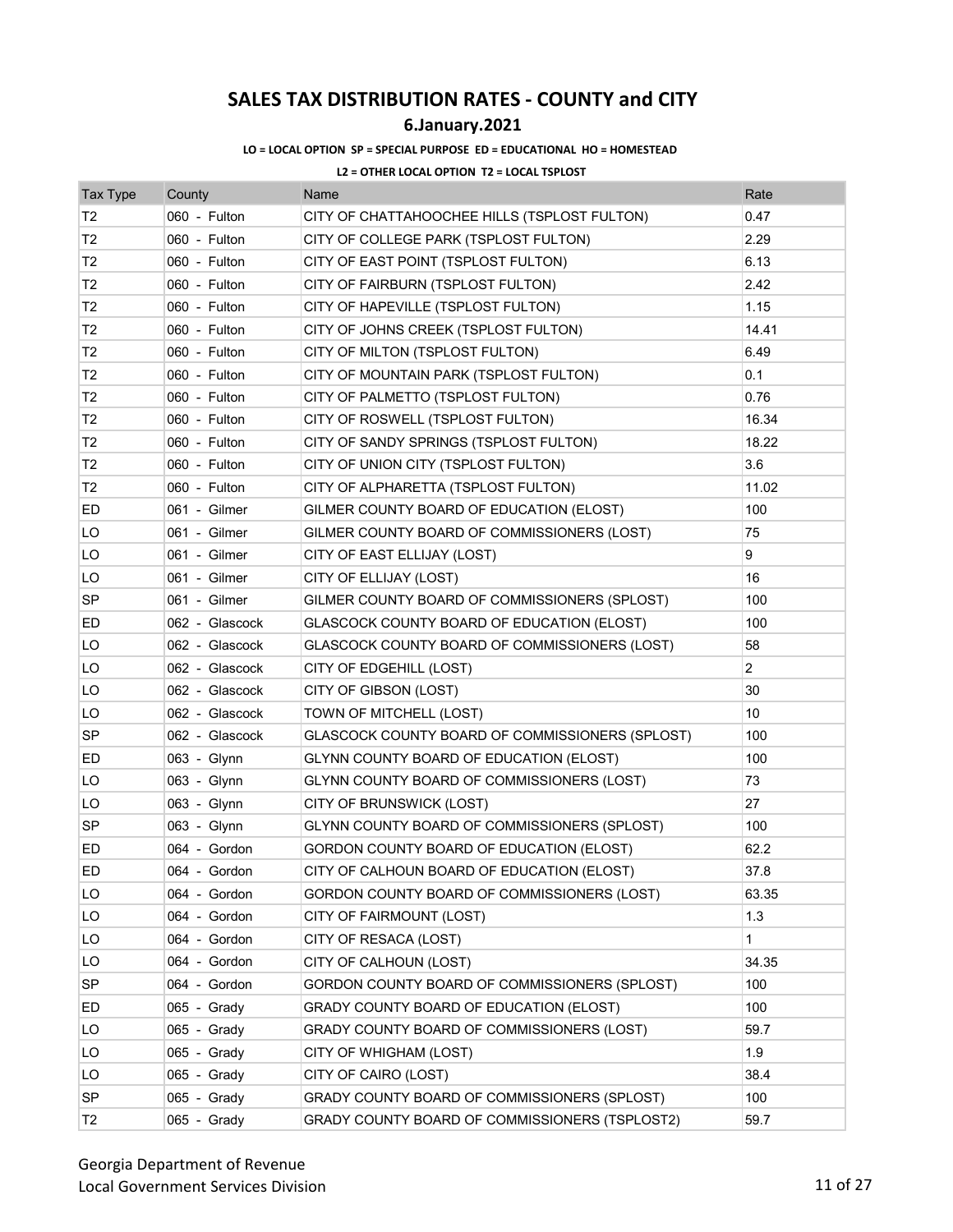### **6.January.2021**

#### **LO = LOCAL OPTION SP = SPECIAL PURPOSE ED = EDUCATIONAL HO = HOMESTEAD**

| <b>Tax Type</b> | County          | Name                                             | Rate  |
|-----------------|-----------------|--------------------------------------------------|-------|
| T2              | 065 - Grady     | CITY OF WHIGHAM (TSPLOST2)                       | 1.9   |
| T <sub>2</sub>  | 065 - Grady     | CITY OF CAIRO (TSPLOST2)                         | 38.4  |
| ED              | 066 - Greene    | GREENE COUNTY BOARD OF EDUCATION (ELOST)         | 100   |
| LO              | 066 - Greene    | GREENE COUNTY BOARD OF COMMISSIONERS (LOST)      | 68    |
| LO              | 066 - Greene    | CITY OF GREENSBORO (LOST)                        | 18.33 |
| LO              | 066 - Greene    | TOWN OF SILOAM (LOST)                            | 1.54  |
| LO              | 066 - Greene    | CITY OF UNION POINT (LOST)                       | 8.83  |
| LO              | 066 - Greene    | CITY OF WHITE PLAINS (LOST)                      | 1.55  |
| LO              | 066 - Greene    | CITY OF WOODVILLE (LOST)                         | 1.75  |
| <b>SP</b>       | 066 - Greene    | GREENE COUNTY BOARD OF COMMISSIONERS (SPLOST)    | 100   |
| ED              | 067 - Gwinnett  | GWINNETT COUNTY BOARD OF EDUCATION (ELOST)       | 97.48 |
| ED              | 067 - Gwinnett  | CITY OF BUFORD BOARD OF EDUCATION (ELOST)        | 2.52  |
| <b>SP</b>       | 067 - Gwinnett  | GWINNETT COUNTY BOARD OF COMMISSIONERS (SPLOST)  | 100   |
| ED              | 068 - Habersham | HABERSHAM COUNTY BOARD OF EDUCATION (ELOST)      | 100   |
| LO              | 068 - Habersham | HABERSHAM COUNTY BOARD OF EDUCATION (LOST)       | 100   |
| SP              | 068 - Habersham | HABERSHAM COUNTY BOARD OF COMMISSIONERS (SPLOST) | 100   |
| ED              | 069 - Hall      | HALL COUNTY BOARD OF EDUCATION (ELOST)           | 77.53 |
| ED              | 069 - Hall      | CITY OF GAINESVILLE BOARD OF EDUCATION (ELOST)   | 22.47 |
| ED              | 069 - Hall      | CITY OF BUFORD BOARD OF EDUCATION (ELOST)        | 0     |
| LO              | 069 - Hall      | HALL COUNTY BOARD OF COMMISSIONERS (LOST)        | 74.4  |
| LO              | 069 - Hall      | TOWN OF CLERMONT (LOST)                          | 0.45  |
| LO              | 069 - Hall      | CITY OF FLOWERY BRANCH (LOST)                    | 2.92  |
| LO              | 069 - Hall      | CITY OF GAINESVILLE (LOST)                       | 17.38 |
| LO              | 069 - Hall      | CITY OF GILLSVILLE (LOST)                        | 0.11  |
| LO              | 069 - Hall      | CITY OF LULA (LOST)                              | 1.34  |
| LO              | 069 - Hall      | CITY OF OAKWOOD (LOST)                           | 2.04  |
| LO              | 069 - Hall      | CITY OF BRASELTON (LOST)                         | 0.87  |
| LO              | 069 - Hall      | CITY OF BUFORD (LOST)                            | 0.49  |
| <b>SP</b>       | 069 - Hall      | HALL COUNTY BOARD OF COMMISSIONERS (SPLOST)      | 100   |
| ED              | 070 - Hancock   | HANCOCK COUNTY BOARD OF EDUCATION (ELOST)        | 100   |
| LO              | 070 - Hancock   | HANCOCK COUNTY BOARD OF COMMISSIONERS (LOST)     | 62    |
| LO              | 070 - Hancock   | CITY OF SPARTA (LOST)                            | 38    |
| SP              | 070 - Hancock   | HANCOCK COUNTY BOARD OF COMMISSIONERS (SPLOST)   | 100   |
| ED              | 071 - Haralson  | HARALSON COUNTY BOARD OF EDUCATION (ELOST)       | 61.1  |
| ED              | 071 - Haralson  | CITY OF BREMEN BOARD OF EDUCATION (ELOST)        | 38.9  |
| LO              | 071 - Haralson  | HARALSON COUNTY BOARD OF COMMISSIONERS (LOST)    | 49.36 |
| LO              | 071 - Haralson  | CITY OF TALLAPOOSA (LOST)                        | 16    |
| LO              | 071 - Haralson  | CITY OF TEMPLE (LOST)                            | 0.16  |
| LO              | 071 - Haralson  | CITY OF WACO (LOST)                              | 2.68  |
| LO              | 071 - Haralson  | CITY OF BREMEN (LOST)                            | 26.71 |
| LO              | 071 - Haralson  | CITY OF BUCHANAN (LOST)                          | 5.09  |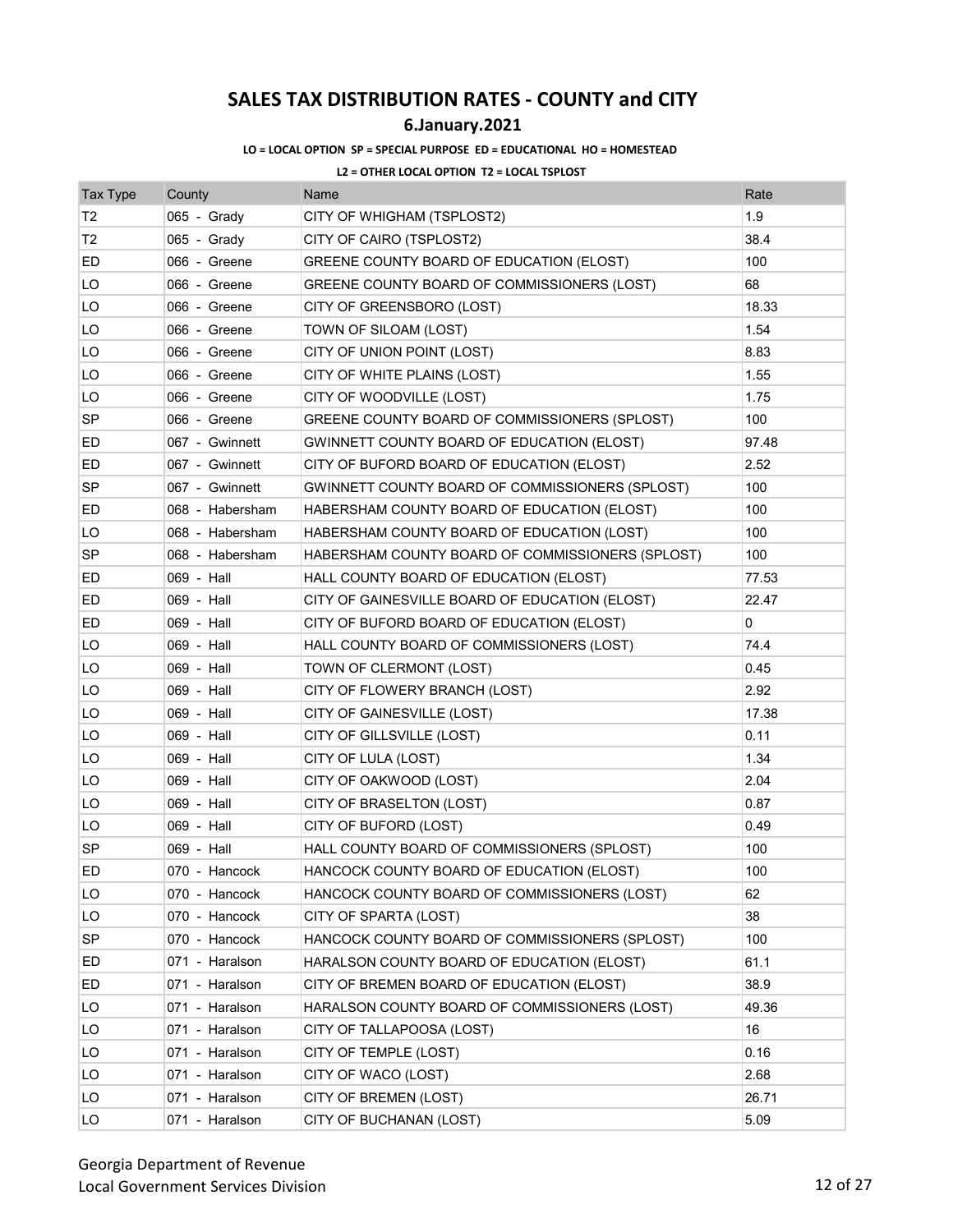## **6.January.2021**

### **LO = LOCAL OPTION SP = SPECIAL PURPOSE ED = EDUCATIONAL HO = HOMESTEAD**

| <b>Tax Type</b> | County         | Name                                              | Rate            |
|-----------------|----------------|---------------------------------------------------|-----------------|
| <b>SP</b>       | 071 - Haralson | HARALSON COUNTY BOARD OF COMMISSIONERS (SPLOST)   | 100             |
| Т2              | 071 - Haralson | HARALSON COUNTY BOARD OF COMMISSIONERS (TSPLOST2) | 61.75           |
| T <sub>2</sub>  | 071 - Haralson | CITY OF TALLAPOOSA (TSPLOST2)                     | 11.01           |
| T <sub>2</sub>  | 071 - Haralson | CITY OF TEMPLE (TSPLOST2)                         | 0.16            |
| T2              | 071 - Haralson | CITY OF WACO (TSPLOST2)                           | 1.79            |
| T <sub>2</sub>  | 071 - Haralson | CITY OF BREMEN (TSPLOST2)                         | 21.45           |
| T <sub>2</sub>  | 071 - Haralson | CITY OF BUCHANAN (TSPLOST2)                       | 3.84            |
| ED              | 072 - Harris   | HARRIS COUNTY BOARD OF EDUCATION (ELOST)          | 100             |
| LO              | 072 - Harris   | HARRIS COUNTY BOARD OF COMMISSIONERS (LOST)       | 72.8            |
| LO              | 072 - Harris   | CITY OF HAMILTON (LOST)                           | 5.6             |
| LO              | 072 - Harris   | CITY OF PINE MOUNTAIN (LOST)                      | 7.35            |
| LO              | 072 - Harris   | CITY OF SHILOH (LOST)                             | 2.8             |
| LO              | 072 - Harris   | CITY OF WAVERLY HALL (LOST)                       | 5.65            |
| LO              | 072 - Harris   | CITY OF WEST POINT (LOST)                         | 5.8             |
| SP              | 072 - Harris   | HARRIS COUNTY BOARD OF COMMISSIONERS (SPLOST)     | 100             |
| ED              | 073 - Hart     | HART COUNTY BOARD OF EDUCATION (ELOST)            | 100             |
| LO              | 073 - Hart     | HART COUNTY BOARD OF COMMISSIONERS (LOST)         | 73.5            |
| LO              | 073 - Hart     | CITY OF HARTWELL (LOST)                           | 21              |
| LO              | 073 - Hart     | CITY OF ROYSTON (LOST)                            | 4.25            |
| LO              | 073 - Hart     | CITY OF BOWERSVILLE (LOST)                        | 1               |
| LO              | 073 - Hart     | CITY OF CANON (LOST)                              | 0.25            |
| <b>SP</b>       | 073 - Hart     | HART COUNTY BOARD OF COMMISSIONERS (SPLOST)       | 100             |
| ED              | 074 - Heard    | HEARD COUNTY BOARD OF EDUCATION (ELOST)           | 100             |
| LO              | 074 - Heard    | HEARD COUNTY BOARD OF COMMISSIONERS (LOST)        | 79              |
| LO              | 074 - Heard    | TOWN OF CENTRALHATCHEE (LOST)                     | 4.5             |
| LO              | 074 - Heard    | CITY OF EPHESUS (LOST)                            | 4.5             |
| LO              | 074 - Heard    | CITY OF FRANKLIN (LOST)                           | 12 <sup>°</sup> |
| <b>SP</b>       | 074 - Heard    | HEARD COUNTY BOARD OF COMMISSIONERS (SPLOST)      | 100             |
| ED              | $075 -$ Henry  | HENRY COUNTY BOARD OF EDUCATION (ELOST)           | 100             |
| LO              | 075 - Henry    | HENRY COUNTY BOARD OF COMMISSIONERS (LOST)        | 66              |
| LO              | 075 - Henry    | CITY OF HAMPTON (LOST)                            | 6.7             |
| LO              | 075 - Henry    | CITY OF LOCUST GROVE (LOST)                       | 5.94            |
| LO              | 075 - Henry    | CITY OF MCDONOUGH (LOST)                          | 10              |
| LO              | $075 -$ Henry  | CITY OF STOCKBRIDGE (LOST)                        | 11.36           |
| <b>SP</b>       | 075 - Henry    | HENRY COUNTY BOARD OF COMMISSIONERS (SPLOST)      | 100             |
| ED              | 076 - Houston  | HOUSTON COUNTY BOARD OF EDUCATION (ELOST)         | 100             |
| LO              | 076 - Houston  | HOUSTON COUNTY BOARD OF EDUCATION (LOST)          | 100             |
| SP              | 076 - Houston  | HOUSTON COUNTY BOARD OF COMMISSIONERS (SPLOST)    | 100             |
| ED              | 077 - Irwin    | IRWIN COUNTY BOARD OF EDUCATION (ELOST)           | 100             |
| LO              | 077 - Irwin    | IRWIN COUNTY BOARD OF COMMISSIONERS (LOST)        | 50              |
| LO              | 077 - Irwin    | CITY OF OCILLA (LOST)                             | 50              |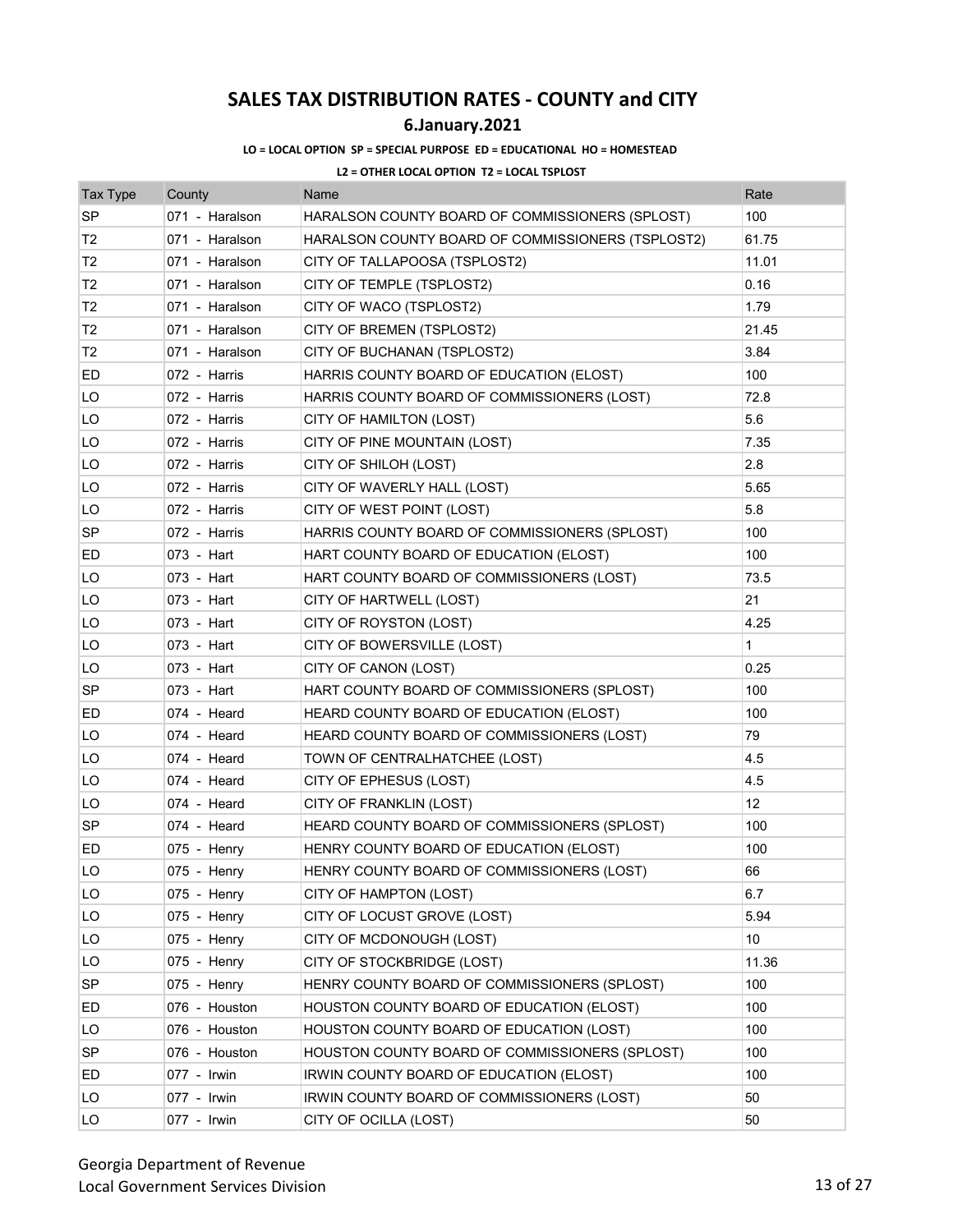## **6.January.2021**

#### **LO = LOCAL OPTION SP = SPECIAL PURPOSE ED = EDUCATIONAL HO = HOMESTEAD**

| <b>Tax Type</b> | County           | Name                                              | Rate    |
|-----------------|------------------|---------------------------------------------------|---------|
| <b>SP</b>       | 077 - Irwin      | IRWIN COUNTY BOARD OF COMMISSIONERS (SPLOST)      | 100     |
| ED              | 078 - Jackson    | JACKSON COUNTY BOARD OF EDUCATION (ELOST)         | 60.145  |
| ED              | 078 - Jackson    | CITY OF COMMERCE BOARD OF EDUCATION (ELOST)       | 12.48   |
| ED              | 078 - Jackson    | CITY OF JEFFERSON BOARD OF EDUCATION (ELOST)      | 27.375  |
| LO              | 078 - Jackson    | JACKSON COUNTY BOARD OF COMMISSIONERS (LOST)      | 60      |
| LO              | 078 - Jackson    | CITY OF COMMERCE (LOST)                           | 10.87   |
| LO              | 078 - Jackson    | CITY OF HOSCHTON (LOST)                           | 2.29    |
| LO              | 078 - Jackson    | CITY OF JEFFERSON (LOST)                          | 15.67   |
| LO              | 078 - Jackson    | CITY OF MAYSVILLE (LOST)                          | 1.45    |
| LO              | 078 - Jackson    | CITY OF NICHOLSON (LOST)                          | 2.82    |
| LO              | 078 - Jackson    | CITY OF PENDERGRASS (LOST)                        | 0.7     |
| LO              | 078 - Jackson    | CITY OF TALMO (LOST)                              | 0.3     |
| LO              | 078 - Jackson    | TOWN OF ARCADE (LOST)                             | 2.97    |
| LO              | 078 - Jackson    | CITY OF BRASELTON (LOST)                          | 2.93    |
| <b>SP</b>       | 078 - Jackson    | JACKSON COUNTY BOARD OF COMMISSIONERS (SPLOST)    | 100     |
| ED              | 079 - Jasper     | JASPER COUNTY BOARD OF EDUCATION (ELOST)          | 100     |
| LO              | 079 - Jasper     | JASPER COUNTY BOARD OF COMMISSIONERS (LOST)       | 67      |
| LO              | 079 - Jasper     | CITY OF MONTICELLO (LOST)                         | 30      |
| LO              | 079 - Jasper     | TOWN OF SHADY DALE (LOST)                         | 3       |
| <b>SP</b>       | 079 - Jasper     | JASPER COUNTY BOARD OF COMMISSIONERS (SPLOST)     | 100     |
| ED              | 080 - Jeff Davis | JEFF DAVIS COUNTY BOARD OF EDUCATION (ELOST)      | 100     |
| LO              | 080 - Jeff Davis | JEFF DAVIS COUNTY BOARD OF COMMISSIONERS (LOST)   | 60      |
| LO              | 080 - Jeff Davis | CITY OF HAZLEHURST (LOST)                         | 40      |
| <b>SP</b>       | 080 - Jeff Davis | JEFF DAVIS COUNTY BOARD OF COMMISSIONERS (SPLOST) | 100     |
| ED              | 081 - Jefferson  | JEFFERSON COUNTY BOARD OF EDUCATION (ELOST)       | 100     |
| LO              | 081 - Jefferson  | JEFFERSON COUNTY BOARD OF COMMISSIONERS (LOST)    | 54.4536 |
| LO              | 081 - Jefferson  | CITY OF LOUISVILLE (LOST)                         | 14.7254 |
| LO              | 081 - Jefferson  | CITY OF STAPLETON (LOST)                          | 2.5871  |
| LO              | 081 - Jefferson  | CITY OF WADLEY (LOST)                             | 12.1737 |
| LO              | 081 - Jefferson  | CITY OF WRENS (LOST)                              | 12.9179 |
| LO              | 081 - Jefferson  | CITY OF AVERA (LOST)                              | 1.453   |
| LO              | 081 - Jefferson  | CITY OF BARTOW (LOST)                             | 1.6893  |
| <b>SP</b>       | 081 - Jefferson  | JEFFERSON COUNTY BOARD OF COMMISSIONERS (SPLOST)  | 100     |
| ED              | 082 - Jenkins    | JENKINS COUNTY BOARD OF EDUCATION (ELOST)         | 100     |
| LO              | 082 - Jenkins    | JENKINS COUNTY BOARD OF COMMISSIONERS (LOST)      | 70      |
| LO              | 082 - Jenkins    | CITY OF MILLEN (LOST)                             | 30      |
| SP              | 082 - Jenkins    | JENKINS COUNTY BOARD OF COMMISSIONERS (SPLOST)    | 100     |
| ED              | 083 - Johnson    | JOHNSON COUNTY BOARD OF EDUCATION (ELOST)         | 100     |
| LO              | 083 - Johnson    | JOHNSON COUNTY BOARD OF COMMISSIONERS (LOST)      | 70      |
| LO              | 083 - Johnson    | CITY OF KITE (LOST)                               | 2.5     |
| LO              | 083 - Johnson    | CITY OF WRIGHTSVILLE (LOST)                       | 25      |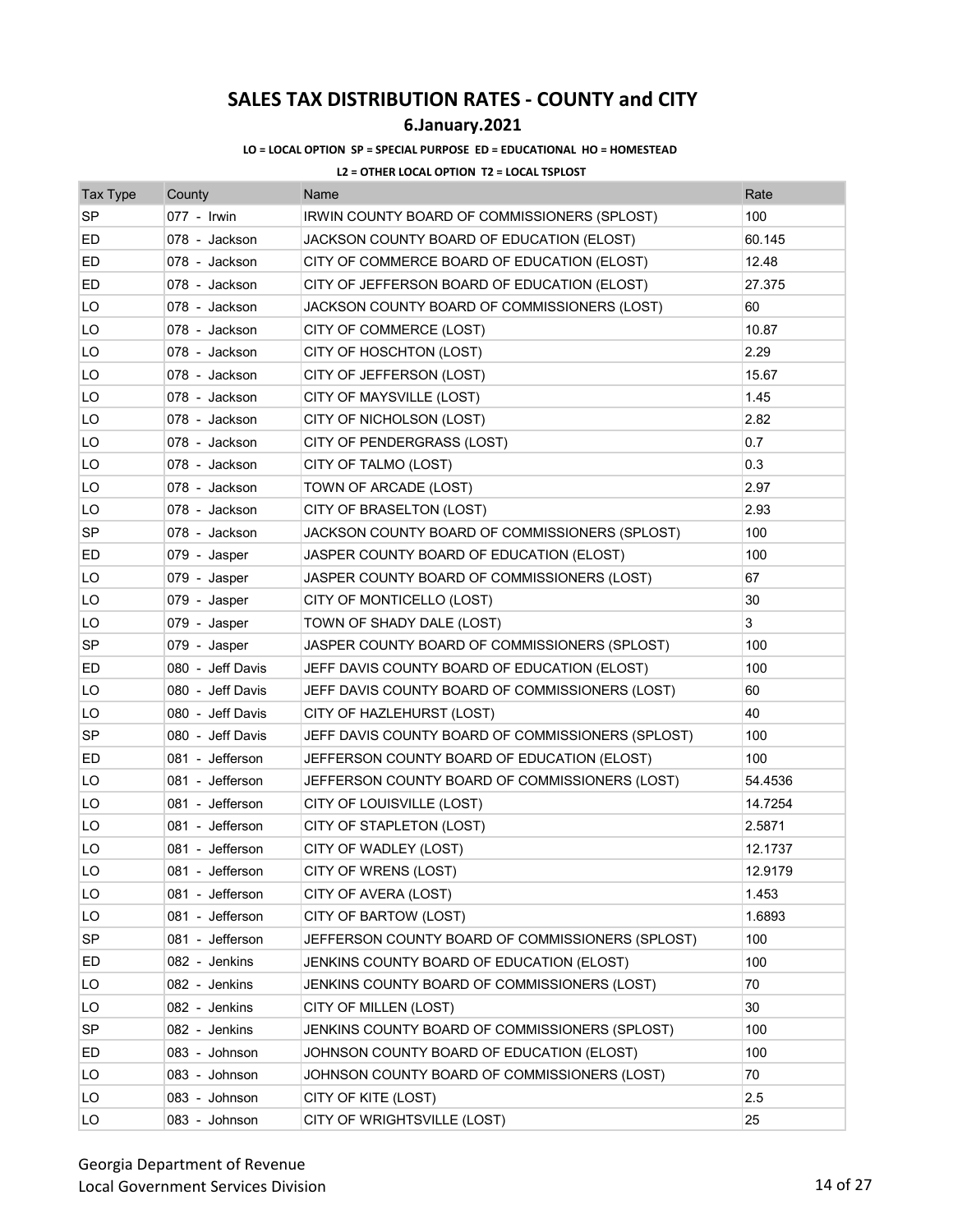## **6.January.2021**

#### **LO = LOCAL OPTION SP = SPECIAL PURPOSE ED = EDUCATIONAL HO = HOMESTEAD**

| <b>Tax Type</b> | County        | Name                                           | Rate    |
|-----------------|---------------|------------------------------------------------|---------|
| LO              | 083 - Johnson | CITY OF ADRIAN (LOST)                          | 2.5     |
| <b>SP</b>       | 083 - Johnson | JOHNSON COUNTY BOARD OF COMMISSIONERS (SPLOST) | 100     |
| ED              | 084 - Jones   | JONES COUNTY BOARD OF EDUCATION (ELOST)        | 100     |
| LO              | 084 - Jones   | JONES COUNTY BOARD OF COMMISSIONERS (LOST)     | 81      |
| LO              | 084 - Jones   | CITY OF GRAY (LOST)                            | 19      |
| LO              | 084 - Jones   | CITY OF MACON (LOST)                           | 0       |
| <b>SP</b>       | 084 - Jones   | JONES COUNTY BOARD OF COMMISSIONERS (SPLOST)   | 100     |
| ED              | 085 - Lamar   | LAMAR COUNTY BOARD OF EDUCATION (ELOST)        | 100     |
| LO              | 085 - Lamar   | LAMAR COUNTY BOARD OF COMMISSIONERS (LOST)     | 56      |
| LO              | 085 - Lamar   | CITY OF MILNER (LOST)                          | 4       |
| LO              | 085 - Lamar   | TOWN OF ALDORA (LOST)                          | 1       |
| LO              | 085 - Lamar   | CITY OF BARNESVILLE (LOST)                     | 39      |
| <b>SP</b>       | 085 - Lamar   | LAMAR COUNTY BOARD OF COMMISSIONERS (SPLOST)   | 100     |
| ED              | 086 - Lanier  | LANIER COUNTY BOARD OF EDUCATION (ELOST)       | 100     |
| LO              | 086 - Lanier  | LANIER COUNTY BOARD OF COMMISSIONERS (LOST)    | 50      |
| LO              | 086 - Lanier  | CITY OF LAKELAND (LOST)                        | 50      |
| <b>SP</b>       | 086 - Lanier  | LANIER COUNTY BOARD OF COMMISSIONERS (SPLOST)  | 100     |
| ED              | 087 - Laurens | LAURENS COUNTY BOARD OF EDUATION (ELOST)       | 69.19   |
| ED              | 087 - Laurens | CITY OF DUBLIN BOARD OF EDUCATION (ELOST)      | 30.81   |
| LO              | 087 - Laurens | LAURENS COUNTY BOARD OF COMMISSIONERS (LOST)   | 57.6392 |
| LO              | 087 - Laurens | CITY OF DEXTER (LOST)                          | 0.8926  |
| LO              | 087 - Laurens | CITY OF DUBLIN (LOST)                          | 34.1527 |
| LO              | 087 - Laurens | CITY OF DUDLEY (LOST)                          | 0.808   |
| LO              | 087 - Laurens | CITY OF EAST DUBLIN (LOST)                     | 4.743   |
| LO              | 087 - Laurens | CITY OF MONTROSE (LOST)                        | 0.2199  |
| LO              | 087 - Laurens | CITY OF RENTZ (LOST)                           | 0.684   |
| LO              | 087 - Laurens | CITY OF CADWELL (LOST)                         | 0.8606  |
| SP              | 087 - Laurens | LAURENS COUNTY BOARD OF COMMISSIONERS (SPLOST) | 100     |
| ED              | 088 - Lee     | LEE COUNTY BOARD OF EDUCATION (ELOST)          | 100     |
| LO              | 088 - Lee     | LEE COUNTY BOARD OF COMMISSIONERS (LOST)       | 81      |
| LO              | 088 - Lee     | CITY OF LEESBURG (LOST)                        | 13      |
| LO              | 088 - Lee     | CITY OF SMITHVILLE (LOST)                      | 6       |
| SP              | 088 - Lee     | LEE COUNTY BOARD OF COMMISSIONERS (SPLOST)     | 100     |
| T <sub>2</sub>  | 088 - Lee     | LEE COUNTY BOARD OF COMMISSIONERS (TSPLOST2)   | 87.74   |
| T <sub>2</sub>  | 088 - Lee     | CITY OF LEESBURG (TSPLOST2)                    | 10.23   |
| T <sub>2</sub>  | 088 - Lee     | CITY OF SMITHVILLE (TSPLOST2)                  | 2.03    |
| ED              | 089 - Liberty | LIBERTY COUNTY BOARD OF EDUCATION (ELOST)      | 100     |
| LO              | 089 - Liberty | LIBERTY COUNTY BOARD OF COMMISSIONERS (LOST)   | 40.564  |
| LO              | 089 - Liberty | CITY OF FLEMINGTON (LOST)                      | 1.744   |
| LO              | 089 - Liberty | CITY OF HINESVILLE (LOST)                      | 47.452  |
| LO              | 089 - Liberty | CITY OF MIDWAY (LOST)                          | 3.058   |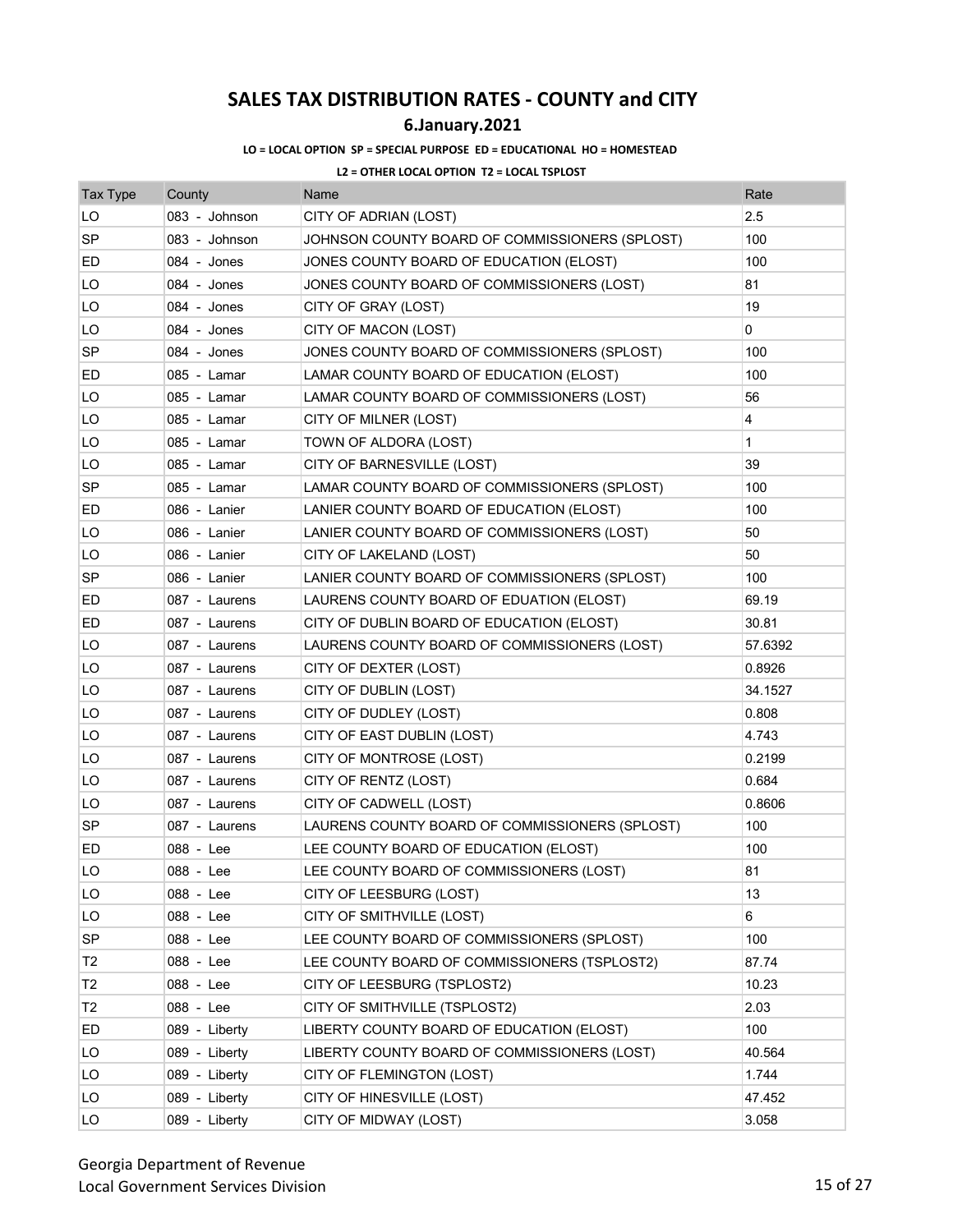## **6.January.2021**

### **LO = LOCAL OPTION SP = SPECIAL PURPOSE ED = EDUCATIONAL HO = HOMESTEAD**

| <b>Tax Type</b> | County        | Name                                             | Rate          |
|-----------------|---------------|--------------------------------------------------|---------------|
| LO              | 089 - Liberty | CITY OF RICEBORO (LOST)                          | 1.254         |
| LO              | 089 - Liberty | CITY OF WALTHOURVILLE (LOST)                     | 5.928         |
| SP              | 089 - Liberty | LIBERTY COUNTY BOARD OF COMMISSIONERS (SPLOST)   | 100           |
| Т2              | 089 - Liberty | LIBERTY COUNTY BOARD OF COMMISSIONERS (TSPLOST2) | 100           |
| ED              | 090 - Lincoln | LINCOLN COUNTY BOARD OF EDUCATION (ELOST)        | 100           |
| LO              | 090 - Lincoln | LINCOLN COUNTY BOARD OF COMMISSIONERS (LOST)     | 80            |
| LO              | 090 - Lincoln | CITY OF LINCOLNTON (LOST)                        | 20            |
| <b>SP</b>       | 090 - Lincoln | LINCOLN COUNTY BOARD OF COMMISSIONERS (SPLOST)   | 100           |
| ED              | 091 - Long    | LONG COUNTY BOARD OF EDUCATION (ELOST)           | 100           |
| LO              | 091 - Long    | LONG COUNTY BOARD OF COMMISSIONERS (LOST)        | 67            |
| LO              | 091 - Long    | CITY OF LUDOWICI (LOST)                          | 33            |
| SP              | 091 - Long    | LONG COUNTY BOARD OF COMMISSIONERS (SPLOST)      | 100           |
| T <sub>2</sub>  | 091 - Long    | LONG COUNTY BOARD OF COMMISSIONERS (TSPLOST2)    | 100           |
| ED              | 092 - Lowndes | LOWNDES COUNTY BOARD OF EDUCATION (ELOST)        | 56.6957867964 |
| ED              | 092 - Lowndes | CITY OF VALDOSTA BOARD OF EDUCATION (ELOST)      | 43.3042132036 |
| LO              | 092 - Lowndes | LOWNDES COUNTY BOARD OF COMMISSIONERS (LOST)     | 58            |
| LO              | 092 - Lowndes | CITY OF DASHER (LOST)                            | 0.73          |
| LO              | 092 - Lowndes | CITY OF HAHIRA (LOST)                            | 1.42          |
| LO              | 092 - Lowndes | CITY OF LAKE PARK (LOST)                         | 0.48          |
| LO              | 092 - Lowndes | CITY OF REMERTON (LOST)                          | 0.74          |
| LO              | 092 - Lowndes | CITY OF VALDOSTA (LOST)                          | 38.63         |
| SP              | 092 - Lowndes | LOWNDES COUNTY BOARD OF COMMISSIONERS (SPLOST)   | 100           |
| ED              | 093 - Lumpkin | LUMPKIN COUNTY BOARD OF EDUCATION (ELOST)        | 100           |
| LO              | 093 - Lumpkin | LUMPKIN COUNTY BOARD OF COMMISSIONERS (LOST)     | 75            |
| LO              | 093 - Lumpkin | CITY OF DAHLONEGA (LOST)                         | 25            |
| SP              | 093 - Lumpkin | LUMPKIN COUNTY BOARD OF COMMISSIONERS (SPLOST)   | 100           |
| T2              | 093 - Lumpkin | LUMPKIN COUNTY BOARD OF COMMISSIONERS (TSPLOST2) | 100           |
| ED              | 094 - Macon   | MACON COUNTY BOARD OF EDUCATION (ELOST)          | 100           |
| LO              | 094 - Macon   | MACON COUNTY BOARD OF COMMISSIONERS (LOST)       | 48            |
| LO              | 094 - Macon   | CITY OF IDEAL (LOST)                             | 3.85          |
| LO              | 094 - Macon   | CITY OF MARSHALLVILLE (LOST)                     | 11.18         |
| LO              | 094 - Macon   | CITY OF MONTEZUMA (LOST)                         | 26.73         |
| LO              | 094 - Macon   | CITY OF OGLETHORPE (LOST)                        | 10.24         |
| SP              | 094 - Macon   | MACON COUNTY BOARD OF COMMISSIONERS (SPLOST)     | 100           |
| ED              | 095 - Madison | MADISON COUNTY BOARD OF EDUCATION (ELOST)        | 100           |
| LO              | 095 - Madison | MADISON COUNTY BOARD OF COMMISSIONERS (LOST)     | 74            |
| LO              | 095 - Madison | CITY OF CARLTON (LOST)                           | 2.5           |
| LO              | 095 - Madison | CITY OF COLBERT (LOST)                           | 5.5           |
| LO              | 095 - Madison | CITY OF COMER (LOST)                             | 8             |
| LO              | 095 - Madison | CITY OF DANIELSVILLE (LOST)                      | 6             |
| LO              | 095 - Madison | CITY OF HULL (LOST)                              | 1.5           |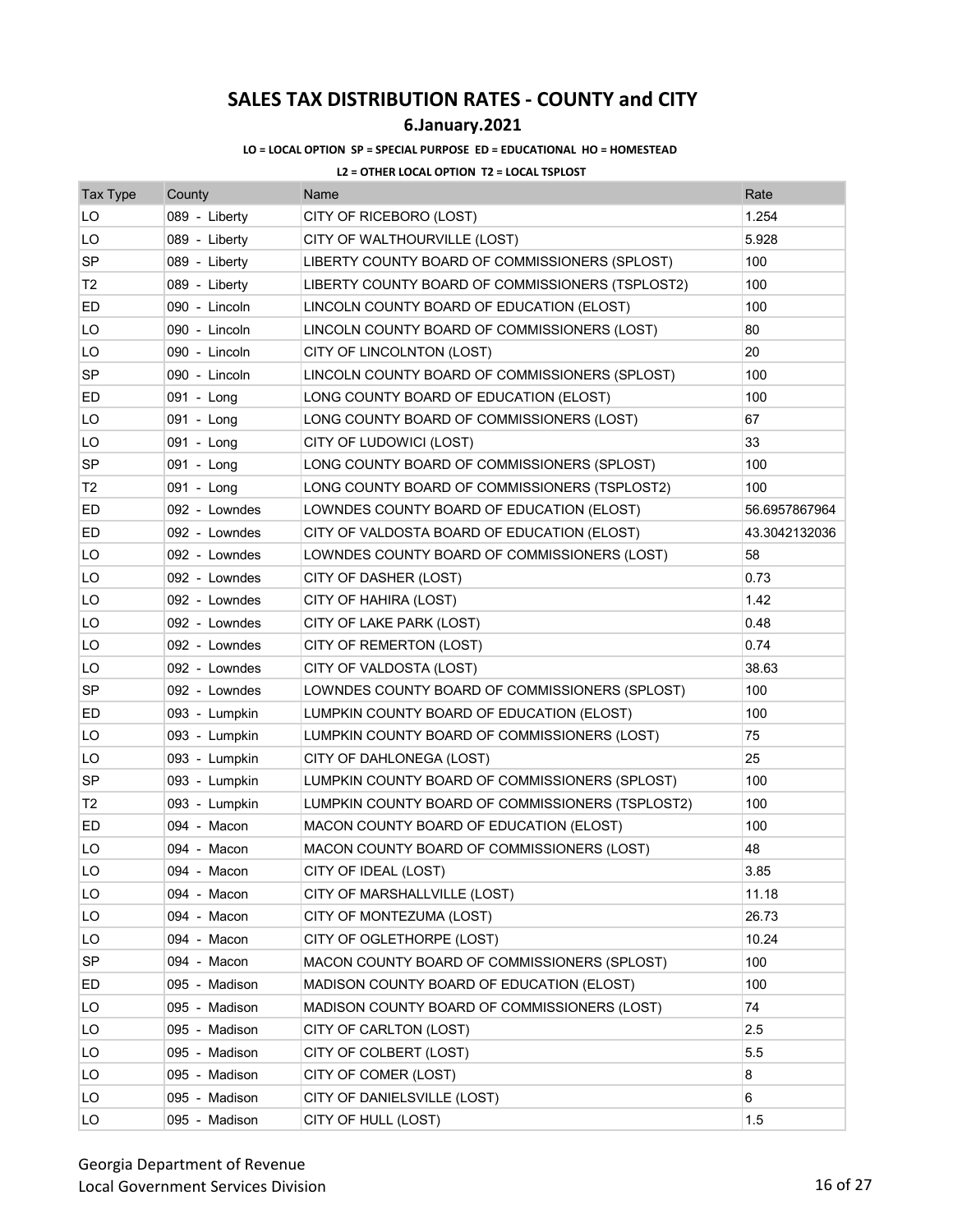## **6.January.2021**

### **LO = LOCAL OPTION SP = SPECIAL PURPOSE ED = EDUCATIONAL HO = HOMESTEAD**

| <b>Tax Type</b> | County           | Name                                                | Rate    |
|-----------------|------------------|-----------------------------------------------------|---------|
| LO              | 095 - Madison    | CITY OF ILA (LOST)                                  | 2.5     |
| <b>SP</b>       | 095 - Madison    | MADISON COUNTY BOARD OF COMMISSIONERS (SPLOST)      | 100     |
| ED              | 096 - Marion     | MARION COUNTY BOARD OF EDUCATION (ELOST)            | 100     |
| LO              | 096 - Marion     | MARION COUNTY BOARD OF COMMISSIONERS (LOST)         | 65      |
| LO              | 096 - Marion     | CITY OF BUENA VISTA (LOST)                          | 35      |
| <b>SP</b>       | 096 - Marion     | MARION COUNTY BOARD OF COMMISSIONERS (SPLOST)       | 100     |
| ED              | 097 - McDuffie   | MCDUFFIE COUNTY BOARD OF EDUCATION (ELOST)          | 100     |
| LO              | 097 - McDuffie   | MCDUFFIE COUNTY BOARD OF COMMISSIONERS (LOST)       | 66.75   |
| LO              | 097 - McDuffie   | CITY OF DEARING (LOST)                              | 1.25    |
| LO              | 097 - McDuffie   | CITY OF THOMSON (LOST)                              | 32      |
| <b>SP</b>       | 097 - McDuffie   | MCDUFFIE COUNTY BOARD OF COMMISSIONERS (SPLOST)     | 100     |
| ED              | 098 - McIntosh   | MCINTOSH COUNTY BOARD OF EDUCATION (ELOST)          | 100     |
| LO              | 098 - McIntosh   | MCINTOSH COUNTY BOARD OF COMMISSIONERS (LOST)       | 75      |
| LO              | 098 - McIntosh   | CITY OF DARIEN (LOST)                               | 25      |
| <b>SP</b>       | 098 - McIntosh   | MCINTOSH COUNTY BOARD OF COMMISSIONERS (SPLOST)     | 100     |
| T <sub>2</sub>  | 098 - McIntosh   | MCINTOSH COUNTY BOARD OF COMMISSIONERS (TSPLOST2)   | 100     |
| ED              | 099 - Meriwether | MERIWETHER COUNTY BOARD OF EDUCATION (ELOST)        | 100     |
| LO              | 099 - Meriwether | MERIWETHER COUNTY BOARD OF COMMISSIONERS (LOST)     | 60      |
| LO              | 099 - Meriwether | CITY OF GAY (LOST)                                  | 0.4746  |
| LO              | 099 - Meriwether | CITY OF GREENVILLE (LOST)                           | 4.6714  |
| LO              | 099 - Meriwether | CITY OF LONE OAK (LOST)                             | 0.4906  |
| LO              | 099 - Meriwether | CITY OF LUTHERSVILLE (LOST)                         | 4.6607  |
| LO              | 099 - Meriwether | CITY OF MANCHESTER (LOST)                           | 21.9597 |
| LO              | 099 - Meriwether | CITY OF PINE MOUNTAIN (LOST)                        | 0.352   |
| LO              | 099 - Meriwether | CITY OF WARM SPRINGS (LOST)                         | 2.2664  |
| LO              | 099 - Meriwether | CITY OF WOODBURY (LOST)                             | 5.1246  |
| <b>SP</b>       | 099 - Meriwether | MERIWETHER COUNTY BOARD OF COMMISSIONERS (SPLOST)   | 100     |
| T <sub>2</sub>  | 099 - Meriwether | MERIWETHER COUNTY BOARD OF COMMISSIONERS (TSPLOST2) | 100     |
| ED              | 100 - Miller     | MILLER COUNTY BOARD OF EDUCATION (ELOST)            | 100     |
| LO              | 100 - Miller     | MILLER COUNTY BOARD OF COMMISSIONERS (LOST)         | 62.5    |
| LO              | 100 - Miller     | CITY OF COLQUITT (LOST)                             | 37.5    |
| <b>SP</b>       | 100 - Miller     | MILLER COUNTY BOARD OF COMMISSIONERS (SPLOST)       | 100     |
| T <sub>2</sub>  | 100 - Miller     | MILLER COUNTY BOARD OF COMMISSIONERS (TSPLOST2)     | 100     |
| ED              | 101 - Mitchell   | MITCHELL COUNTY BOARD OF EDUCATION (ELOST)          | 62.34   |
| ED              | 101 - Mitchell   | CITY OF PELHAM BOARD OF EDUCATION (ELOST)           | 37.66   |
| LO              | 101 - Mitchell   | MITCHELL COUNTY BOARD OF EDUCATION (LOST)           | 83.4114 |
| LO              | 101 - Mitchell   | CITY OF PELHAM BOARD OF EDUCATION (LOST)            | 16.5886 |
| <b>SP</b>       | 101 - Mitchell   | MITCHELL COUNTY BOARD OF COMMISSIONERS (SPLOST)     | 100     |
| ED              | 102 - Monroe     | MONROE COUNTY BOARD OF EDUCATION (ELOST)            | 100     |
| LO              | 102 - Monroe     | MONROE COUNTY BOARD OF COMMISSIONERS (LOST)         | 75.1    |
| LO              | 102 - Monroe     | CITY OF CULLODEN (LOST)                             | 2.4     |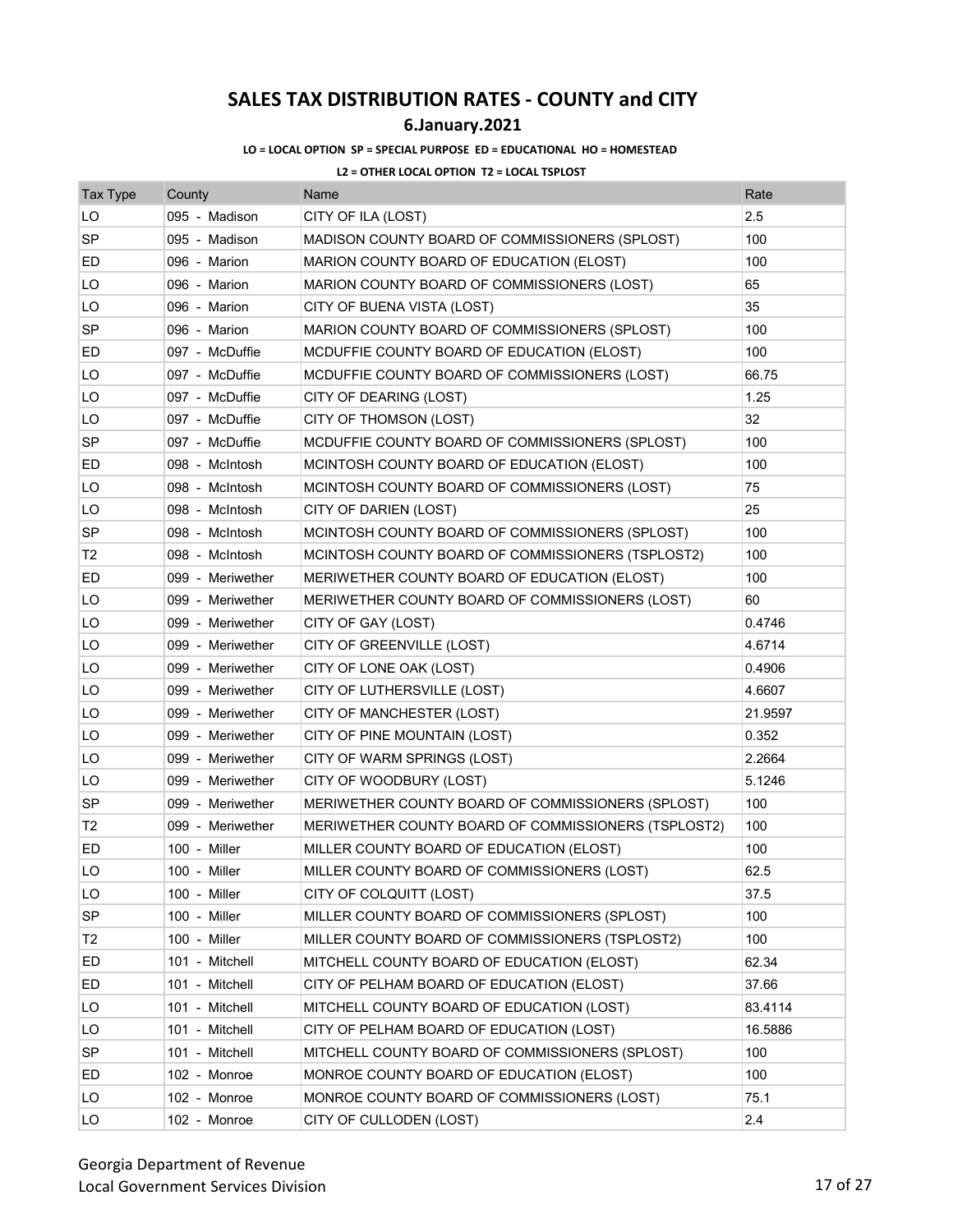## **6.January.2021**

### **LO = LOCAL OPTION SP = SPECIAL PURPOSE ED = EDUCATIONAL HO = HOMESTEAD**

| <b>Tax Type</b> | County           | Name                                              | Rate           |
|-----------------|------------------|---------------------------------------------------|----------------|
| LO              | 102 - Monroe     | CITY OF FORSYTH (LOST)                            | 22.5           |
| <b>SP</b>       | 102 - Monroe     | MONROE COUNTY BOARD OF COMMISSIONERS (SPLOST)     | 100            |
| ED              | 103 - Montgomery | MONTGOMERY COUNTY BOARD OF EDUCATION (ELOST)      | 100            |
| LO              | 103 - Montgomery | MONTGOMERY COUNTY BOARD OF COMMISSIONERS (LOST)   | 54.18          |
| LO              | 103 - Montgomery | CITY OF HIGGSTON (LOST)                           | 3.54           |
| LO              | 103 - Montgomery | CITY OF MOUNT VERNON (LOST)                       | 25.56          |
| LO              | 103 - Montgomery | CITY OF TARRYTOWN (LOST)                          | 0.98           |
| LO              | 103 - Montgomery | CITY OF UVALDA (LOST)                             | 6.55           |
| LO              | 103 - Montgomery | CITY OF VIDALIA (LOST)                            | 1.42           |
| LO              | 103 - Montgomery | CITY OF AILEY (LOST)                              | 6.03           |
| LO              | 103 - Montgomery | CITY OF ALSTON (LOST)                             | 1.74           |
| SP              | 103 - Montgomery | MONTGOMERY COUNTY BOARD OF COMMISSIONERS (SPLOST) | 100            |
| ED              | 104 - Morgan     | MORGAN COUNTY BOARD OF EDUCATION (ELOST)          | 100            |
| LO              | 104 - Morgan     | MORGAN COUNTY BOARD OF COMMISSIONERS (LOST)       | 73             |
| LO              | 104 - Morgan     | CITY OF MADISON (LOST)                            | 22             |
| LO              | 104 - Morgan     | CITY OF RUTLEDGE (LOST)                           | $\overline{4}$ |
| LO              | 104 - Morgan     | CITY OF BOSTWICK (LOST)                           | 0.6            |
| LO              | 104 - Morgan     | CITY OF BUCKHEAD (LOST)                           | 0.4            |
| SP              | 104 - Morgan     | MORGAN COUNTY BOARD OF COMMISSIONERS (SPLOST)     | 100            |
| T2              | 104 - Morgan     | MORGAN COUNTY BOARD OF COMMISSIONERS (TSPLOST2)   | 100            |
| ED              | 105 - Murray     | MURRAY COUNTY BOARD OF EDUCATION (ELOST)          | 100            |
| LO              | 105 - Murray     | MURRAY COUNTY BOARD OF COMMISSIONERS (LOST)       | 84.1           |
| LO              | 105 - Murray     | CITY OF CHATSWORTH (LOST)                         | 13.6           |
| LO              | 105 - Murray     | CITY OF ETON (LOST)                               | 2.3            |
| SP              | 105 - Murray     | MURRAY COUNTY BOARD OF COMMISSIONERS (SPLOST)     | 100            |
| T2              | 105 - Murray     | MURRAY COUNTY BOARD OF COMMISSIONERS (TSPLOST2)   | 100            |
| ED              | 106 - Muscogee   | MUSCOGEE COUNTY BOARD OF EDUCATION (ELOST)        | 100            |
| L <sub>2</sub>  | 106 - Muscogee   | MUSCOGEE-COLUMBUS CONSOLIDATED GOVT (2ND LOST)    | 100            |
| LO              | 106 - Muscogee   | MUSCOGEE-COLUMBUS CONSOLIDATED GOVT (LOST)        | 100            |
| LO              | 106 - Muscogee   | CITY OF BIBB CITY (LOST)                          | 0              |
| SP              | 106 - Muscogee   | MUSCOGEE-COLUMBUS CONSOLIDATED GOVT (SPLOST)      | 100            |
| ED              | 107 - Newton     | NEWTON COUNTY BOARD OF EDUCATION (ELOST)          | 99.85          |
| ED              | 107 - Newton     | CITY OF SOCIAL CIRCLE BOARD OF EDUCATION (ELOST)  | 0.15           |
| LO              | 107 - Newton     | NEWTON COUNTY BOARD OF COMMISSIONERS (LOST)       | 75             |
| LO              | 107 - Newton     | CITY OF COVINGTON (LOST)                          | 18.47          |
| LO              | 107 - Newton     | CITY OF MANSFIELD (LOST)                          | 0.63           |
| LO              | 107 - Newton     | TOWN OF NEWBORN (LOST)                            | 0.83           |
| LO              | 107 - Newton     | CITY OF OXFORD (LOST)                             | 3.02           |
| LO              | 107 - Newton     | CITY OF PORTERDALE (LOST)                         | 2.05           |
| <b>SP</b>       | 107 - Newton     | NEWTON COUNTY BOARD OF COMMISSIONERS (SPLOST)     | 100            |
| ED              | 108 - Oconee     | OCONEE COUNTY BOARD OF EDUCATION (ELOST)          | 100            |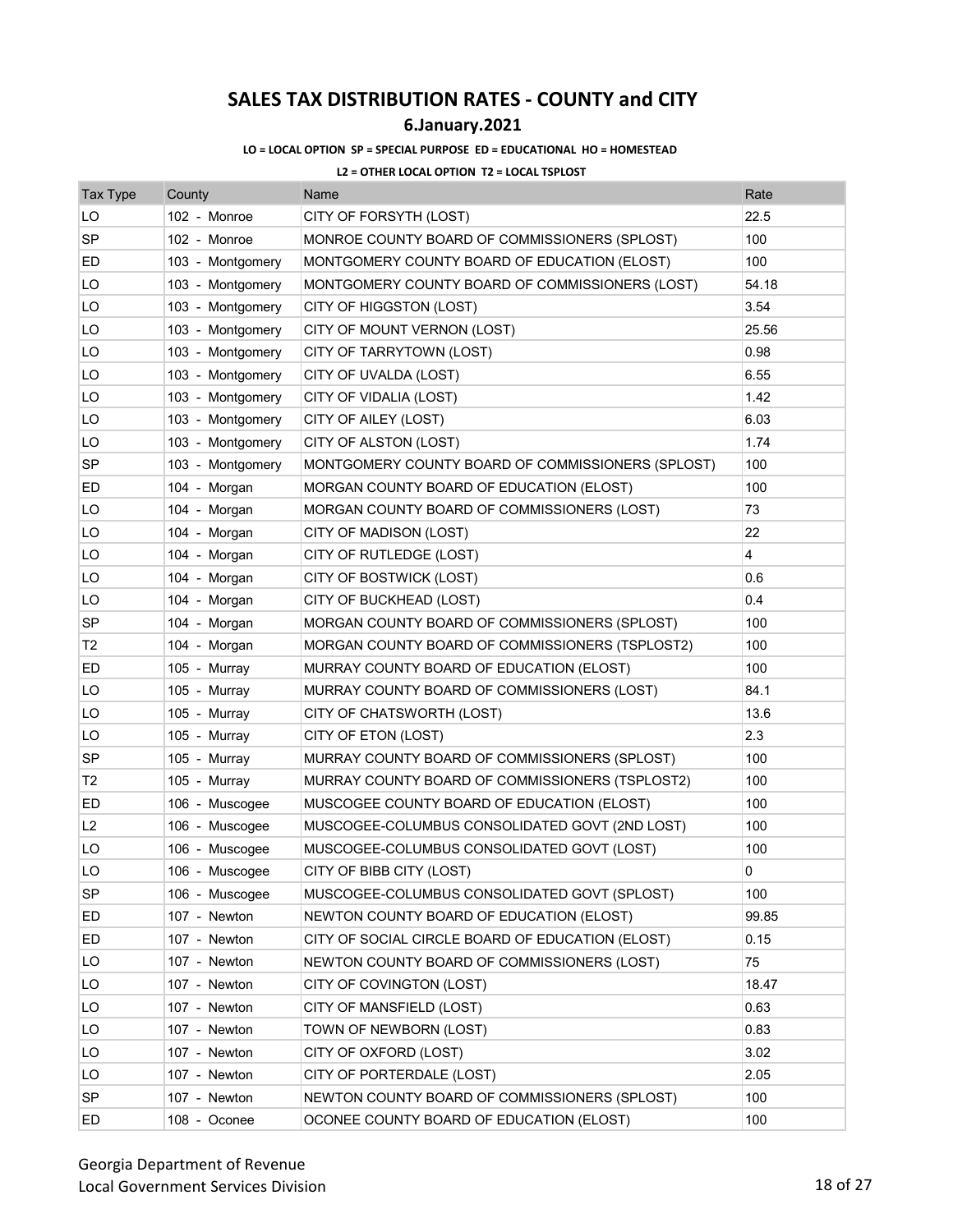## **6.January.2021**

### **LO = LOCAL OPTION SP = SPECIAL PURPOSE ED = EDUCATIONAL HO = HOMESTEAD**

| <b>Tax Type</b> | County           | Name                                                | Rate           |
|-----------------|------------------|-----------------------------------------------------|----------------|
| LO              | 108 - Oconee     | OCONEE COUNTY BOARD OF COMMISSIONERS (LOST)         | 88.22          |
| LO              | 108 - Oconee     | TOWN OF WATKINSVILLE (LOST)                         | 8.63           |
| LO              | 108 - Oconee     | CITY OF BOGART (LOST)                               | 3.15           |
| <b>SP</b>       | 108 - Oconee     | OCONEE COUNTY BOARD OF COMMISSIONERS (SPLOST)       | 100            |
| ED              | 109 - Oglethorpe | OGLETHORPE COUNTY BOARD OF EDUCATION (ELOST)        | 100            |
| LO              | 109 - Oglethorpe | OGLETHORPE COUNTY BOARD OF COMMISSIONERS (LOST)     | 88.99          |
| LO              | 109 - Oglethorpe | CITY OF CRAWFORD (LOST)                             | 5.58           |
| LO              | 109 - Oglethorpe | CITY OF LEXINGTON (LOST)                            | 1.53           |
| LO              | 109 - Oglethorpe | TOWN OF MAXEYS (LOST)                               | 1.5            |
| LO              | 109 - Oglethorpe | CITY OF ARNOLDSVILLE (LOST)                         | 2.4            |
| SP              | 109 - Oglethorpe | OGLETHORPE COUNTY BOARD OF COMMISSIONERS (SPLOST)   | 100            |
| T <sub>2</sub>  | 109 - Oglethorpe | OGLETHORPE COUNTY BOARD OF COMMISSIONERS (TSPLOST2) | 100            |
| ED              | 110 - Paulding   | PAULDING COUNTY BOARD OF EDUCATION (ELOST)          | 100            |
| LO              | 110 - Paulding   | PAULDING COUNTY BOARD OF COMMISSIONERS (LOST)       | 85.4           |
| LO              | 110 - Paulding   | CITY OF DALLAS (LOST)                               | 10.6           |
| LO              | 110 - Paulding   | CITY OF HIRAM (LOST)                                | $\overline{4}$ |
| SP              | 110 - Paulding   | PAULDING COUNTY BOARD OF COMMISSIONERS (SPLOST)     | 100            |
| ED              | 111 - Peach      | PEACH COUNTY BOARD OF EDUCATION (ELOST)             | 100            |
| LO              | 111 - Peach      | PEACH COUNTY BOARD OF COMMISSIONERS (LOST)          | 59.3           |
| LO              | 111 - Peach      | CITY OF FORT VALLEY (LOST)                          | 31.14          |
| LO              | 111 - Peach      | CITY OF PERRY (LOST)                                | 0.17           |
| LO              | 111 - Peach      | CITY OF WARNER ROBINS (LOST)                        | 0.99           |
| LO              | 111 - Peach      | CITY OF BYRON (LOST)                                | 8.4            |
| <b>SP</b>       | 111 - Peach      | PEACH COUNTY BOARD OF COMMISSIONERS (SPLOST)        | 100            |
| ED              | 112 - Pickens    | PICKENS COUNTY BOARD OF EDUCATION (ELOST)           | 100            |
| LO              | 112 - Pickens    | PICKENS COUNTY BOARD OF COMMISSIONERS (LOST)        | 70             |
| LO              | 112 - Pickens    | CITY OF JASPER (LOST)                               | 25.7           |
| LO              | 112 - Pickens    | CITY OF NELSON (LOST)                               | 2.8            |
| LO              | 112 - Pickens    | TOWN OF TALKING ROCK (LOST)                         | 1.5            |
| SP              | 112 - Pickens    | PICKENS COUNTY BOARD OF COMMISSIONERS (SPLOST)      | 100            |
| ED              | 113 - Pierce     | PIERCE COUNTY BOARD OF EDUCATION (ELOST)            | 100            |
| LO              | 113 - Pierce     | PIERCE COUNTY BOARD OF COMMISSIONERS (LOST)         | 66.42          |
| LO              | 113 - Pierce     | CITY OF OFFERMAN (LOST)                             | 3.024          |
| LO              | 113 - Pierce     | CITY OF PATTERSON (LOST)                            | 6.57           |
| LO              | 113 - Pierce     | CITY OF BLACKSHEAR (LOST)                           | 23.986         |
| <b>SP</b>       | 113 - Pierce     | PIERCE COUNTY BOARD OF COMMISSIONERS (SPLOST)       | 100            |
| ED              | 114 - Pike       | PIKE COUNTY BOARD OF EDUCATION (ELOST)              | 100            |
| LO              | 114 - Pike       | PIKE COUNTY BOARD OF COMMISSIONERS (LOST)           | 74             |
| LO              | 114 - Pike       | CITY OF CONCORD (LOST)                              | 3.55           |
| LO              | 114 - Pike       | CITY OF MEANSVILLE (LOST)                           | 3              |
| LO              | 114 - Pike       | CITY OF MENLO (LOST)                                | 0              |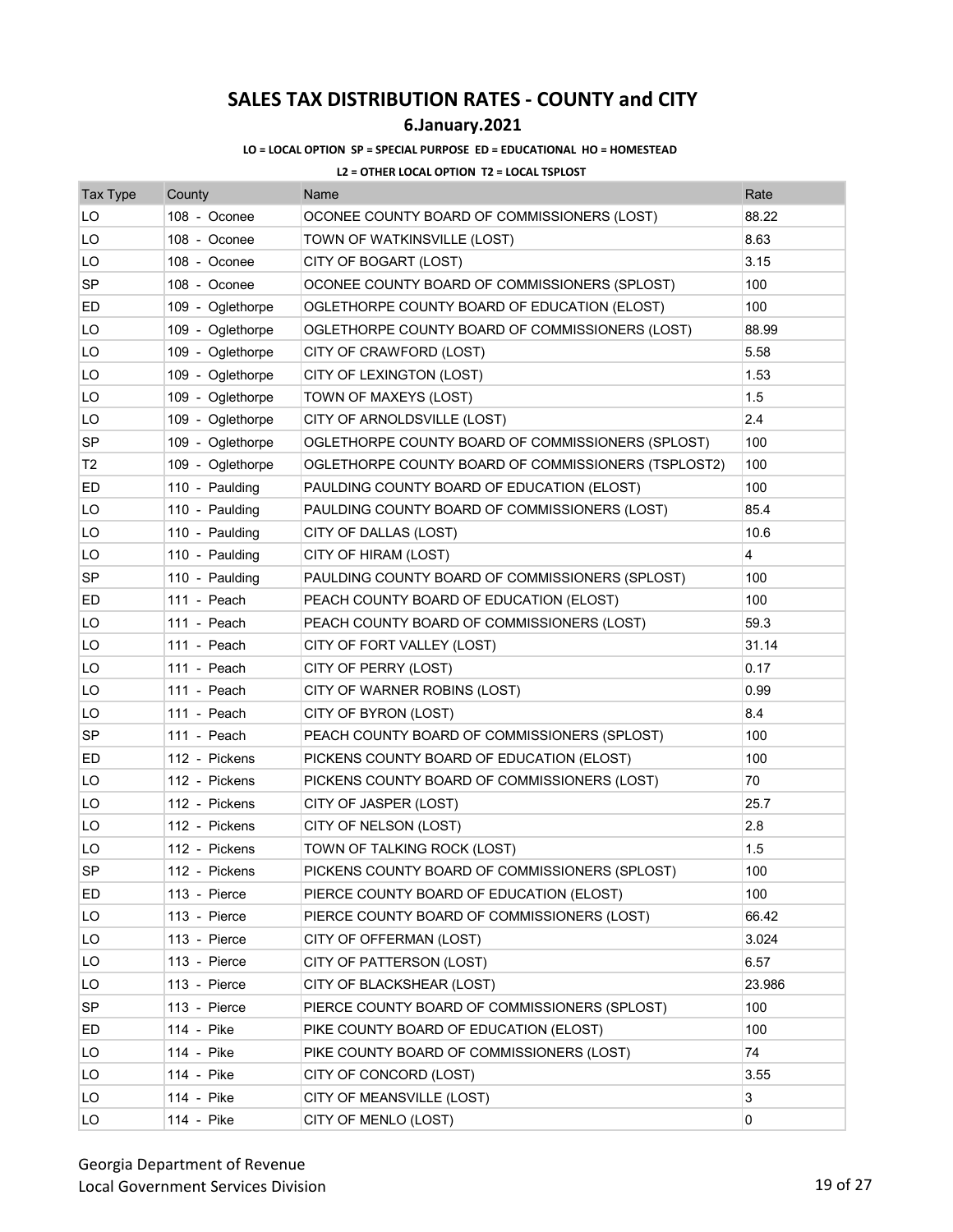## **6.January.2021**

### **LO = LOCAL OPTION SP = SPECIAL PURPOSE ED = EDUCATIONAL HO = HOMESTEAD**

| <b>Tax Type</b> | County         | Name                                            | Rate  |
|-----------------|----------------|-------------------------------------------------|-------|
| LO              | 114 - Pike     | CITY OF MOLENA (LOST)                           | 4.17  |
| LO              | 114 - Pike     | CITY OF WILLIAMSON (LOST)                       | 3.4   |
| LO              | 114 - Pike     | CITY OF ZEBULON (LOST)                          | 11.88 |
| SP              | 114 - Pike     | PIKE COUNTY BOARD OF COMMISSIONERS (SPLOST)     | 100   |
| ED              | 115 - Polk     | POLK COUNTY BOARD OF EDUCATION (ELOST)          | 100   |
| LO              | 115 - Polk     | POLK COUNTY BOARD OF COMMISSIONERS (LOST)       | 53.23 |
| LO              | 115 - Polk     | CITY OF CEDARTOWN (LOST)                        | 29    |
| LO              | 115 - Polk     | CITY OF ROCKMART (LOST)                         | 15    |
| LO              | 115 - Polk     | CITY OF ARAGON (LOST)                           | 2.77  |
| SP              | 115 - Polk     | POLK COUNTY BOARD OF COMMISSIONERS (SPLOST)     | 100   |
| ED              | 116 - Pulaski  | PULASKI COUNTY BOARD OF EDUCATION (ELOST)       | 100   |
| LO              | 116 - Pulaski  | PULASKI COUNTY BOARD OF COMMISSIONERS (LOST)    | 50    |
| LO              | 116 - Pulaski  | CITY OF HAWKINSVILLE (LOST)                     | 50    |
| SP              | 116 - Pulaski  | PULASKI COUNTY BOARD OF COMMISSIONERS (SPLOST)  | 100   |
| ED              | 117 - Putnam   | PUTNAM COUNTY BOARD OF EDUCATION (ELOST)        | 100   |
| LO              | 117 - Putnam   | PUTNAM COUNTY BOARD OF COMMISSIONERS (LOST)     | 69    |
| LO              | 117 - Putnam   | CITY OF EATONTON (LOST)                         | 31    |
| <b>SP</b>       | 117 - Putnam   | PUTNAM COUNTY BOARD OF COMMISSIONERS (SPLOST)   | 100   |
| T <sub>2</sub>  | 117 - Putnam   | PUTNAM COUNTY BOARD OF COMMISSIONERS (TSPLOST2) | 100   |
| ED              | 118 - Quitman  | QUITMAN COUNTY BOARD OF EDUCATION (ELOST)       | 100   |
| LO              | 118 - Quitman  | QUITMAN-GEORGETOWN CONSOLIDATED GOVT (LOST)     | 100   |
| LO              | 118 - Quitman  | CITY OF GEORGETOWN (LOST)                       | 0     |
| <b>SP</b>       | 118 - Quitman  | QUITMAN COUNTY BOARD OF COMMISSIONERS (SPLOST)  | 100   |
| ED              | 119 - Rabun    | RABUN COUNTY BOARD OF EDUCATION (ELOST)         | 100   |
| LO              | 119 - Rabun    | RABUN COUNTY BOARD OF EDUCATION (LOST)          | 100   |
| <b>SP</b>       | 119 - Rabun    | RABUN COUNTY BOARD OF COMMISSIONERS (SPLOST)    | 100   |
| ED              | 120 - Randolph | RANDOLPH COUNTY BOARD OF EDUCATION (ELOST)      | 100   |
| LO              | 120 - Randolph | RANDOLPH COUNTY BOARD OF COMMISSIONERS (LOST)   | 35.79 |
| LO              | 120 - Randolph | CITY OF COLEMAN (LOST)                          | 0     |
| LO              | 120 - Randolph | CITY OF CUTHBERT (LOST)                         | 50.18 |
| LO              | 120 - Randolph | CITY OF SHELLMAN (LOST)                         | 14.03 |
| <b>SP</b>       | 120 - Randolph | RANDOLPH COUNTY BOARD OF COMMISSIONERS (SPLOST) | 100   |
| ED              | 121 - Richmond | RICHMOND COUNTY BOARD OF EDUCATION (ELOST)      | 100   |
| LO              | 121 - Richmond | RICHMOND COUNTY BOARD OF COMMISSIONERS (LOST)   | 83.46 |
| LO              | 121 - Richmond | CITY OF HEPHZIBAH (LOST)                        | 2.05  |
| LO              | 121 - Richmond | CITY OF AUGUSTA (URBAN SERVICES) (LOST)         | 14.12 |
| LO              | 121 - Richmond | CITY OF BLYTHE (LOST)                           | 0.37  |
| SP              | 121 - Richmond | RICHMOND COUNTY BOARD OF COMMISSIONERS (SPLOST) | 100   |
| ED              | 122 - Rockdale | ROCKDALE COUNTY BOARD OF EDUCATION (ELOST)      | 100   |
| HO              | 122 - Rockdale | ROCKDALE COUNTY BOARD OF COMMISSIONERS (HOST)   | 100   |
| SP              | 122 - Rockdale | ROCKDALE COUNTY BOARD OF COMMISSIONERS (SPLOST) | 100   |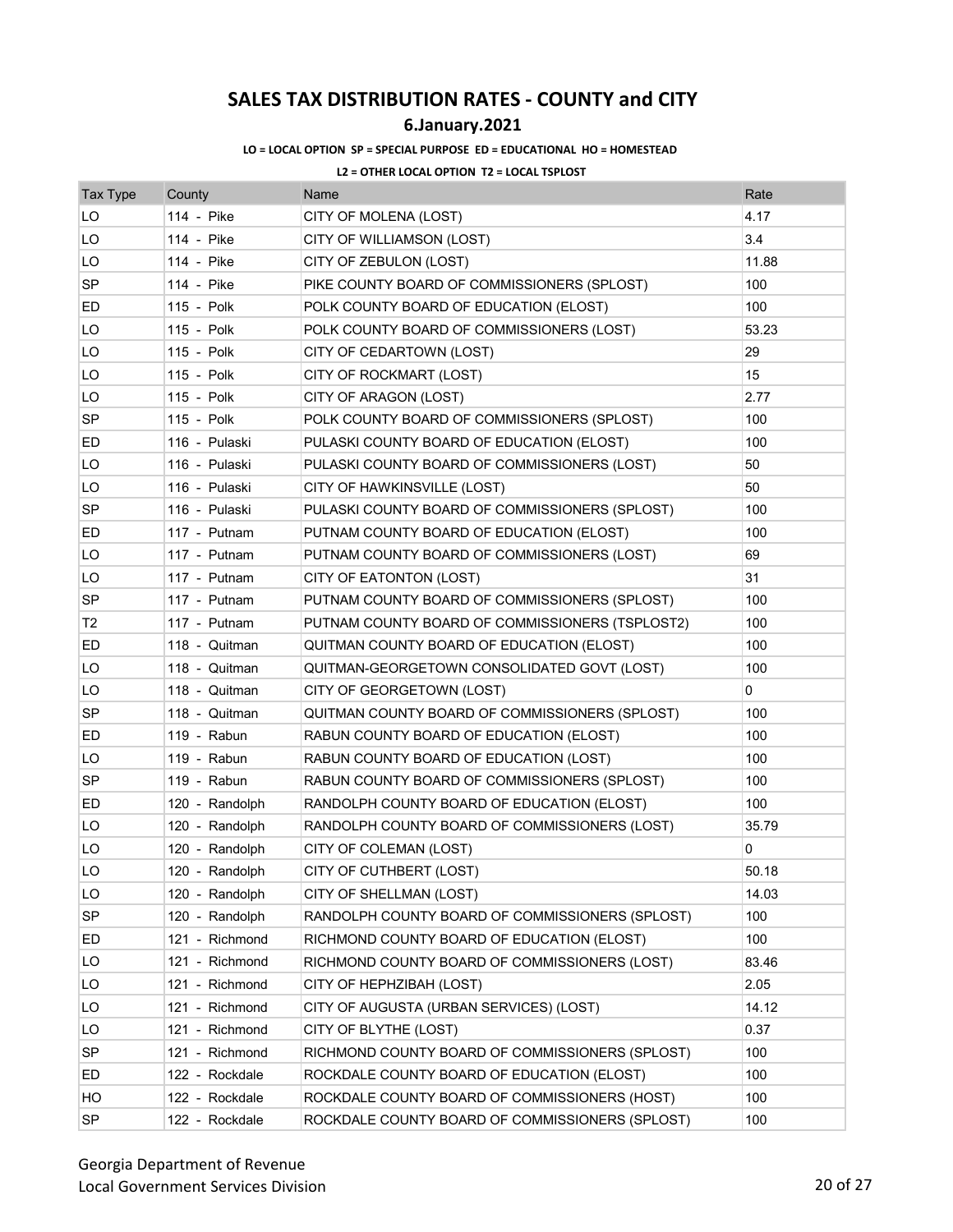## **6.January.2021**

#### **LO = LOCAL OPTION SP = SPECIAL PURPOSE ED = EDUCATIONAL HO = HOMESTEAD**

| <b>Tax Type</b> | County         | Name                                            | Rate   |
|-----------------|----------------|-------------------------------------------------|--------|
| ED              | 123 - Schley   | SCHLEY COUNTY BOARD OF EDUCATION (ELOST)        | 100    |
| LO              | 123 - Schley   | SCHLEY COUNTY BOARD OF COMMISSIONERS (LOST)     | 50     |
| LO              | 123 - Schley   | CITY OF ELLAVILLE (LOST)                        | 50     |
| SP              | 123 - Schley   | SCHLEY COUNTY BOARD OF COMMISSIONERS (SPLOST)   | 100    |
| ED              | 124 - Screven  | SCREVEN COUNTY BOARD OF EDUCATION (ELOST)       | 100    |
| LO              | 124 - Screven  | SCREVEN COUNTY BOARD OF COMMISSIONERS (LOST)    | 77.61  |
| LO              | 124 - Screven  | TOWN OF HILTONIA (LOST)                         | 2.12   |
| LO              | 124 - Screven  | TOWN OF NEWINGTON (LOST)                        | 1.7    |
| LO              | 124 - Screven  | CITY OF OLIVER (LOST)                           | 1.49   |
| LO              | 124 - Screven  | TOWN OF ROCKY FORD (LOST)                       | 0.9    |
| LO              | 124 - Screven  | CITY OF SYLVANIA (LOST)                         | 16.18  |
| SP              | 124 - Screven  | SCREVEN COUNTY BOARD OF COMMISSIONERS (SPLOST)  | 100    |
| ED              | 125 - Seminole | SEMINOLE COUNTY BOARD OF EDUCATION (ELOST)      | 100    |
| LO              | 125 - Seminole | SEMINOLE COUNTY BOARD OF COMMISSIONERS (LOST)   | 63     |
| LO              | 125 - Seminole | CITY OF DONALSONVILLE (LOST)                    | 33     |
| LO              | 125 - Seminole | CITY OF IRON CITY (LOST)                        | 4      |
| <b>SP</b>       | 125 - Seminole | SEMINOLE COUNTY BOARD OF COMMISSIONERS (SPLOST) | 100    |
| T2              | 125 - Seminole | SEMINOLE COUNTY (TSPLOST2)                      | 100    |
| ED              | 126 - Spalding | SPALDING COUNTY-GRIFFIN BD OF EDUCATION (ELOST) | 100    |
| LO              | 126 - Spalding | SPALDING COUNTY BOARD OF COMMISSIONERS (LOST)   | 59.5   |
| LO              | 126 - Spalding | CITY OF GRIFFIN (LOST)                          | 40.5   |
| <b>SP</b>       | 126 - Spalding | SPALDING COUNTY BOARD OF COMMISSIONERS (SPLOST) | 100    |
| ED              | 127 - Stephens | STEPHENS COUNTY BOARD OF EDUCATION (ELOST)      | 100    |
| LO              | 127 - Stephens | STEPHENS COUNTY BOARD OF COMMISSIONERS (LOST)   | 63.51  |
| LO              | 127 - Stephens | TOWN OF MARTIN (LOST)                           | 1.23   |
| LO              | 127 - Stephens | CITY OF TOCCOA (LOST)                           | 35.26  |
| SP              | 127 - Stephens | STEPHENS COUNTY BOARD OF COMMISSIONERS (SPLOST) | 100    |
| ED              | 128 - Stewart  | STEWART COUNTY BOARD OF EDUCATION (ELOST)       | 100    |
| LO              | 128 - Stewart  | STEWART COUNTY BOARD OF COMMISSIONERS (LOST)    | 35     |
| LO              | 128 - Stewart  | CITY OF LUMPKIN (LOST)                          | 29     |
| LO              | 128 - Stewart  | CITY OF RICHLAND (LOST)                         | 36     |
| <b>SP</b>       | 128 - Stewart  | STEWART COUNTY BOARD OF COMMISSIONERS (SPLOST)  | 100    |
| ED              | 129 - Sumter   | SUMTER COUNTY BOARD OF EDUCATION (ELOST)        | 100    |
| LO              | 129 - Sumter   | SUMTER COUNTY BOARD OF COMMISSIONERS (LOST)     | 51.3   |
| LO              | 129 - Sumter   | CITY OF DESOTO (LOST)                           | 0.603  |
| LO              | 129 - Sumter   | CITY OF LESLIE (LOST)                           | 1.392  |
| LO              | 129 - Sumter   | CITY OF PLAINS (LOST)                           | 1.793  |
| LO              | 129 - Sumter   | CITY OF AMERICUS (LOST)                         | 44.062 |
| LO              | 129 - Sumter   | CITY OF ANDERSONVILLE (LOST)                    | 0.85   |
| <b>SP</b>       | 129 - Sumter   | SUMTER COUNTY BOARD OF COMMISSIONERS (SPLOST)   | 100    |
| ED              | 130 - Talbot   | TALBOT COUNTY BOARD OF EDUCATION (ELOST)        | 100    |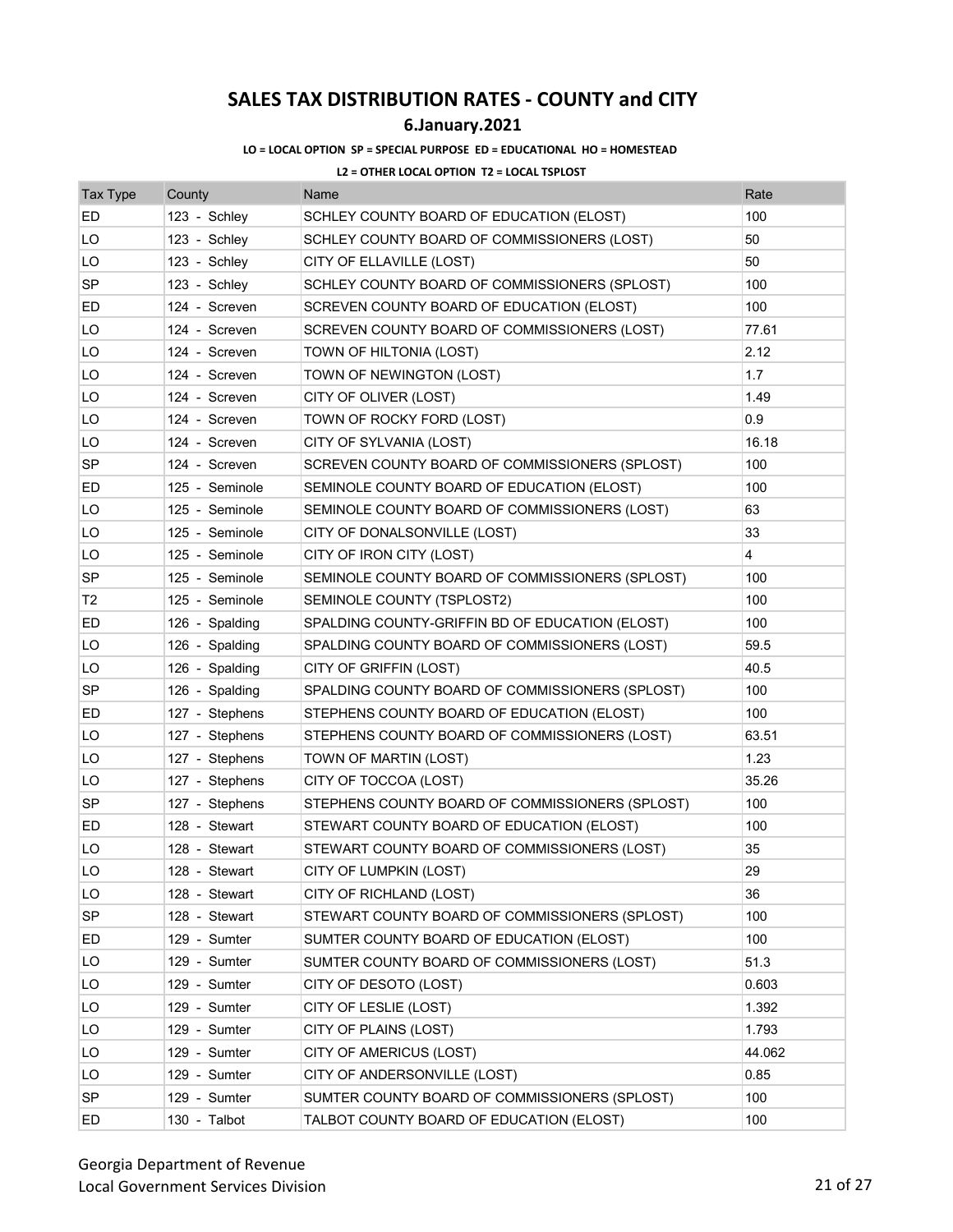### **6.January.2021**

#### **LO = LOCAL OPTION SP = SPECIAL PURPOSE ED = EDUCATIONAL HO = HOMESTEAD**

| <b>Tax Type</b> | County           | Name                                              | Rate      |
|-----------------|------------------|---------------------------------------------------|-----------|
| LO              | 130 - Talbot     | TALBOT COUNTY BOARD OF COMMISSIONERS (LOST)       | 63.833962 |
| LO              | 130 - Talbot     | CITY OF GENEVA (LOST)                             | 3.773585  |
| LO              | 130 - Talbot     | CITY OF JUNCTION CITY (LOST)                      | 4.060377  |
| LO              | 130 - Talbot     | CITY OF MANCHESTER (LOST)                         | 2.158491  |
| LO              | 130 - Talbot     | CITY OF TALBOTTON (LOST)                          | 15.773585 |
| LO              | 130 - Talbot     | CITY OF WOODLAND (LOST)                           | 10.4      |
| SP              | 130 - Talbot     | TALBOT COUNTY BOARD OF COMMISSIONERS (SPLOST)     | 100       |
| ED              | 131 - Taliaferro | TALIAFERRO COUNTY BOARD OF EDUCATION (ELOST)      | 100       |
| LO              | 131 - Taliaferro | TALIAFERRO COUNTY BOARD OF COMMISSIONERS (LOST)   | 76.5      |
| LO              | 131 - Taliaferro | CITY OF CRAWFORDVILLE (LOST)                      | 23.5      |
| <b>SP</b>       | 131 - Taliaferro | TALIAFERRO COUNTY BOARD OF COMMISSIONERS (SPLOST) | 100       |
| ED              | 132 - Tattnall   | TATTNALL COUNTY BOARD OF EDUCATION (ELOST)        | 100       |
| LO              | 132 - Tattnall   | TATTNALL COUNTY BOARD OF COMMISSIONERS (LOST)     | 68        |
| LO              | 132 - Tattnall   | CITY OF COBBTOWN (LOST)                           | 1.29      |
| LO              | 132 - Tattnall   | CITY OF COLLINS (LOST)                            | 2.15      |
| LO              | 132 - Tattnall   | CITY OF GLENNVILLE (LOST)                         | 19.02     |
| LO              | 132 - Tattnall   | CITY OF REIDSVILLE (LOST)                         | 9.54      |
| SP              | 132 - Tattnall   | TATTNALL COUNTY BOARD OF COMMISSIONERS (SPLOST)   | 100       |
| ED              | 133 - Taylor     | TAYLOR COUNTY BOARD OF EDUCATION (ELOST)          | 100       |
| LO              | 133 - Taylor     | TAYLOR COUNTY BOARD OF COMMISSIONERS (LOST)       | 57.64     |
| LO              | 133 - Taylor     | CITY OF REYNOLDS (LOST)                           | 17.1      |
| LO              | 133 - Taylor     | CITY OF BUTLER (LOST)                             | 25.26     |
| SP              | 133 - Taylor     | TAYLOR COUNTY BOARD OF COMMISSIONERS (SPLOST)     | 100       |
| ED              | 134 - Telfair    | TELFAIR COUNTY BOARD OF EDUCATION (ELOST)         | 100       |
| LO              | 134 - Telfair    | TELFAIR COUNTY BOARD OF COMMISSIONERS (LOST)      | 37.5      |
| LO              | 134 - Telfair    | CITY OF HELENA (LOST)                             | 16.75     |
| LO              | 134 - Telfair    | CITY OF JACKSONVILLE (LOST)                       | 0.81      |
| LO              | 134 - Telfair    | CITY OF LUMBER CITY (LOST)                        | 7.72      |
| LO              | 134 - Telfair    | CITY OF MCRAE (LOST)                              | 33.36     |
| LO              | 134 - Telfair    | CITY OF MILAN (LOST)                              | 1.95      |
| LO              | 134 - Telfair    | CITY OF SCOTLAND (LOST)                           | 1.91      |
| SP              | 134 - Telfair    | TELFAIR COUNTY BOARD OF COMMISSIONERS (SPLOST)    | 100       |
| ED              | 135 - Terrell    | TERRELL COUNTY BOARD OF EDUCATION (ELOST)         | 100       |
| LO              | 135 - Terrell    | TERRELL COUNTY BOARD OF COMMISSIONERS (LOST)      | 60.1      |
| LO              | 135 - Terrell    | CITY OF DAWSON (LOST)                             | 33.33     |
| LO              | 135 - Terrell    | CITY OF PARROTT (LOST)                            | 1.37      |
| LO              | 135 - Terrell    | CITY OF SASSER (LOST)                             | 2.1       |
| LO              | 135 - Terrell    | CITY OF BRONWOOD (LOST)                           | 3.1       |
| SP              | 135 - Terrell    | TERRELL COUNTY BOARD OF COMMISSIONERS (SPLOST)    | 100       |
| T <sub>2</sub>  | 135 - Terrell    | TERRELL COUNTY BOARD OF COMMISSIONERS (TSPLOST2)  | 100       |
| ED              | 136 - Thomas     | THOMAS COUNTY BOARD OF EDUCATION (ELOST)          | 67        |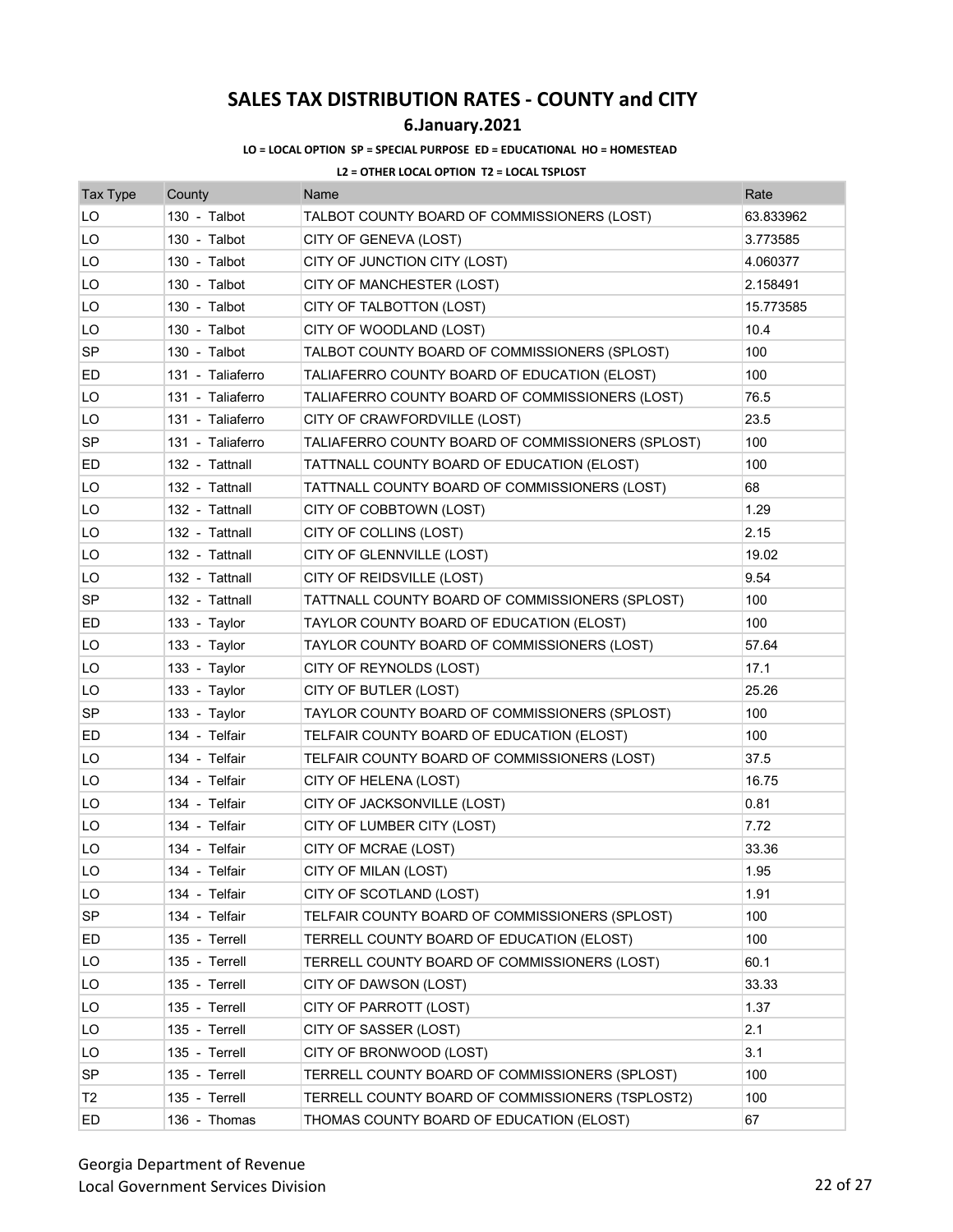## **6.January.2021**

### **LO = LOCAL OPTION SP = SPECIAL PURPOSE ED = EDUCATIONAL HO = HOMESTEAD**

| <b>Tax Type</b> | County         | Name                                            | Rate         |
|-----------------|----------------|-------------------------------------------------|--------------|
| ED              | 136 - Thomas   | CITY OF THOMASVILLE BOARD OF EDUCATION (ELOST)  | 33           |
| LO              | 136 - Thomas   | THOMAS COUNTY BOARD OF COMMISSIONERS (LOST)     | 53.8054      |
| LO              | 136 - Thomas   | CITY OF COOLIDGE (LOST)                         | 0.6549       |
| LO              | 136 - Thomas   | CITY OF MEIGS (LOST)                            | 1.1479       |
| LO              | 136 - Thomas   | TOWN OF OCHLOCKNEE (LOST)                       | 0.6319       |
| LO              | 136 - Thomas   | CITY OF PAVO (LOST)                             | 0.5457       |
| LO              | 136 - Thomas   | CITY OF THOMASVILLE (LOST)                      | 41.3782      |
| LO              | 136 - Thomas   | CITY OF BARWICK (LOST)                          | 0.336        |
| LO              | 136 - Thomas   | CITY OF BOSTON (LOST)                           | 1.5          |
| <b>SP</b>       | 136 - Thomas   | THOMAS COUNTY BOARD OF COMMISSIONERS (SPLOST)   | 100          |
| ED              | 137 - Tift     | TIFT COUNTY BOARD OF EDUCATION (ELOST)          | 100          |
| LO              | 137 - Tift     | TIFT COUNTY BOARD OF COMMISSIONERS (LOST)       | 61.98        |
| LO              | 137 - Tift     | CITY OF OMEGA (LOST)                            | 3.05         |
| LO              | 137 - Tift     | CITY OF TIFTON (LOST)                           | 33.33        |
| LO              | 137 - Tift     | CITY OF TY TY (LOST)                            | 1.64         |
| SP              | 137 - Tift     | TIFT COUNTY BOARD OF COMMISSIONERS (SPLOST)     | 100          |
| ED              | 138 - Toombs   | TOOMBS COUNTY BOARD OF EDUCATION (ELOST)        | 52           |
| ED              | 138 - Toombs   | CITY OF VIDALIA BOARD OF EDUCATION (ELOST)      | 48           |
| LO              | 138 - Toombs   | TOOMBS COUNTY BOARD OF COMMISSIONERS (LOST)     | 38           |
| LO              | 138 - Toombs   | CITY OF LYONS (LOST)                            | 16           |
| LO              | 138 - Toombs   | CITY OF SANTA CLAUS (LOST)                      | $\mathbf{1}$ |
| LO              | 138 - Toombs   | CITY OF VIDALIA (LOST)                          | 45           |
| <b>SP</b>       | 138 - Toombs   | TOOMBS COUNTY BOARD OF COMMISSIONERS (SPLOST)   | 100          |
| ED              | 139 - Towns    | TOWNS COUNTY BOARD OF EDUCATION (ELOST)         | 100          |
| L2              | 139 - Towns    | TOWNS COUNTY BOARD OF EDUCATION (2ND LOST)      | 100          |
| LO              | 139 - Towns    | TOWNS COUNTY BOARD OF COMMISSIONERS (LOST)      | 79.5         |
| LO              | 139 - Towns    | CITY OF HIAWASSEE (LOST)                        | 11           |
| LO              | 139 - Towns    | CITY OF YOUNG HARRIS (LOST)                     | 9.5          |
| SP              | 139 - Towns    | TOWNS COUNTY BOARD OF COMMISSIONERS (SPLOST)    | 100          |
| ED              | 140 - Treutlen | TREUTLEN COUNTY BOARD OF EDUCATION (ELOST)      | 100          |
| LO              | 140 - Treutlen | TREUTLEN COUNTY BOARD OF COMMISSIONERS (LOST)   | 55           |
| LO              | 140 - Treutlen | CITY OF SOPERTON (LOST)                         | 45           |
| <b>SP</b>       | 140 - Treutlen | TREUTLEN COUNTY BOARD OF COMMISSIONERS (SPLOST) | 100          |
| ED              | 141 - Troup    | TROUP COUNTY BOARD OF EDUCATION (ELOST)         | 100          |
| LO              | 141 - Troup    | TROUP COUNTY BOARD OF COMMISSIONERS (LOST)      | 45           |
| LO              | 141 - Troup    | CITY OF HOGANSVILLE (LOST)                      | 5            |
| LO              | 141 - Troup    | CITY OF LAGRANGE (LOST)                         | 45           |
| LO              | 141 - Troup    | CITY OF WEST POINT (LOST)                       | 5            |
| <b>SP</b>       | 141 - Troup    | TROUP COUNTY BOARD OF COMMISSIONERS (SPLOST)    | 100          |
| ED              | 142 - Turner   | TURNER COUNTY BOARD OF EDUCATION (ELOST)        | 100          |
| LO              | 142 - Turner   | TURNER COUNTY BOARD OF COMMISSIONERS (LOST)     | 60           |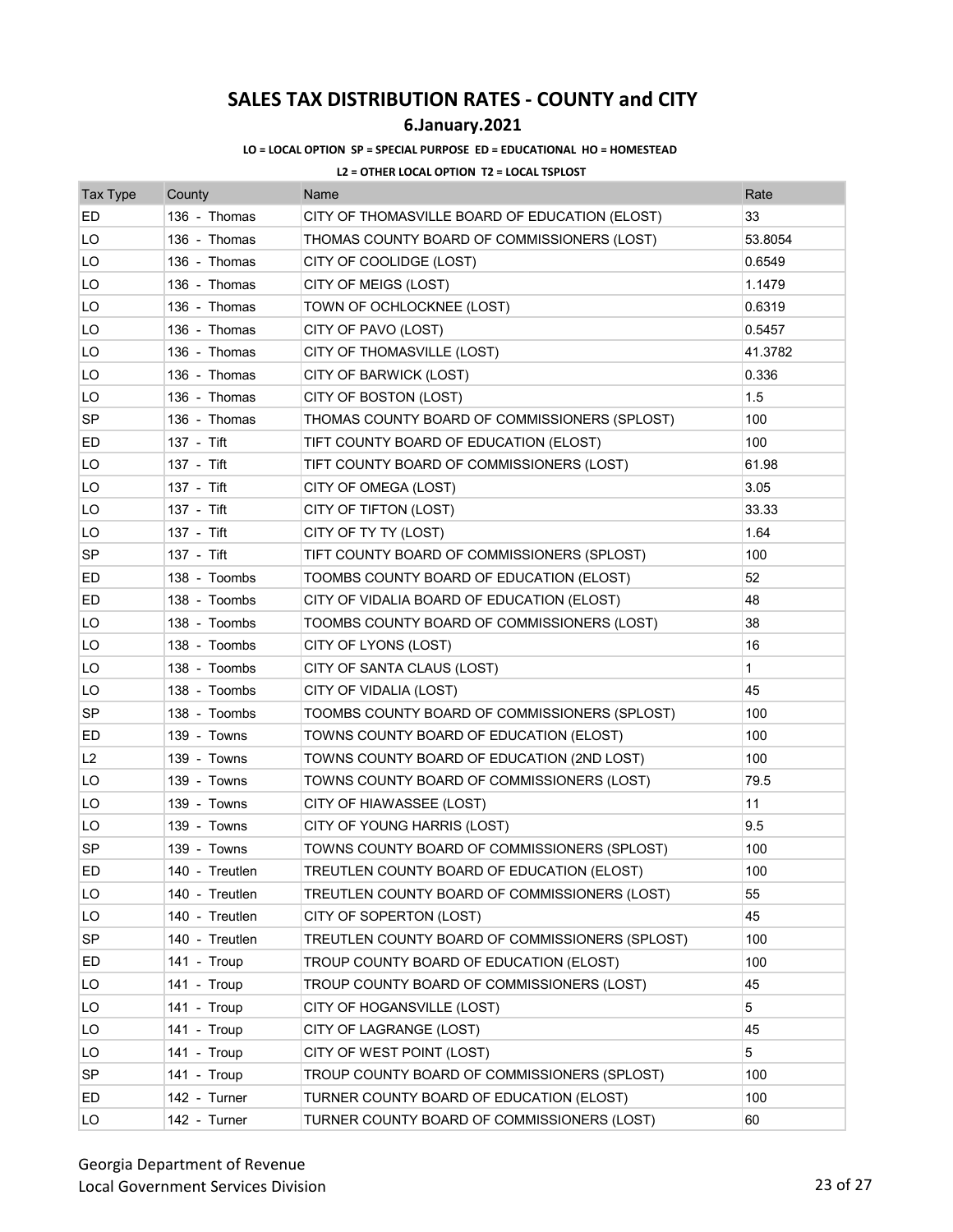## **6.January.2021**

### **LO = LOCAL OPTION SP = SPECIAL PURPOSE ED = EDUCATIONAL HO = HOMESTEAD**

| <b>Tax Type</b> | County       | Name                                             | Rate           |
|-----------------|--------------|--------------------------------------------------|----------------|
| LO              | 142 - Turner | CITY OF REBECCA (LOST)                           | 4              |
| LO              | 142 - Turner | CITY OF SYCAMORE (LOST)                          | 8              |
| LO              | 142 - Turner | CITY OF ASHBURN (LOST)                           | 28             |
| SP              | 142 - Turner | TURNER COUNTY BOARD OF COMMISSIONERS (SPLOST)    | 100            |
| ED              | 143 - Twiggs | TWIGGS COUNTY BOARD OF EDUCATION (ELOST)         | 100            |
| LO              | 143 - Twiggs | TWIGGS COUNTY BOARD OF COMMISSIONERS (LOST)      | 76             |
| LO              | 143 - Twiggs | CITY OF DANVILLE (LOST)                          | 4              |
| LO              | 143 - Twiggs | CITY OF JEFFERSONVILLE (LOST)                    | 20             |
| SP              | 143 - Twiggs | TWIGGS COUNTY BOARD OF COMMISSIONERS (SPLOST)    | 100            |
| ED              | 144 - Union  | UNION COUNTY BOARD OF EDUCATION (ELOST)          | 100            |
| LO              | 144 - Union  | UNION COUNTY BOARD OF COMMISSIONERS (LOST)       | 80             |
| LO              | 144 - Union  | CITY OF BLAIRSVILLE (LOST)                       | 20             |
| <b>SP</b>       | 144 - Union  | UNION COUNTY BOARD OF COMMISSIONERS (SPLOST)     | 100            |
| ED              | 145 - Upson  | UPSON COUNTY BOARD OF EDUCATION (ELOST)          | 100            |
| LO              | 145 - Upson  | UPSON COUNTY BOARD OF COMMISSIONERS (LOST)       | 55             |
| LO              | 145 - Upson  | CITY OF THOMASTON (LOST)                         | 43             |
| LO              | 145 - Upson  | CITY OF YATESVILLE (LOST)                        | $\overline{2}$ |
| SP              | 145 - Upson  | UPSON COUNTY BOARD OF COMMISSIONERS (SPLOST)     | 100            |
| T2              | 145 - Upson  | UPSON COUNTY BOARD OF COMMISSIONERS (TSPLOST)    | 100            |
| ED              | 146 - Walker | WALKER COUNTY BOARD OF EDUCATION (ELOST)         | 87             |
| ED              | 146 - Walker | CITY OF CHICKAMAUGA BOARD OF EDUCATION (ELOST)   | 13             |
| LO              | 146 - Walker | WALKER COUNTY BOARD OF COMMISSIONERS (LOST)      | 70             |
| LO              | 146 - Walker | CITY OF CHICKAMAUGA (LOST)                       | 5.52           |
| LO              | 146 - Walker | CITY OF FORT OGLETHORPE (LOST)                   | 0.46           |
| LO              | 146 - Walker | CITY OF LAFAYETTE (LOST)                         | 12.41          |
| LO              | 146 - Walker | CITY OF LOOKOUT MOUNTAIN (LOST)                  | 3.75           |
| LO              | 146 - Walker | CITY OF ROSSVILLE (LOST)                         | 7.86           |
| <b>SP</b>       | 146 - Walker | WALKER COUNTY BOARD OF COMMISSIONERS (SPLOST)    | 100            |
| T <sub>2</sub>  | 146 - Walker | WALKER COUNTY BOARD OF COMMISSIONERS (TSPLOST2)  | 75             |
| T <sub>2</sub>  | 146 - Walker | CITY OF CHICKAMAUGA (TSPLOST2)                   | 3.77           |
| T <sub>2</sub>  | 146 - Walker | CITY OF FORT OGLETHORPE (TSPLOST2)               | 0.39           |
| T <sub>2</sub>  | 146 - Walker | CITY OF LAFAYETTE (TSPLOST2)                     | 11.67          |
| T <sub>2</sub>  | 146 - Walker | CITY OF LOOKOUT MOUNTAIN (TSPLOST2)              | 2.87           |
| T <sub>2</sub>  | 146 - Walker | CITY OF ROSSVILLE (TSPLOST2)                     | 6.3            |
| ED              | 147 - Walton | WALTON COUNTY BOARD OF EDUCATION (ELOST)         | 88.874         |
| ED              | 147 - Walton | CITY OF SOCIAL CIRCLE BOARD OF EDUCATION (ELOST) | 11.126         |
| LO              | 147 - Walton | WALTON COUNTY BOARD OF COMMISSIONERS (LOST)      | 65             |
| LO              | 147 - Walton | CITY OF LOGANVILLE (LOST)                        | 10.46          |
| LO              | 147 - Walton | CITY OF MONROE (LOST)                            | 17.3           |
| LO              | 147 - Walton | CITY OF SOCIAL CIRCLE (LOST)                     | 5.59           |
| LO              | 147 - Walton | CITY OF WALNUT GROVE (LOST)                      | 1.65           |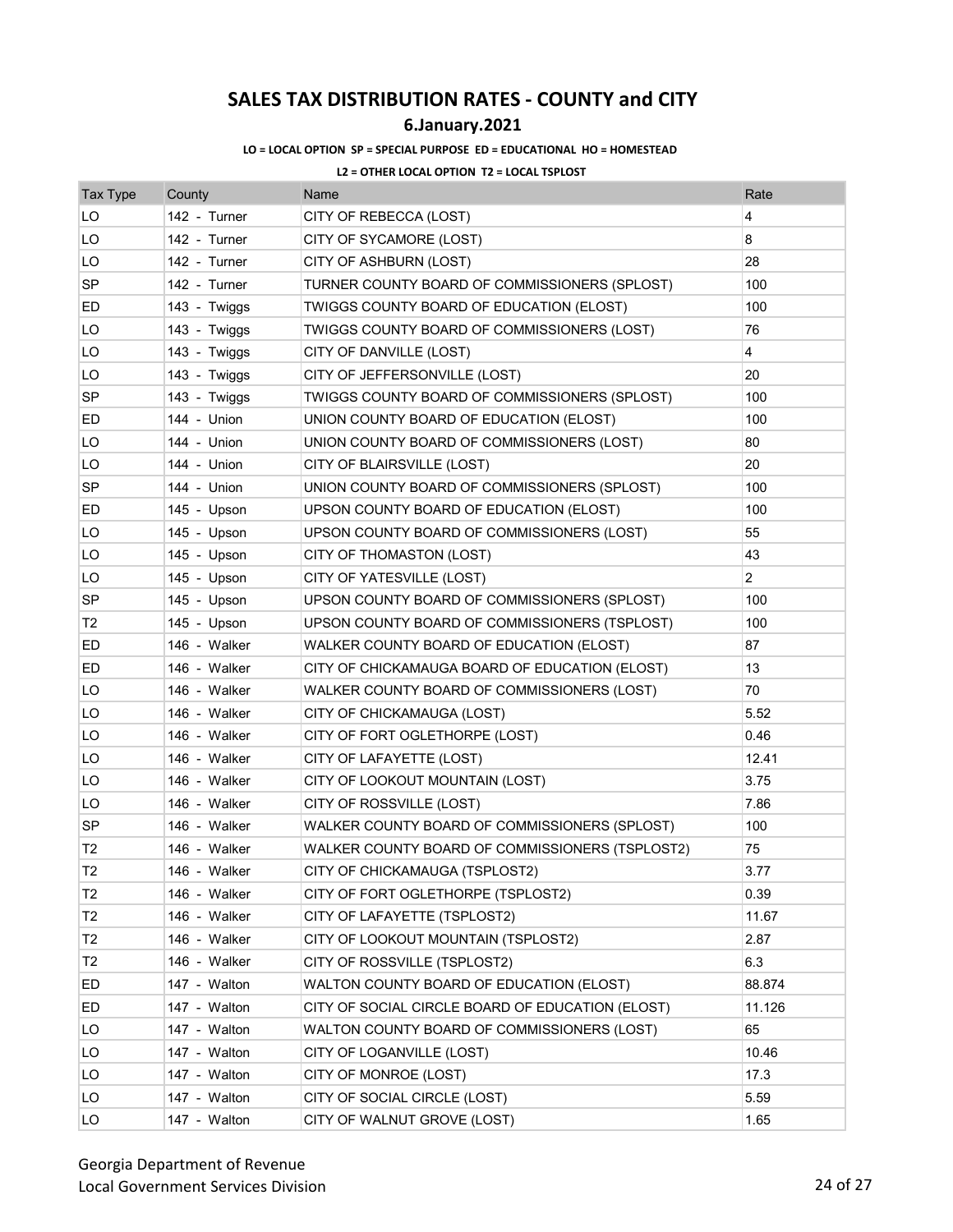## **6.January.2021**

### **LO = LOCAL OPTION SP = SPECIAL PURPOSE ED = EDUCATIONAL HO = HOMESTEAD**

| <b>Tax Type</b> | County           | Name                                              | Rate  |
|-----------------|------------------|---------------------------------------------------|-------|
| <b>SP</b>       | 147 - Walton     | WALTON COUNTY BOARD OF COMMISSIONERS (SPLOST)     | 100   |
| ED              | 148 - Ware       | WARE COUNTY BOARD OF EDUCATION (ELOST)            | 100   |
| LO              | 148 - Ware       | WARE COUNTY BOARD OF COMMISSIONERS (LOST)         | 55.5  |
| LO              | 148 - Ware       | CITY OF WAYCROSS (LOST)                           | 44.5  |
| SP              | 148 - Ware       | WARE COUNTY BOARD OF COMMISSIONERS (SPLOST)       | 100   |
| Т2              | 148 - Ware       | WARE COUNTY BOARD OF COMMISSIONERS (TSPLOST2)     | 50    |
| Т2              | 148 - Ware       | CITY OF WAYCROSS (TSPLOST2)                       | 50    |
| ED              | 149 - Warren     | WARREN COUNTY BOARD OF EDUCATION (ELOST)          | 100   |
| LO              | 149 - Warren     | WARREN COUNTY BOARD OF COMMISSIONERS (LOST)       | 60.33 |
| LO              | 149 - Warren     | CITY OF NORWOOD (LOST)                            | 4.1   |
| LO              | 149 - Warren     | CITY OF WARRENTON (LOST)                          | 33.2  |
| LO              | 149 - Warren     | CITY OF CAMAK (LOST)                              | 2.37  |
| <b>SP</b>       | 149 - Warren     | WARREN COUNTY BOARD OF COMMISSIONERS (SPLOST)     | 100   |
| ED              | 150 - Washington | WASHINGTON COUNTY BOARD OF EDUCATION (ELOST)      | 100   |
| LO              | 150 - Washington | WASHINGTON COUNTY BOARD OF COMMISSIONERS (LOST)   | 52.69 |
| LO              | 150 - Washington | CITY OF DAVISBORO (LOST)                          | 2.45  |
| LO              | 150 - Washington | CITY OF DEEPSTEP (LOST)                           | 0.83  |
| LO              | 150 - Washington | CITY OF HARRISON (LOST)                           | 1.83  |
| LO              | 150 - Washington | CITY OF OCONEE (LOST)                             | 1.14  |
| LO              | 150 - Washington | CITY OF RIDDLEVILLE (LOST)                        | 0.36  |
| LO              | 150 - Washington | CITY OF SANDERSVILLE (LOST)                       | 32.96 |
| LO              | 150 - Washington | CITY OF TENNILLE (LOST)                           | 7.74  |
|                 |                  |                                                   |       |
| SP              | 150 - Washington | WASHINGTON COUNTY BOARD OF COMMISSIONERS (SPLOST) | 100   |
| ED              | 151 - Wayne      | WAYNE COUNTY BOARD OF EDUCATION (ELOST)           | 100   |
| LO              | 151 - Wayne      | WAYNE COUNTY BOARD OF COMMISSIONERS (LOST)        | 53.1  |
| LO              | 151 - Wayne      | CITY OF JESUP (LOST)                              | 41.9  |
| LO              | 151 - Wayne      | CITY OF ODUM (LOST)                               | 1.5   |
| LO              | 151 - Wayne      | CITY OF SCREVEN (LOST)                            | 3.5   |
| <b>SP</b>       | 151 - Wayne      | WAYNE COUNTY BOARD OF COMMISSIONERS (SPLOST)      | 100   |
| ED              | 152 - Webster    | WEBSTER COUNTY BOARD OF EDUCATION (ELOST)         | 100   |
| LO              | 152 - Webster    | WEBSTER COUNTY BOARD OF COMMISSIONERS (LOST)      | 100   |
| LO              | 152 - Webster    | TOWN OF PRESTON (LOST)                            | 0     |
| <b>SP</b>       | 152 - Webster    | WEBSTER COUNTY BOARD OF COMMISSIONERS (SPLOST)    | 100   |
| ED              | 153 - Wheeler    | WHEELER COUNTY BOARD OF EDUCATION (ELOST)         | 100   |
| LO              | 153 - Wheeler    | WHEELER COUNTY BOARD OF COMMISSIONERS (LOST)      | 58    |
| LO              | 153 - Wheeler    | CITY OF GLENWOOD (LOST)                           | 21    |
| LO              | 153 - Wheeler    | CITY OF ALAMO (LOST)                              | 21    |
| <b>SP</b>       | 153 - Wheeler    | WHEELER COUNTY BOARD OF COMMISSIONERS (SPLOST)    | 100   |
| ED              | 154 - White      | WHITE COUNTY BOARD OF EDUCATION (ELOST)           | 100   |
| LO              | 154 - White      | WHITE COUNTY BOARD OF COMMISSIONERS (LOST)        | 60    |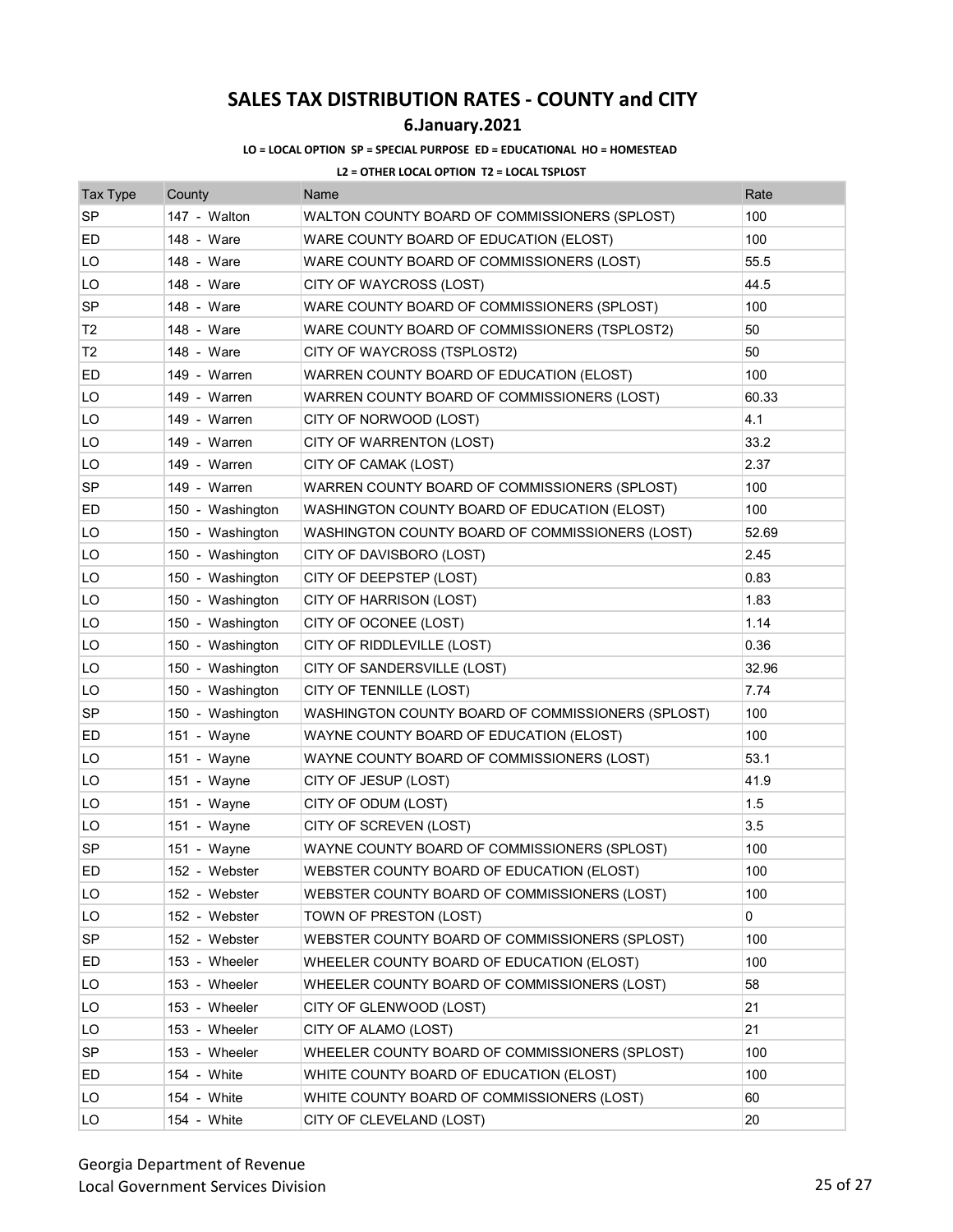### **6.January.2021**

#### **LO = LOCAL OPTION SP = SPECIAL PURPOSE ED = EDUCATIONAL HO = HOMESTEAD**

| <b>Tax Type</b> | County          | Name                                             | Rate   |
|-----------------|-----------------|--------------------------------------------------|--------|
| LO              | 154 - White     | CITY OF HELEN (LOST)                             | 20     |
| <b>SP</b>       | 154 - White     | WHITE COUNTY BOARD OF COMMISSIONERS (SPLOST)     | 100    |
| ED              | 155 - Whitfield | WHITFIELD COUNTY BOARD OF EDUCATION (ELOST)      | 62.33  |
| ED              | 155 - Whitfield | CITY OF DALTON BOARD OF EDUCATION (ELOST)        | 37.67  |
| LO              | 155 - Whitfield | WHITFIELD COUNTY BOARD OF COMMISSIONERS (LOST)   | 60.457 |
| LO              | 155 - Whitfield | CITY OF COHUTTA (LOST)                           | 0.72   |
| LO              | 155 - Whitfield | CITY OF DALTON (LOST)                            | 36     |
| LO              | 155 - Whitfield | CITY OF TUNNEL HILL (LOST)                       | 0.929  |
| LO              | 155 - Whitfield | CITY OF VARNELL (LOST)                           | 1.894  |
| SP              | 155 - Whitfield | WHITFIELD COUNTY BOARD OF COMMISSIONERS (SPLOST) | 100    |
| ED              | 156 - Wilcox    | WILCOX COUNTY BOARD OF EDUCATION (ELOST)         | 100    |
| LO              | 156 - Wilcox    | WILCOX COUNTY BOARD OF COMMISSIONERS (LOST)      | 50     |
| LO              | 156 - Wilcox    | CITY OF PINEVIEW (LOST)                          | 7.31   |
| LO              | 156 - Wilcox    | TOWN OF PITTS (LOST)                             | 5.25   |
| LO              | 156 - Wilcox    | CITY OF ROCHELLE (LOST)                          | 11.92  |
| LO              | 156 - Wilcox    | CITY OF ABBEVILLE (LOST)                         | 25.52  |
| <b>SP</b>       | 156 - Wilcox    | WILCOX COUNTY BOARD OF COMMISSIONERS (SPLOST)    | 100    |
| ED              | 157 - Wilkes    | WILKES COUNTY BOARD OF EDUCATION (ELOST)         | 100    |
| LO              | 157 - Wilkes    | WILKES COUNTY BOARD OF COMMISSIONERS (LOST)      | 65     |
| LO              | 157 - Wilkes    | TOWN OF RAYLE (LOST)                             | 0.7    |
| LO              | 157 - Wilkes    | TOWN OF TIGNALL (LOST)                           | 4.9    |
| LO              | 157 - Wilkes    | CITY OF WASHINGTON (LOST)                        | 29.4   |
| SP              | 157 - Wilkes    | WILKES COUNTY BOARD OF COMMISSIONERS (SPLOST)    | 100    |
| ED              | 158 - Wilkinson | WILKINSON COUNTY BOARD OF EDUCATION (ELOST)      | 100    |
| LO              | 158 - Wilkinson | WILKINSON COUNTY BOARD OF COMMISSIONERS (LOST)   | 51     |
| LO              | 158 - Wilkinson | CITY OF DANVILLE (LOST)                          | 0.64   |
| LO              | 158 - Wilkinson | CITY OF GORDON (LOST)                            | 29.1   |
| LO              | 158 - Wilkinson | CITY OF IRWINTON (LOST)                          | 3.25   |
| LO              | 158 - Wilkinson | CITY OF IVEY (LOST)                              | 7.69   |
| LO              | 158 - Wilkinson | CITY OF MCINTYRE (LOST)                          | 3.9    |
| LO              | 158 - Wilkinson | CITY OF TOOMSBORO (LOST)                         | 2.98   |
| LO              | 158 - Wilkinson | CITY OF ALLENTOWN (LOST)                         | 1.44   |
| <b>SP</b>       | 158 - Wilkinson | WILKINSON COUNTY BOARD OF COMMISSIONERS (SPLOST) | 100    |
| ED              | 159 - Worth     | WORTH COUNTY BOARD OF EDUCATION (ELOST)          | 100    |
| LO              | 159 - Worth     | WORTH COUNTY BOARD OF COMMISSIONERS (LOST)       | 63.61  |
| LO              | 159 - Worth     | CITY OF POULAN (LOST)                            | 3.925  |
| LO              | 159 - Worth     | CITY OF SUMNER (LOST)                            | 1.97   |
| LO              | 159 - Worth     | CITY OF SYLVESTER (LOST)                         | 28.544 |
| LO              | 159 - Worth     | CITY OF WARWICK (LOST)                           | 1.951  |
| <b>SP</b>       | 159 - Worth     | WORTH COUNTY BOARD OF COMMISSIONERS (SPLOST)     | 100    |
| T <sub>2</sub>  | 159 - Worth     | WORTH COUNTY BOARD OF COMMISSIONERS (TSPLOST2)   | 100    |